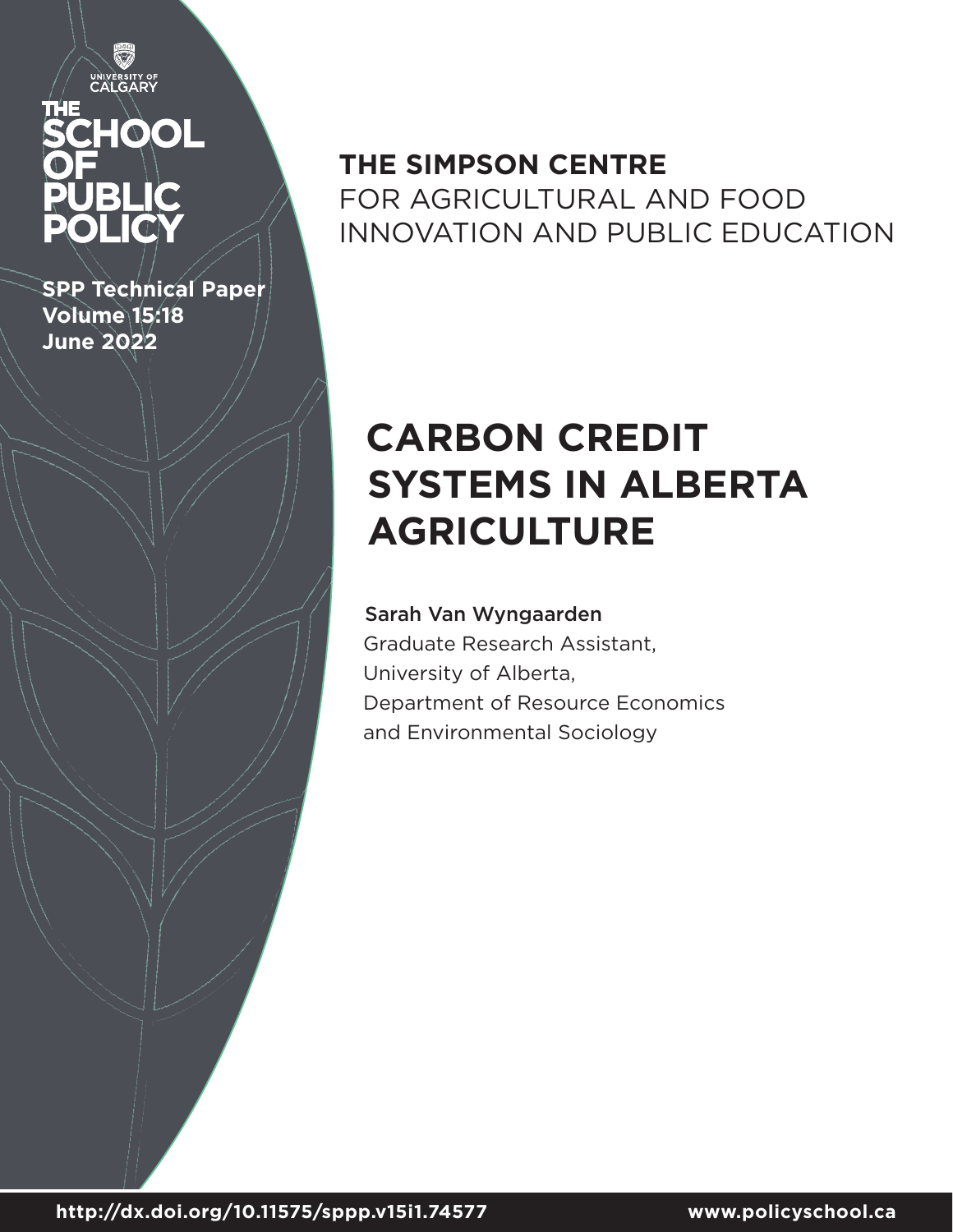## **CARBON CREDIT SYSTEMS IN ALBERTA AGRICULTURE**

#### Sarah Van Wyngaarden

Graduate Research Assistant, University of Alberta, Department of Resource Economics and Environmental Sociology

## **ABSTRACT**

The Pan-Canadian Framework was implemented in 2016 to help meet emission reduction targets set out by the Paris Agreement. Carbon pricing is at the foundation of this framework, where Alberta has used a carbon-credit market to reduce emissions from large-scale emitters. Agricultural producers voluntarily participate in these markets through agricultural carbon offset protocols; regulated emitters can purchase agricultural carbon credits to meet their emission reduction requirements. The main goal of these agricultural protocols is to reduce on-farm emissions through the adoption of best management practices (BMPs), alongside providing producers with the potential benefit of earning additional revenue by selling carbon credits on the market. While producers have participated in the market for quite some time, the impact of the market on Alberta agricultural producers is unknown. The main objective of this paper is to understand this impact by analyzing two considerations: 1) emission reductions (or removals) from agricultural protocols; and 2) economic benefits to producers from participating in the carbon offset market. After a case study of current agricultural carbon offset protocols, the results suggest producers are mainly participating for the economic benefits stemming from the adoption of BMPs, rather than the potential revenue from selling carbon credits on the market. Results also show protocols have high emission reduction potential, but this analysis was limited due to a lack of publicly available data. The most significant observation is that the majority of protocol emission reductions come from one protocol, the Conservation Cropping Protocol. The remaining agricultural protocols have seen minimal uptake in participation, specifically from livestock producers, which is concerning given the retirement of the Conservation Cropping Protocol on December 31, 2021. The main consideration will be addressing current protocol shortcomings to ensure producers are willing and able to participate in the market.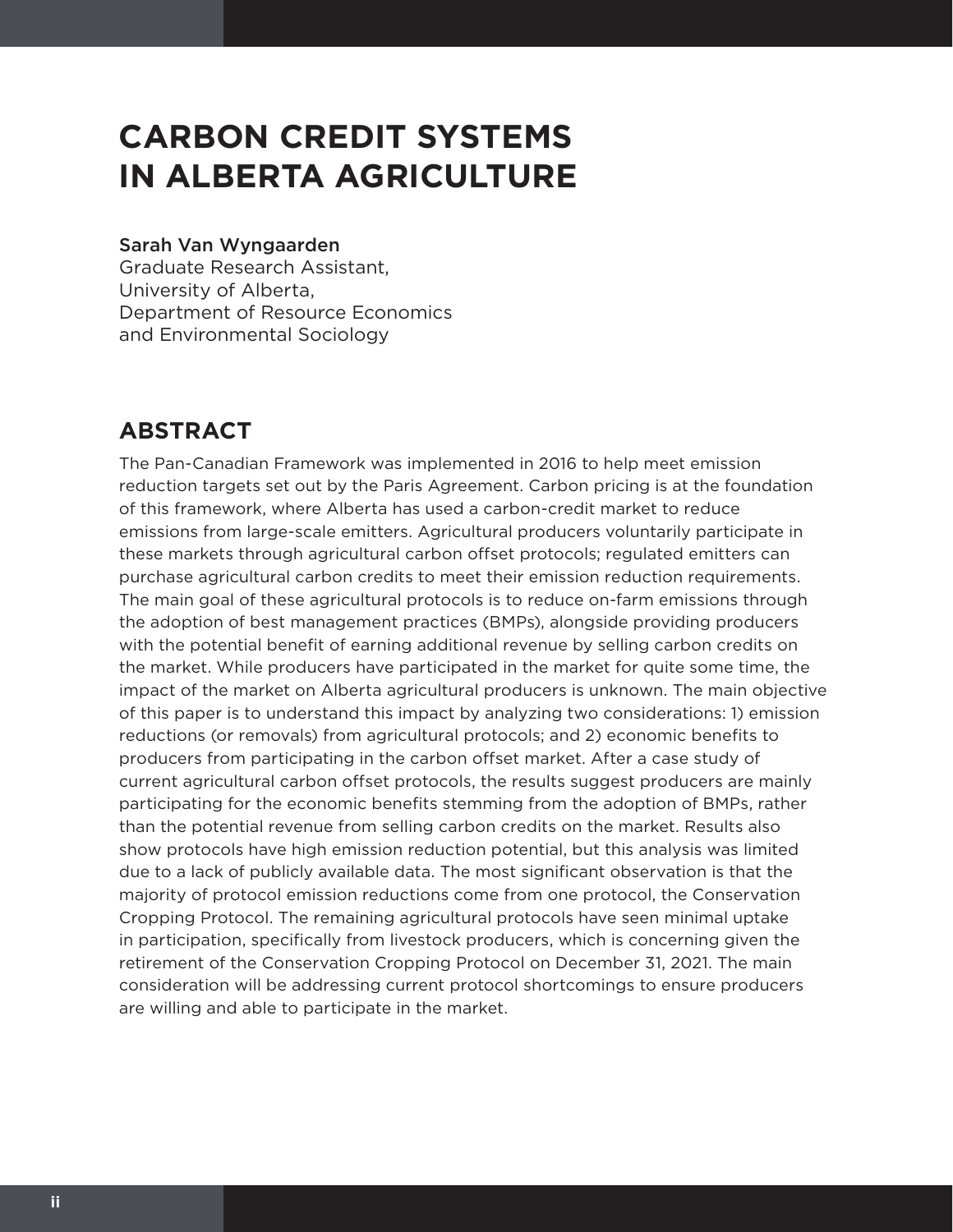## **TABLE OF CONTENTS**

| BACKGROUND OF ALBERTA'S CARBON OFFSET SYSTEM 4                        |
|-----------------------------------------------------------------------|
| Alberta's Current Carbon Offset Market: Post Pan-Canadian Framework 5 |
| THE CARBON OFFSET SYSTEM AND ITS IMPACT                               |
|                                                                       |
| Emission Reductions Under the Conservation Cropping Protocol  9       |
|                                                                       |
| Remaining Agricultural Carbon Offset Protocols15                      |
| Quantification Protocol for Agricultural Nitrous Oxide                |
| Quantification Protocol for Reducing Greenhouse Gas                   |
| Quantification Protocol for Selection for Low Residual                |
|                                                                       |
| CONSIDERATIONS FOR AGRICULTURAL PROTOCOLS22                           |
|                                                                       |
|                                                                       |
|                                                                       |
|                                                                       |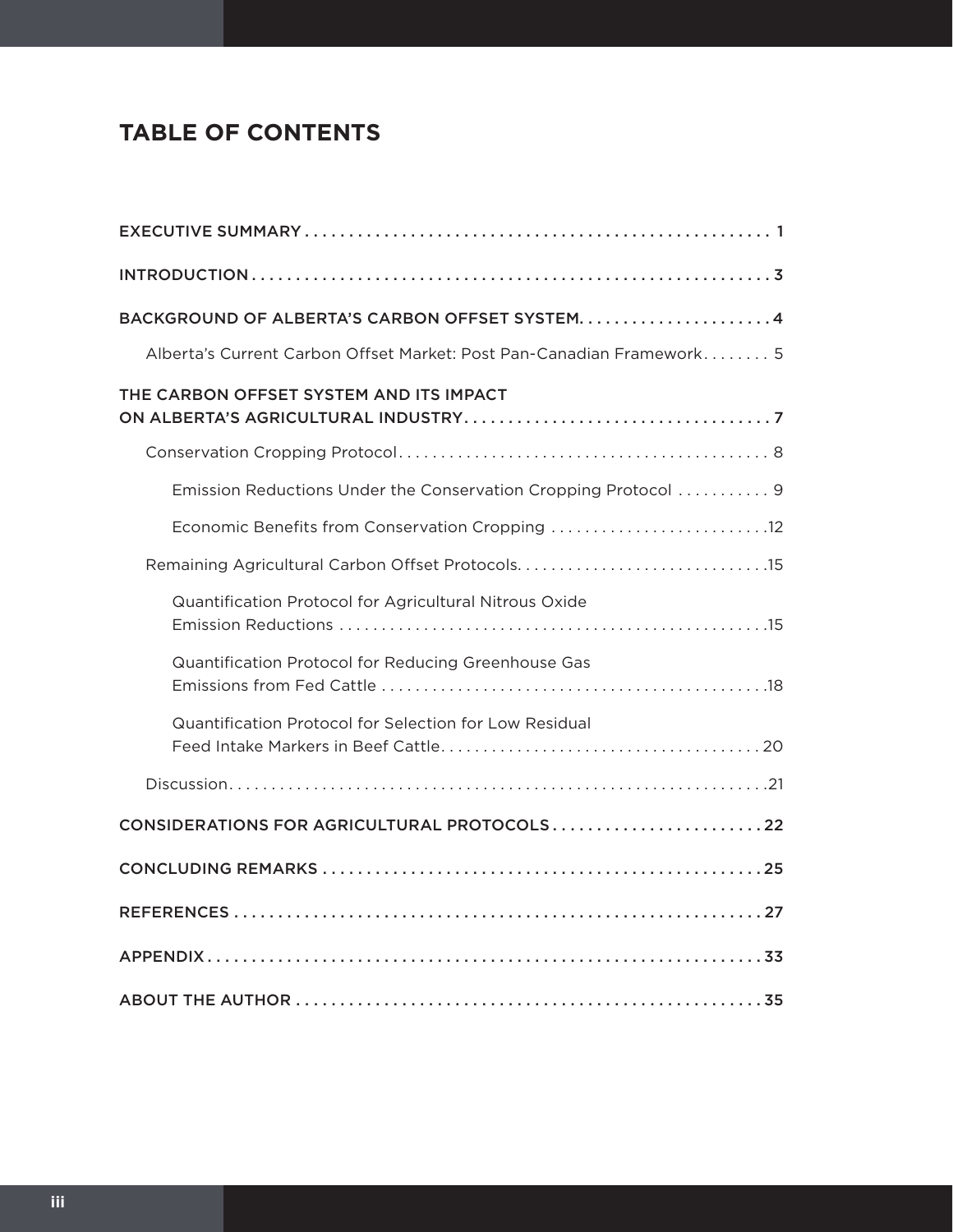## **EXECUTIVE SUMMARY**

This paper provides a framework outlining Alberta's carbon offset market and its relation to agriculture in the province, examining how the environmental policy can help mitigate or reduce on-farm greenhouse gas emissions. This paper estimates both emissions reductions (or removals) to date from agricultural carbon offset protocols and the uptake or farmers' and ranchers' participation in these protocols. In addition, potential barriers and motivations driving participation are discussed.

As a party to the Paris Agreement, Canada is committed to substantial greenhouse gas (GHG) emission reductions by 2030. The Pan-Canadian Framework on Clean Growth and Climate Change (PCF) was implemented in 2016. It required the development of carbon pricing systems across provinces and territories in the form of an explicit pricebased system or a cap-and-trade system, which regulates the carbon offset market.

Progress toward emission reductions in Canada's agriculture industry is voluntary for farmers and ranchers, mainly relying on the adoption of best management practices (BMPs). Some provinces have incorporated these BMPs in their carbon pricing systems, where producers adopt BMPs under agricultural carbon offset protocols to accumulate carbon credits. Credits are sold on the market to regulated emitters who have not met their emission reduction requirements. Four of the 19 active protocols are agriculturebased in Alberta and they provide revenue potential to farmers and ranchers in the form of payment for accumulated carbon credits.

Across all protocols in Alberta, the total emissions reduction to date is 70.4 mega tonnes of carbon dioxide equivalent (Mt CO<sub>2</sub>eq) in carbon offsets. The protocol driving the largest number of offsets issued is agriculture-based — the Conservation Cropping Protocol, combined with its predecessor, the Tillage System Management Protocol. These protocols account for 23 per cent of the total carbon offset credits issued to date. The three remaining agriculture-based protocols have only produced less than one per cent of issued agriculture-based credits so far. Across the four agriculturebased protocols, 136 projects have been developed, all submitted and managed by aggregators, and encompass a range of farms within each project. Unfortunately, due to data limitations, not all protocols reported the number of farms involved, and it is unknown whether double counting has occurred (if a producer participated in more than one project).

An analysis of the estimated revenue gain for farmers from the sale of carbon credits (considering an average farm in Alberta) reveals that the revenue per acre may not be enough to offset the potential costs required to implement BMPs. While not definitive, this indicates the carbon offset market only offers a small incentive to producers who participate, likely imposing a barrier to participation. Instead, the results suggest the true economic benefits are from the actual implementation of BMPs. For example, a recent study of the Nitrogen Emission Reduction Protocol (NERP) reveals that while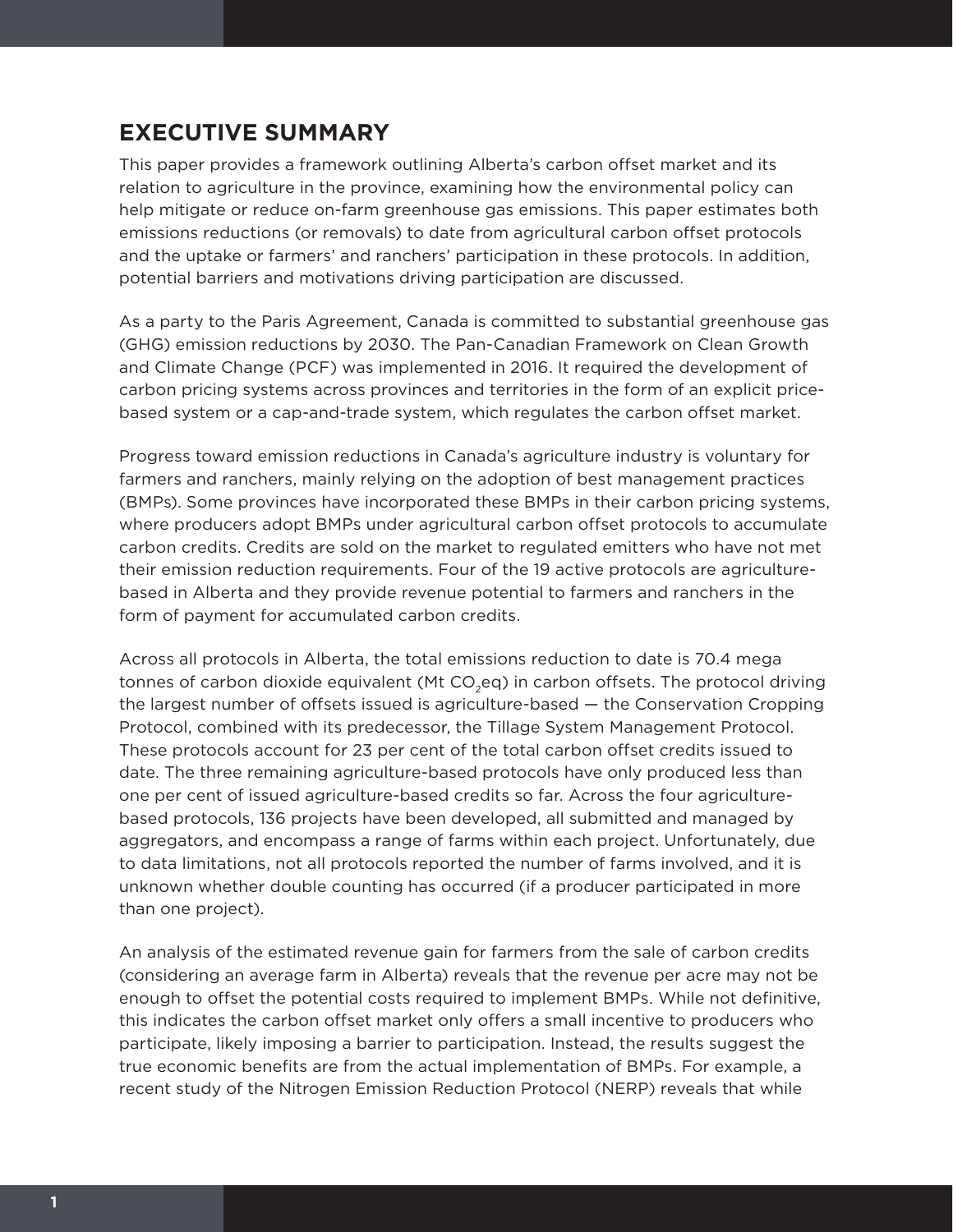carbon credit revenues provide positive incentives to farmers, the additional forecasted revenues from implementing 4R stewardship<sup>1</sup> alone offers considerably more revenue per acre.

Minimal participation rates outside of the Conservation Cropping Protocol, based on available information, are certainly troubling. With the protocol's retirement on December 31, 2021, agriculture's role in the carbon offset market will likely be limited if producers do not see the value or are unable to participate in the remaining quantification protocols. For example, two livestock-related protocols have low implementation, with a maximum of five farms participating in some projects. This is a major shortfall since these protocols have high emission reduction potential. Further, a number of past protocols were revoked for various reasons, including high complexity, practicality or implementation challenges and other unknown reasons. This constraint limited the type of producer (e.g., dairy, feedlot, etc.) that can participate in the market.

Barriers to adopting BMPs parallel the barriers farmers may face from participating in carbon offset protocols, including risk perceptions, financial barriers and a lack of reliable information regarding potential benefits. Another substantial barrier is the role of additionality when developing and implementing agricultural quantification protocols. Once an action reaches an adoption threshold, it is perceived as the baseline condition and the adoption of a practice is no longer additional in terms of GHG emissions, resulting in protocol retirement. In Alberta, the adoption threshold is classified as a penetration threshold of 40 per cent adoption in a sector. This illustrates a final challenge when developing agricultural protocols; when the adoption rate is above the penetration rate, agriculture's role in the offset market is confined.

While the retirement of the Conservation Cropping Protocol is troubling, the protocol's high participation, including numerous farms adopting reduced or no-tillage practices, is encouraging. Ensuring farmers continue to participate in the market under the remaining protocols will be a challenge. This includes understanding why farmers are currently participating in the market despite low economic benefits from carbon credit sales.

*1*

<sup>4</sup>R stewardship is a best management practice (BMP) used to improve fertilizer efficiency to benefit the environment. 4R stands for the right source, at the right rate, right time and right place (Fertilizer Canada n.d.).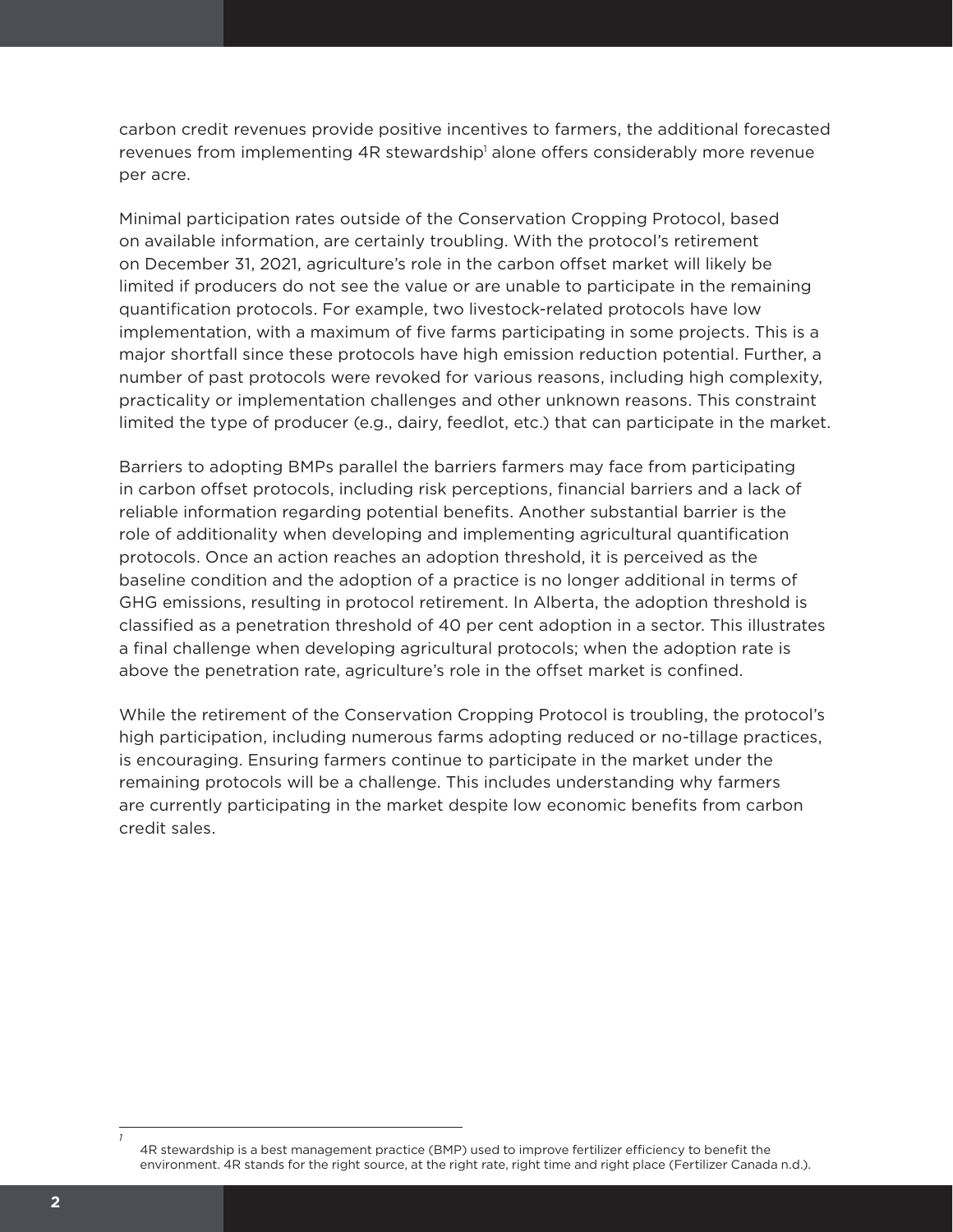## **INTRODUCTION**

Globally, efforts to reduce greenhouse gas (GHG) emissions are an emerging priority across sectors, including the agricultural industry. The Intergovernmental Panel on Climate Change (IPCC) recognized the agricultural industry as a priority sector due to its high emission intensity (Weersink et al. 2005), as well as its emission mitigation potential (Smith et al. 2014). Agriculture accounts for 8.1 per cent of Canada's total GHG emissions, including 29 per cent of national methane  $(CH_A)$  emissions and 78 per cent of national nitrous oxide (N<sub>2</sub>O) emissions (Government of Canada 2021). The primary drivers of agricultural emissions are fluctuations in livestock population, namely mainly from enteric fermentation, which accounts for 41 per cent of total agricultural emissions, and the application of inorganic fertilizer, accounting for 23 per cent of total agricultural emissions (Government of Canada 2021).

To mitigate emissions from Canadian agricultural production, policies relied on the voluntary adoption of best management practices (BMPs). BMPs are classified as voluntary management practices that reduce or eliminate on-farm environmental risks, including the indefinite or temporary reduction of agricultural emissions. Notably, environmental stewardship programs under the national Canadian Agricultural Policy Frameworks<sup>2</sup> use a cost-share approach to subsidize the adoption of on-farm BMPs to meet environmental and climate goals. In short, BMPs are meant to manage on-farm emissions associated with agricultural production through the adoption or alteration of management practices, including the adoption of new technologies (West and Marland 2002; Smith et al. 2008).

Some provinces have begun to use these BMPs in their carbon pricing systems. In Alberta, where there is an active market for agricultural carbon credits, agricultural producers can voluntarily participate in carbon offset protocols. The main objective is the voluntary reduction of on-farm GHG emissions through sequestration or removal activities. Producers can sell agricultural carbon credits for profit to firms that have not met their emission obligations. However, it is unclear whether carbon pricing systems have been effective in reducing on-farm emissions in Canada due to a limited analysis of emission reductions from projects under agricultural carbon offsets.

Recent and relevant literature and research are limited on this topic, resulting in a knowledge gap. Given the voluntary nature of BMPs, the adoption process depends on an agricultural producer's capacity to alter operational management practices. Capacity can be hindered by numerous factors, including economic barriers such as high uptake costs and long-term maintenance costs. Producers are often left to weigh tangible and intangible benefits from participating in carbon offset protocols against possible financial and time constraints. The benefits from participating in these

*2*

The Canadian Agricultural Policy Frameworks (APFs) are five-year funding and program agreements with the federal, provincial and territorial governments, with the first framework being developed in 2003. These frameworks rely on the adoption of best management practices (BMPs) through environmental stewardship programs, with the goal of mitigating on-farm environmental risks, including agricultural emissions. These programs use a cost-share approach to subsidize the adoption of BMPs, with BMPs varying in their cost-share eligibility (Boxall 2018).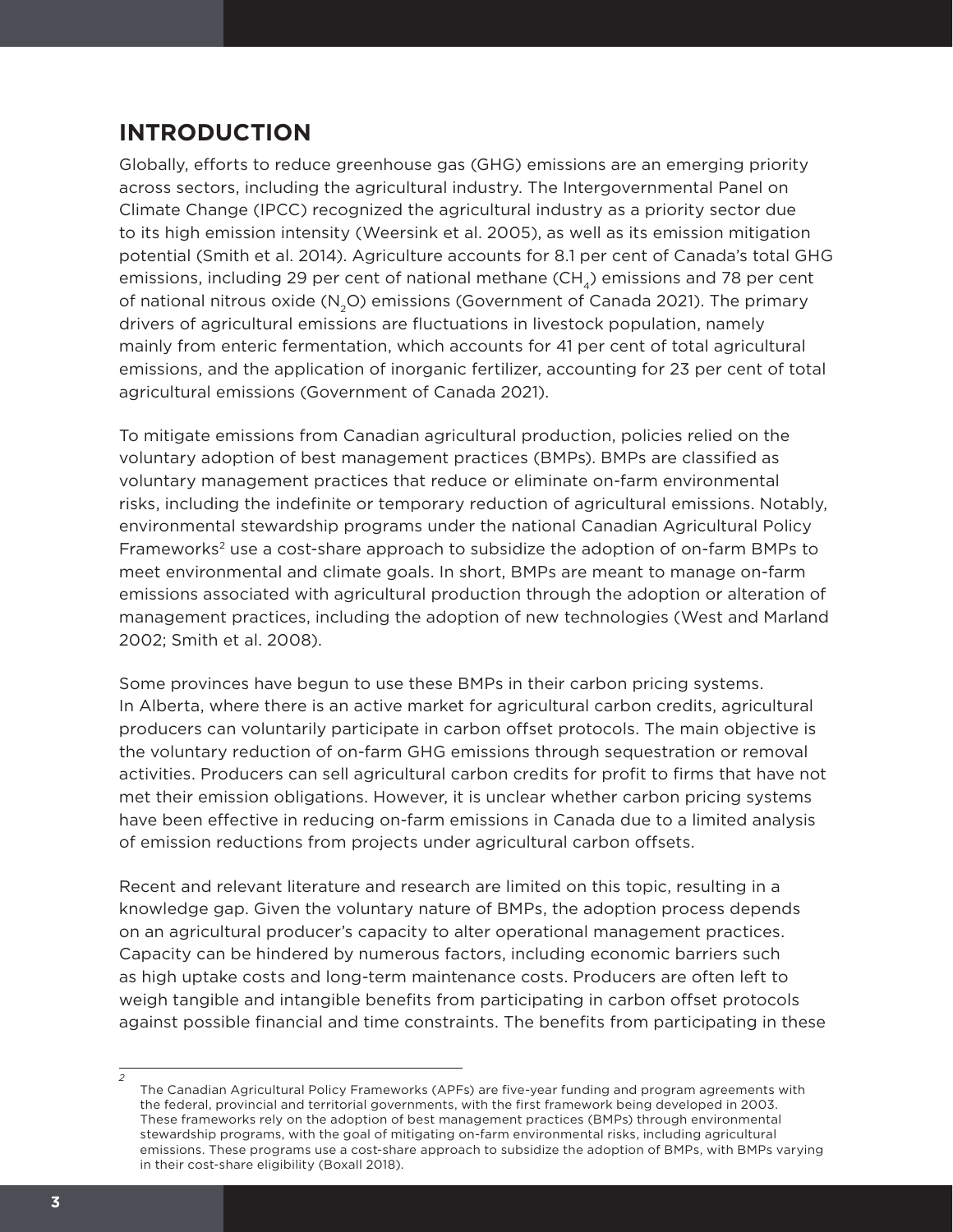protocols outweighing potential barriers to BMP adoption have yet to be quantified. There is a limited understanding of the market and the economic benefits for agricultural producers.

This paper provides an extensive overview of carbon pricing systems in relation to Alberta's agricultural sector. The main objective is to better understand how the carbon offset market has impacted Alberta agricultural producers through two broad components. The first component is quantifying emission reductions to date from agricultural offset protocols, the main objective of the carbon offset market. This includes relative participation in these protocols, as participation and emission reduction potential are positively correlated. The second component provides an overview of direct benefits from participating in protocols. For this paper, the assumption is that economic benefits drive protocol participation, such as the additional revenue per acre, increasing gross farm revenue. Potential barriers to the uptake of projects under these protocols and future agricultural carbon offset protocols are also addressed. The main outcome is to provide policy-makers with a guideline for possible improvements regarding the carbon offset market as it pertains to the agricultural sector.

The next section provides background information regarding Alberta's carbon offset system. Following this, the two components mentioned above will be outlined for each active agricultural carbon offset protocol, including relevant examples. Then, future protocol considerations are explored, concluding with a summary of the paper's main findings.

## **BACKGROUND OF ALBERTA'S CARBON OFFSET SYSTEM**

Alberta is one of three provinces located in the prairie region and emits 38 per cent of national greenhouse gas (GHG) emissions, the highest of any province or territory (Statistics Canada 2021; ECCC 2021). Unlike other regions, Alberta's emissions steadily inclined, primarily due to its active role in the global fossil fuel market, increasing 61 per cent since 1990 (ECCC 2021). Alberta's agricultural sector emissions increased 29 per cent compared to 1990 levels (ECCC 2021) and have remained relatively stagnant since 2005. A large portion of agricultural emissions stems from Alberta's livestock-intensive agricultural industry, specifically the beef cattle industry, where Alberta holds 41.6 per cent of the national cattle herd (Statistics Canada 2017). This includes 59.6 per cent of national feeder cattle and 42.3 per cent of beef breeding stock.

Alberta was praised for being the first to enact a carbon trading system in North America in 2007 (Goddard 2021). This was regulated through the Specific Gas Emitters Regulation (SGER), where a carbon price was applied to combustion emissions, fugitive emissions and non-combustion waste and wastewater emissions, and the pricing only applied to emitters of more than 100,000 tonnes of carbon dioxide (CO<sub>2</sub>) equivalent per year (Dobson et al. 2019; Goddard 2021). Rather than imposing caps on emissions, the program required emitters of more than 100,000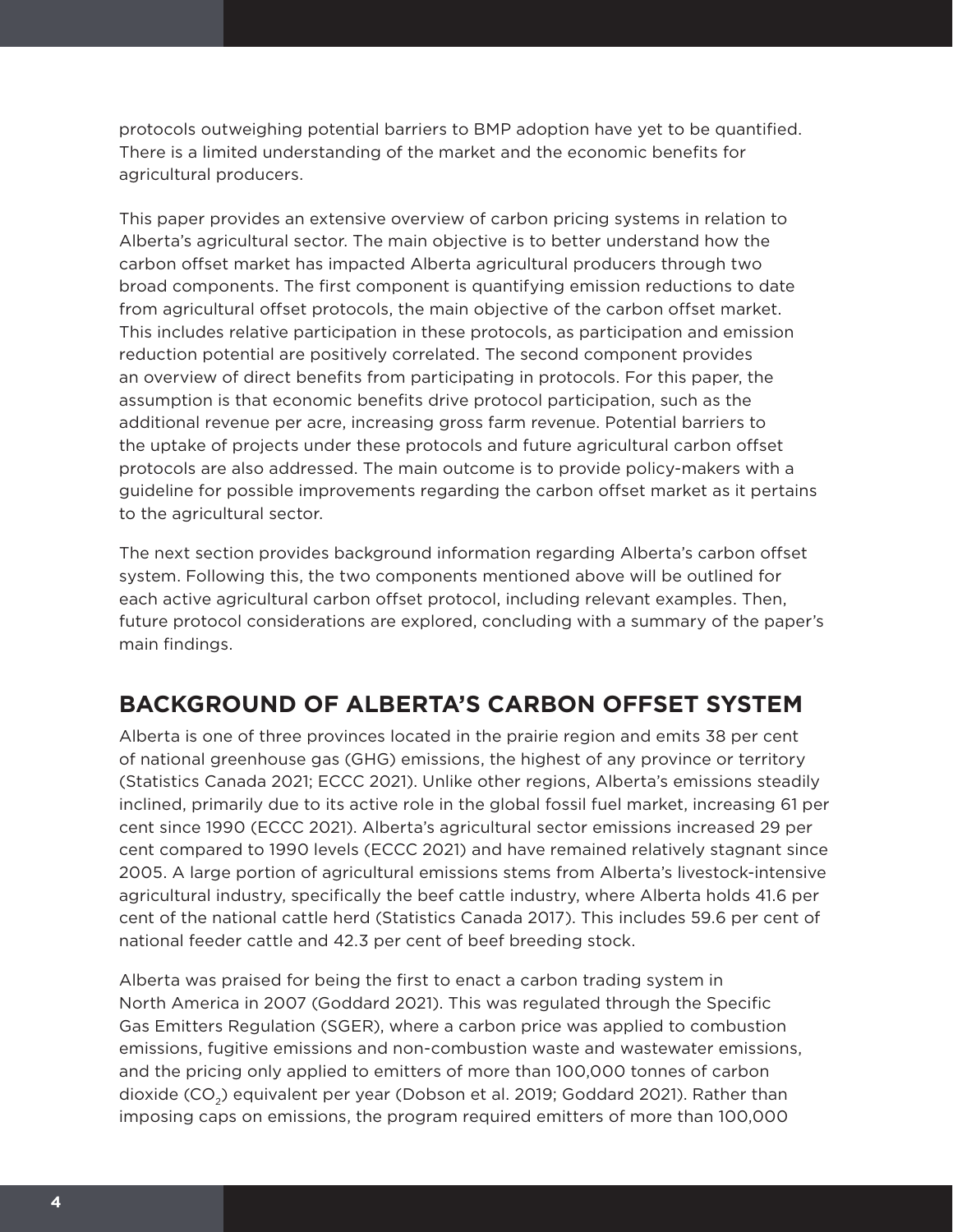tonnes of carbon dioxide equivalent per year to reduce emissions by 12 per cent below the baseline (Goddard 2021; Childs 2010). According to Goddard (2021), if a firm failed to meet targets, any of the following methods could be used for compliance:

- 1. Purchase others' or use their own emission performance credits (EPCs) from any facility that reduced more than the required emissions;
- 2. Purchase emission offsets produced in Alberta using government-approved protocols;
- 3. Pay into a tech fund at a set rate, C\$15/tonne. The fund is largely used for investment in research into technologies that reduce GHG emissions in any sector.

The second option provided a carbon credit market for the agricultural industry. Regulated emitters (emitters of more than 100,000 tonnes) purchase offsets from agricultural producers who voluntarily participate in approved protocols. Individual farms rarely hold large enough volumes of carbon offsets to attract buyers' interest. Thus, aggregator companies group together tonnage created from offset projects (Haugen-Kozyra 2009) and sell to buyers on behalf of producers.

#### ALBERTA'S CURRENT CARBON OFFSET MARKET: POST-PAN-CANADIAN FRAMEWORK

Under the Paris Agreement, signing parties agreed to combat climate change by reaching global peaking of GHG emissions as soon as possible (United Nations 2015; Government of Canada 2016). Canada signed with the intention of reaching the emission reduction target of 30 per cent below 2005 levels by 2030 (ECCC 2021). On December 9, 2016, Canada implemented the Pan-Canadian Framework on Clean Growth and Climate Change to move towards a low-carbon future. Pricing carbon pollution is the foundation of this framework, where provinces and territories were meant to develop and then implement carbon pricing systems by 2019 (Government of Canada 2016). Systems take a common scope approach, where pricing is based on emissions and is applied to a common set of sources to minimize interprovincial competitiveness impacts (ECCC 2016).

Provinces and territories were free to tailor carbon pricing systems and implement either an explicit price-based system $3$  or a cap-and-trade system. Both systems had to meet national stringency standards, also known as the federal benchmark (Statistics Canada 2017). For jurisdictions that chose an explicit price-based system, prices began at \$10 per tonne in 2018 and rose \$10 per tonne each year to reach \$50 per tonne by 2022 (Statistics Canada 2017; ECCC 2020). In 2021, the federal government approved an increase of the carbon price by \$15 per tonne, per year, starting in 2023, reaching \$170 per tonne of carbon by 2030 (Government of Canada 2021). The choice of a cap-and-trade system required: a) a 2030 emission reduction target equivalent to Canada's 30 per cent reduction target, and b) declining annual caps that correspond

*<sup>3</sup>* This can be in the form of a carbon tax (i.e., British Columbia) or a carbon levy and performance-based emission system (i.e., Alberta) (Government of Canada 2017).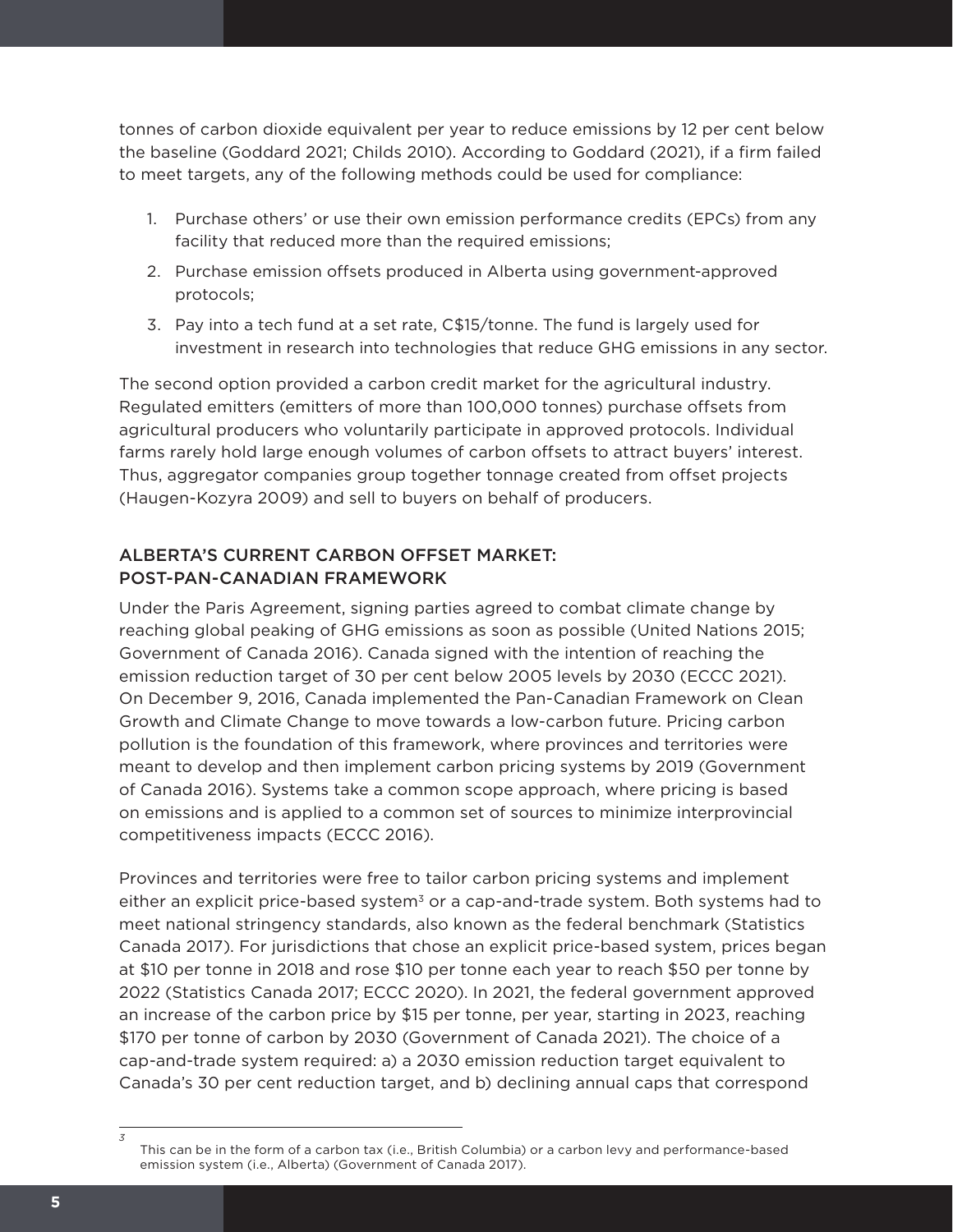to projected reductions from carbon pricing that year in a price-based system (ECCC 2021). If a system did not meet the federal benchmark, a federal backstop carbon pollution pricing system was implemented to meet the benchmark requirements.4 According to the Government of Canada (2022), only British Columbia, the Northwest Territories, Quebec and Newfoundland and Labrador have systems that do not require the federal backstop, either in part or in full. All other provinces and territories partially or fully apply the federal backstop (Government of Canada 2022).

Previously, Alberta had a hybrid system, using both a carbon levy and a revitalized output-based pricing system. The provincial government repealed the carbon levy in the spring of 2019, resulting in the carbon levy component of the federal backstop being introduced to cover emission sources not covered by the output-based pricing system. The output-based pricing system, which covers the carbon offset market, meets national stringency standards. The current output-based pricing system, and thus the carbon offset system, operate under the Technology Innovation and Emission Reduction (TIER) regulation, which applies to approximately 60 per cent of Alberta's emissions (Government of Alberta 2021c). All emission offset projects must meet requirements under the TIER regulation, the Standard for Greenhouse Gas Emission Offset Project Developers and a relevant Alberta-approved quantification protocol. If companies regulated under the carbon offset system fail to meet emission reduction targets, operators can consider the following options:

- 1. Increase efficiency, for example by cogeneration;
- 2. Pay a set provincial carbon price into a fund called the Technology Innovation and Emissions Reductions (TIER) fund;
- 3. Purchase offsets from facilities that have exceeded their reduction requirements; or
- 4. Pay for emissions reductions in the other half of Alberta's emission total, the non-regulated part of Alberta's economy, which includes agriculture (Alberta Government 2021c).

The fourth option specifically supports the market for carbon offsets for agricultural producers in Alberta. As of April, 2021, there were 19 active protocols, four of which were highlighted for the agricultural industry, according to the Alberta government (2021a). These protocols include: 1) Conservation Cropping (previously the Tillage System Management Protocol); 2) Nitrous Oxide Emissions Reduction; 3) Reducing Greenhouse Gas Emissions from Fed Cattle; and 4) Selection for Low Residual Feed Intake Markers in Beef Cattle. It is important to note that other protocols may be relevant to agricultural producers, and producers can choose to develop projects under alternative protocols (e.g., Wind-Powered Electricity Generation Protocol (Government of Alberta 2021a)). As of December 2021, 136 projects were developed across all four protocols, as shown in Table 1.

*<sup>4</sup>* The federal backstop is made up of a regulatory charge on fuel (fuel charge) and a regulatory trading system for large industries (output-based pricing system). The backstop can be in part or in full for a province or territory (Government of Canada 2022).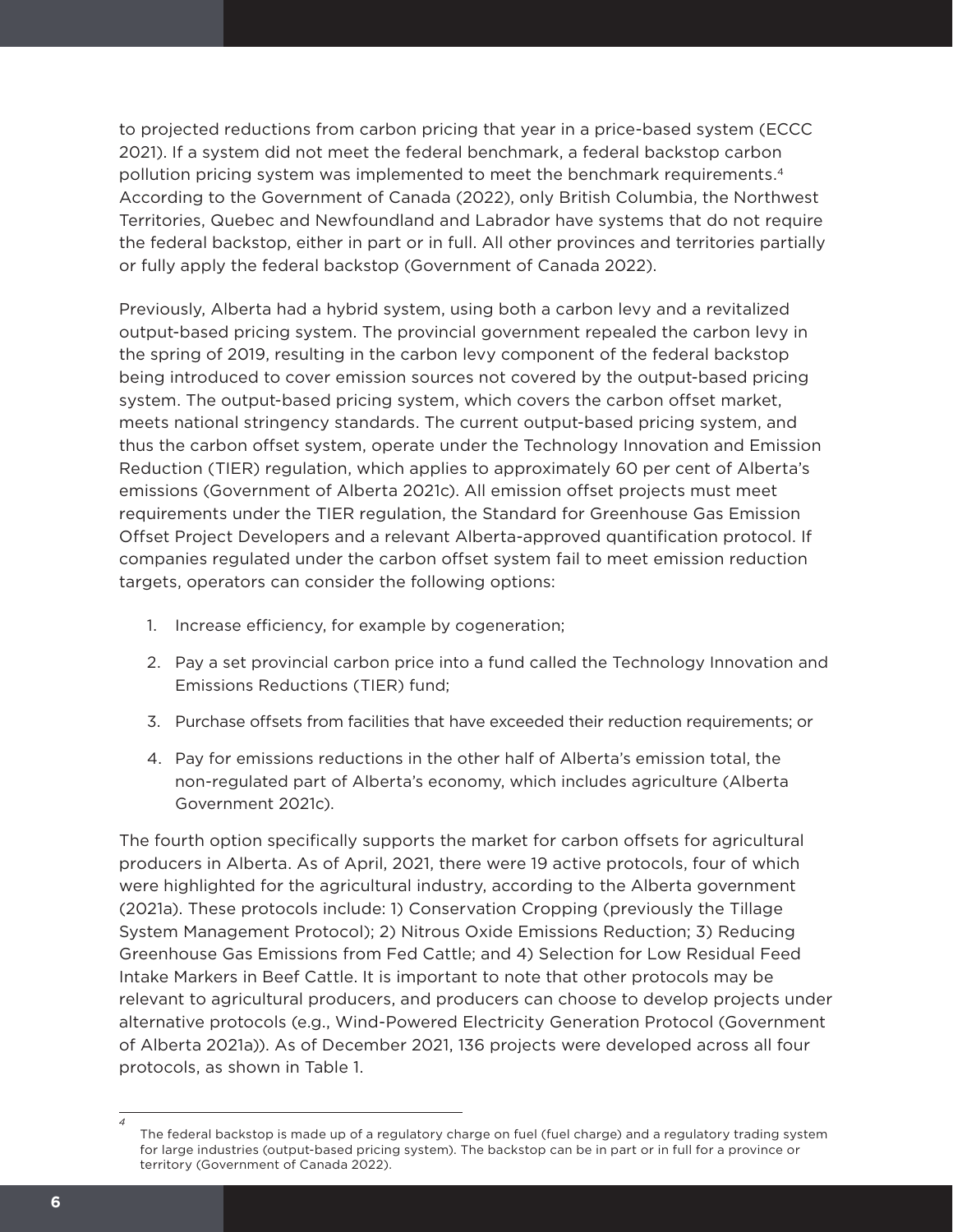| Protocol                                                                  | <b>Active Projects</b> | <b>Inactive Projects</b> | <b>Closed Projects</b> | <b>Total Developed</b><br>Projects <sup>1</sup> |
|---------------------------------------------------------------------------|------------------------|--------------------------|------------------------|-------------------------------------------------|
| Conservation Cropping & Tillage System<br>Management                      | 17                     | 58                       | 47                     | 122                                             |
| <b>Agricultural Nitrous Oxide Emission Reductions</b>                     | 9                      |                          |                        | 10                                              |
| Reducing Greenhouse Gas Emissions from<br><b>Fed Cattle Protocol</b>      |                        |                          |                        | 3.                                              |
| Selection for Low Residual Feed Intake Markers<br>in Beef Cattle Protocol |                        |                          | 0                      |                                                 |
| <b>Total</b>                                                              | 29                     | 58                       | 49                     | 136                                             |

**Table 1.** The Number of Projects Under Agricultural Quantification Protocols.

<sup>1</sup> Projects are classified as: active — currently collecting carbon credits; inactive — carbon credits are no longer being collected, existing credits are pending retirement (waiting to be sold on the market) or retired through market sale; and closed — credits are no longer being collected and all credits are retired. Some closed projects include credits that were revoked or removed, therefore ineligible for market sale.

<sup>2</sup> Caution must be used when examining this table as the true number of projects may differ.

Source: Alberta Carbon Registries, "Alberta Emissions Offset Registry Listing," 2021, [https://alberta.csaregistries.ca/GHGR\\_Listing/AEOR\\_Listing.aspx](https://alberta.csaregistries.ca/GHGR_Listing/AEOR_Listing.aspx).

The Conservation Cropping and Tillage System Management protocols have been the most popular, accounting for roughly 90 per cent of projects with 122 projects in total; this is in line with Goddard's (2021) findings. Lesser project development represented in the table through other protocols may reflect late implementation compared to the Tillage System Management Protocol. The number of projects, however, does not correspond to the level of participation (number of farms), nor does it reflect the level of emission reductions (in carbon dioxide equivalent).

## **THE CARBON OFFSET SYSTEM AND ITS IMPACT ON ALBERTA'S AGRICULTURAL INDUSTRY**

To better understand how carbon offsets have impacted agricultural producers in Alberta, this section focuses on two broad components which are applied to each agricultural carbon offset protocol. These components were developed based on the limited literature available reviewing Canadian agricultural carbon offsets (Weersink et al. 2005; Goddard 2021), as well as literature examining the adoption of best management practices (BMPs). Since agricultural offset protocols rely on BMP adoption, viable factors impacting adoption will likely impact protocol participation. The two components are described more in detail below.

#### *Current On-farm Emission Reductions from Agricultural Carbon Offset Protocols, Including the Relative Participation Under a Protocol*

The carbon offset market is meant as a tool for producers to improve long-term sustainability and to reduce their farms' emission intensity, while potentially providing a source of extra income. This includes the ability to mitigate on-farm emissions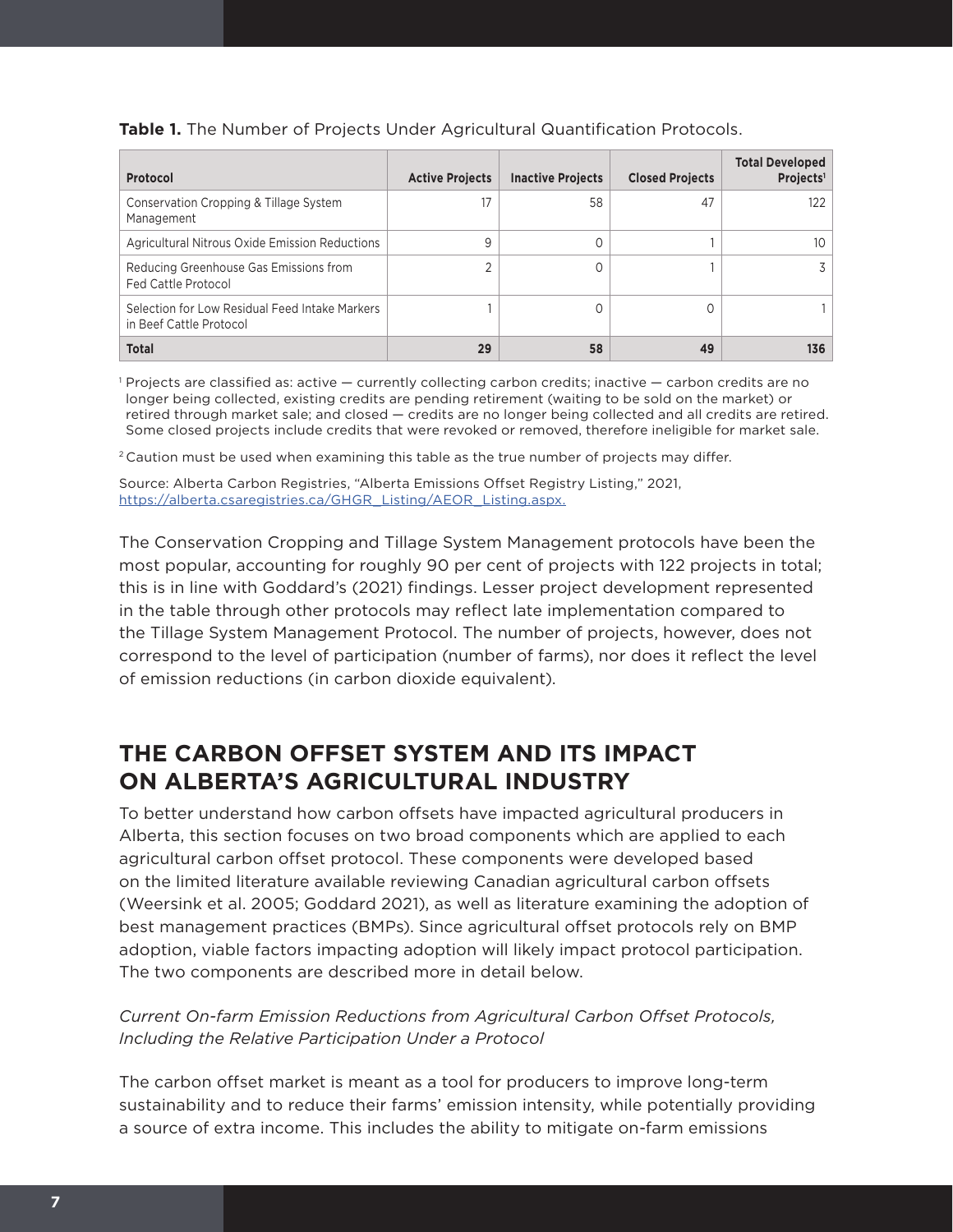through the adoption or alteration of management practices. These protocols rely on adopting BMPs, which have variable effects on the rate of emission reduction, the type of greenhouse gas mitigated and the longevity of emission reductions (Smith et al. 2008). BMPs are among the most effective methods to mitigate agricultural production emissions (Snyder et al. 2009; Asgedom and Kebreab 2011; Yanni et al. 2021), but limited research explores BMPs' effectiveness in accumulating carbon credits from emission reductions under carbon offset protocols.

For this paper, the number of farms that participated in carbon offset projects is used as an indicator for the relative rate of participation under agricultural carbon offset protocols. Producers must actively apply to participate in these protocols to procure carbon credits. In theory, increased participation by farms under these protocols would result in increased emission reduction potential.

#### *The Benefits Procured by Agricultural Producers from Participating in Carbon Offset Protocols*

Economic incentives, such as financial incentives, are commonly cited as a method to encourage agricultural producers to adopt sustainable practices (Pannell 2008; Lamba et al. 2009; Palm-Forster et al. 2017; Liu et al. 2018). The foundational incentive to participate in the carbon offset market is the ability to earn extra income from selling carbon offsets — farmers spend time and money to produce a product — a carbon credit — to sell in this market. The question is whether these incentives are large enough to entice management changes, especially since producers face an array of costs when adopting practices under offset protocols. For example, many practices may have high upfront costs, long-term maintenance costs (such as annual soil testing) or extensive time requirements, presenting barriers to participation (Pannell et al. 2006; Prokopy et al. 2019). Regarding the protocols themselves, some may have high transaction costs (e.g., the cost of verifying and retiring registered offsets) as a barrier to participation. To offset barriers, farmers often require compensation. BMPs provide economic benefits when adopted (Weersink et al. 2005; Manley et al. 2005); however, the true economic benefit from selling carbon credits on the market is unclear.

This section first explores the most used protocol, the Tillage System Management Protocol, and its successor, the Conservation Cropping Protocol. Next, the remaining active protocols are discussed to investigate their effectiveness.

#### CONSERVATION CROPPING PROTOCOL

Conservation Cropping, the successor to the Tillage System Management Protocol, has numerous on-farm benefits, including a reduction in soil degradation (reducing loss of nutrients, increasing water storage capacity) and a reduction of GHG emissions, primarily from carbon sequestration in agricultural soils (Davey and Furtan 2008; Awada et al. 2014; Awada et al. 2016). Under the original Tillage System Management Protocol, producers could earn carbon offsets by increasing soil carbon levels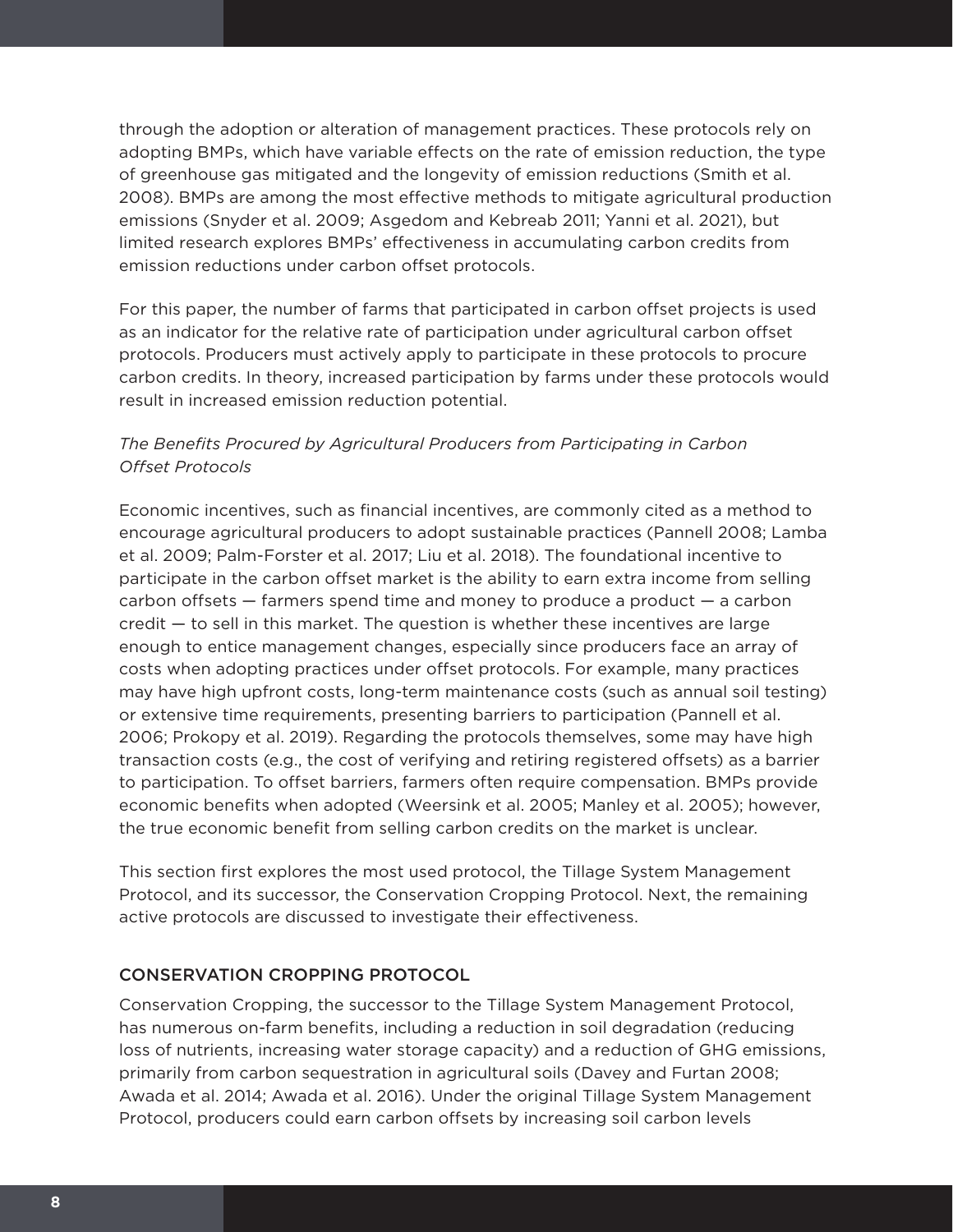through shifting segments of their land from full tillage to reduced tillage or no-tillage (Government of Alberta 2011). The current Conservation Cropping Protocol, introduced in 2012, includes the flexibility to quantify additional emission reductions in the Dry Prairie ecozone by decreasing summer fallow on farmland (Alberta Environment and Water 2012).

The Conservation Cropping Protocol identified three activities to quantify GHG emission reductions:

- 1. New carbon stored annually in agricultural soils;
- 2. Lower nitrous oxide emissions from soils under no-till management; and,
- 3. Associated emission reductions from reduced fossil fuel use from fewer passes per farm field (Alberta Environment and Water 2012).

The recently retired protocol used a performance standard baseline "to quantify annual emission reductions based on annual, incremental increases in soil carbon adjusted (discounted) for 2006 sector level adoption" (Alberta Government 2021b). Thus, as more producers adopt conservation cropping (no-tillage), the potential for new carbon sequestration is reduced, resulting in a decline in carbon offset opportunities. The Conservation Cropping Protocol was the most attractive in terms of participation (Goddard 2021). The Alberta government estimates that 600,000 to 700,000 tonnes of carbon went through the protocol each year, with adoption at over a third of all seeded acres in Alberta (Government of Alberta 2021b). Based on the Environmentally Sustainable Agricultural Tracking (ESAT) survey, administered bi-annually by the Alberta Agriculture and Forestry (AAF) department, the adoption of reduced tillage on farms in Alberta increased from 39 per cent in 2012 to 51 per cent by 2018 (Alberta Agriculture and Forestry 2018). Unfortunately, it is difficult to directly attribute the increase in adoption to the protocol itself.

#### Emission Reductions Under the Conservation Cropping Protocol

The remainder of this section discusses quantifiable impacts on the agricultural industry from the Conservation Cropping Protocol. This includes examining the first component of our analysis, addressing the level of emission reduction (or sequestration) achieved so far from participating in the Conservation Cropping and Tillage System Management protocols. Table 2 provides a summary of emission reductions in tonnes of carbon dioxide equivalent ( $tCO<sub>2</sub>e<sup>5</sup>$ ) for projects under each protocol across vintage years (the year the carbon emission reduction project generated carbon offset credits) from 2002 to 2020. All information is sourced from the Alberta Emission Offset Registry; however, the results may not reflect the true level of emission reductions.

*<sup>5</sup>* This measurement employs Global global Warming warming Potential potential (GWPs) for greenhouse gases and are is applied to calculate the carbon dioxide equivalent in tonnes (tCO<sub>2</sub>e). Using this method simplifies the calculation of all agricultural emissions and is the standard unit of measurement used across regulations (Government of Alberta 2021c).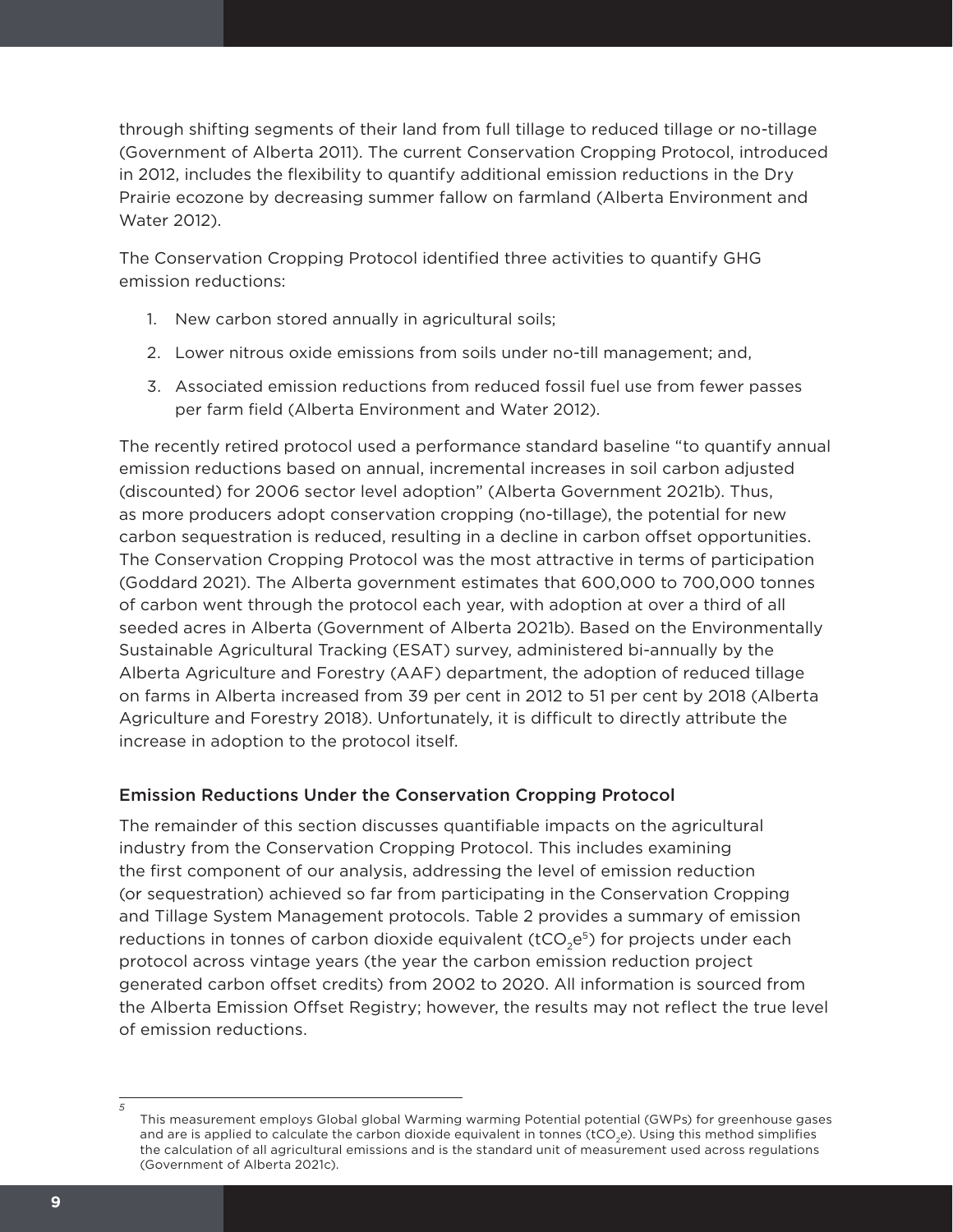| Table 2. Emission Reductions from the Tillage System Management and Conservation |
|----------------------------------------------------------------------------------|
| Cropping Protocols Across Vintage Years (2002 to 2020)                           |

| Protocol                     | <b>Time</b><br><b>Period</b> | <b>Active</b><br>Offsets <sup>6</sup><br>(tCO,e) | Pending<br>Retirement<br>(tCO,e) | <b>Retired</b><br>Offsets <sup>1</sup><br>(tCO <sub>2</sub> e) | <b>Total</b><br><b>Emissions</b><br>(tCO <sub>2</sub> e) |
|------------------------------|------------------------------|--------------------------------------------------|----------------------------------|----------------------------------------------------------------|----------------------------------------------------------|
| Tillage System Management    | 2002                         | 1,793                                            | 221,635                          | 593,020                                                        | 816,448                                                  |
|                              | 2003                         | 2,110                                            | 243,137                          | 644,280                                                        | 889,527                                                  |
|                              | 2004                         | 2,194                                            | 266,165                          | 680,738                                                        | 949,097                                                  |
|                              | 2005                         | 2,564                                            | 278,773                          | 719,141                                                        | 1,000,478                                                |
|                              | 2006                         | 2,754                                            | 308,971                          | 742,489                                                        | 1,054,214                                                |
|                              | 2007                         | 3,113                                            | 327,474                          | 758,536                                                        | 1,089,123                                                |
|                              | 2008                         | 13                                               | 366,103                          | 780,515                                                        | 1,146,631                                                |
|                              | 2009                         | $\mathsf{O}\xspace$                              | 427,487                          | 718,854                                                        | 1,146,341                                                |
|                              | 2010                         | 0                                                | 476,394                          | 567,858                                                        | 1,044,252                                                |
|                              | 2011                         | $\mathbf 0$                                      | 538,713                          | 489,129                                                        | 1,027,842                                                |
| <b>Total</b>                 |                              | 14,541                                           | 3,454,852                        | 6,694,560                                                      | 10,163,953                                               |
| <b>Conservation Cropping</b> | 2012                         | 0                                                | 586,441                          | 0                                                              | 586,441                                                  |
|                              | 2013                         | $\mathbf 0$                                      | 570,165                          | 75,000                                                         | 645,165                                                  |
|                              | 2014                         | 444                                              | 653,723                          | 0                                                              | 654,167                                                  |
|                              | 2015                         | 91,745                                           | 647,827                          | 0                                                              | 739,572                                                  |
|                              | 2016                         | 8,594                                            | 730,994                          | 0                                                              | 739,588                                                  |
|                              | 2017                         | 77,818                                           | 648,782                          | 0                                                              | 726,600                                                  |
|                              | 2018                         | 125,083                                          | 590,064                          | 0                                                              | 715,147                                                  |
|                              | 2019                         | 553,116                                          | 159,858                          | 0                                                              | 712,974                                                  |
|                              | 2020                         | 602,635                                          | 0                                | 31                                                             | 602,666                                                  |
| <b>Total</b>                 |                              | 1,459,435                                        | 4,587,854                        | 75,031                                                         | 6,122,320                                                |
| <b>Complete Total</b>        |                              | 1,473,976                                        | 8,042,706                        | 6,769,591                                                      | 16,286,273                                               |

1 This includes offsets retired for compliance purposes.

Source: Alberta Carbon Registries, "Alberta Emissions Offset Registry Listing," 2021, [https://alberta.csaregistries.ca/GHGR\\_Listing/AEOR\\_Listing.aspx](https://alberta.csaregistries.ca/GHGR_Listing/AEOR_Listing.aspx).

Total emission reductions across all protocols are estimated to be around 70,359,301 tCO<sub>2</sub>e. This means both the Tillage System Management and Conservation Cropping protocols make up roughly a quarter (23 per cent) of all emission reductions (or removals) from carbon offset protocols. Further, 6,769,591 tCO<sub>2</sub>e were retired, with 8,042,706 tCO<sub>2</sub>e pending retirement (waiting to be sold on the market). This suggests the protocols have resulted in a significant level of carbon credits in the carbon offset market.

*6*

Emission offsets with an active status are offsets that have not been purchased or sold on the market (as of December 1, 2021). Once sold, they are marked as retired. All information on active offsets comes from the Alberta Carbon Registries directly and may vary from the emission offset project developer reports.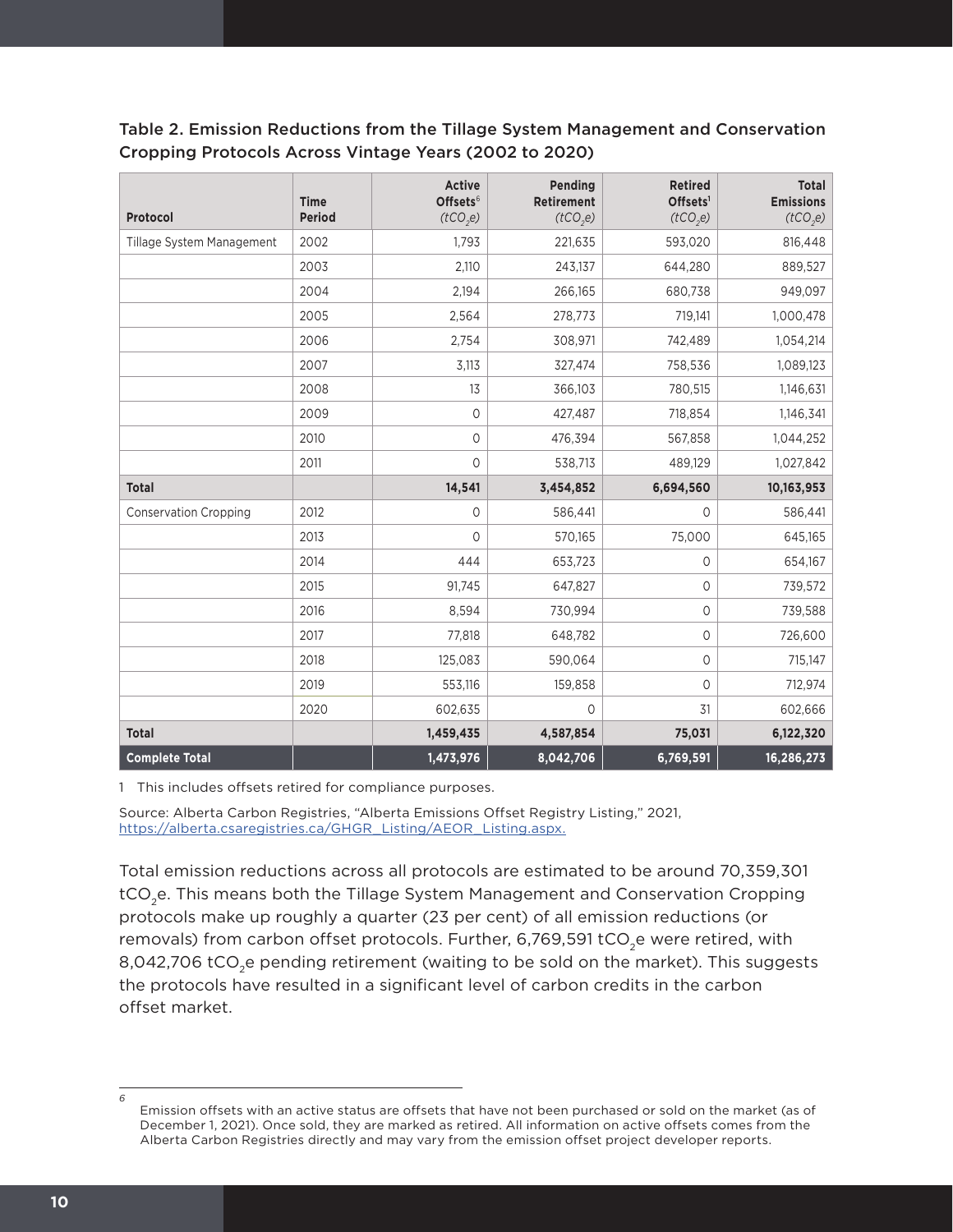Another component to consider is the level of emission reduction per project, per farm. Thorough inspection of verification and project reports indicated some projects did not accurately report the number of farms that participated; this was especially true for reports under the earlier Tillage System Management Protocol where the number of farms went unreported on average. With this limitation in mind, to gain a relative understanding of participation rates, Table 3 outlines a sample of projects under the Conservation Cropping Protocol where information on the number of farms that participated was available. Further, only projects with a one-year period are included for simplicity. All information was sourced from verification reports and project reports provided by Alberta's Emission Offset Registry (Alberta Carbon Registries 2021).

| Project                                                    | <b>Time Period</b>                  | <b>Number</b><br>of Farms | <b>Total</b><br>Project<br>(tCO,e) | per Farm | <b>Status</b> | <b>Project Developer</b><br>(Aggregator) |
|------------------------------------------------------------|-------------------------------------|---------------------------|------------------------------------|----------|---------------|------------------------------------------|
| <b>Carbon Credit Solutions</b><br>Inc. Tillage Project #14 | Jan. 1st, 2012 -<br>Dec. 31st, 2012 | 204                       | 49,552                             | 243      | Inactive      | Radicle Group Inc.                       |
| Carbon Reduction Offset<br>Project Series 18               | Jan. 1st, 2013 -<br>Dec. 31st, 2013 | 115                       | 11,455                             | 100      | Inactive      | Radicle Group Inc.                       |
| <b>Conservation Cropping</b><br>Pool 15                    | Jan. 1st, 2014 -<br>Dec. 31st, 2014 | 236                       | 71,908                             | 305      | Inactive      | Trimble Canada Corporation               |
| <b>Conservation Cropping</b><br>Pool 19                    | Jan. 1st, 2016 -<br>Dec. 31st, 2016 | 427                       | 113,562                            | 266      | Inactive      | Trimble Canada Corporation               |
| <b>Conservation Cropping</b><br>Pool 21                    | Jan. 1st, 2017 -<br>Dec. 31st, 2017 | 336                       | 83,284                             | 248      | Inactive      | Trimble Canada Corporation               |
| <b>Conservation Cropping</b><br>Pool 27                    | Jan. 1st, 2020 -<br>Dec. 31st, 2020 | 398                       | 100,413                            | 252      | Inactive      | Trimble Canada Corporation               |
| <b>Conservation Cropping</b><br>Pool 28                    | Jan. 1st, 2020 -<br>Dec. 31st, 2020 | 333                       | 117,357                            | 352      | Inactive      | Trimble Canada Corporation               |
| Average                                                    |                                     | 293                       | 78,219                             | 252      |               |                                          |

Table 3. Participation Across Select Conservation Cropping Projects

Source: Alberta Carbon Registries, "Alberta Emissions Offset Registry Listing," 2021, [https://alberta.csaregistries.ca/GHGR\\_Listing/AEOR\\_Listing.aspx](https://alberta.csaregistries.ca/GHGR_Listing/AEOR_Listing.aspx).

In terms of emission abatements, on average, a project with a one-year verification period, that reported the number of farms participating, resulted in a reduction of 78,219 tCO<sub>2</sub>e, or 0.1 per cent of all carbon credits procured to date. Per farm, the average emission reduction was 252 tCO<sub>2</sub>e. In terms of participation, the number of farms that participated in a project ranged from 115 to 427 for a one-year verification period. The 2016 Census of Agriculture for Alberta identified a total of 40,638 farms in Alberta (Alberta Agriculture and Forestry 2020). With an average of 293 farms participating, 0.7 per cent of all Alberta farms participated in a project with a oneyear verification period under the Conservation Cropping Protocol. If we consider the 17 active projects in 2021 and the 58 inactive projects, the participation rate with an average of 293 farms per project would result in 54 per cent of farms in Alberta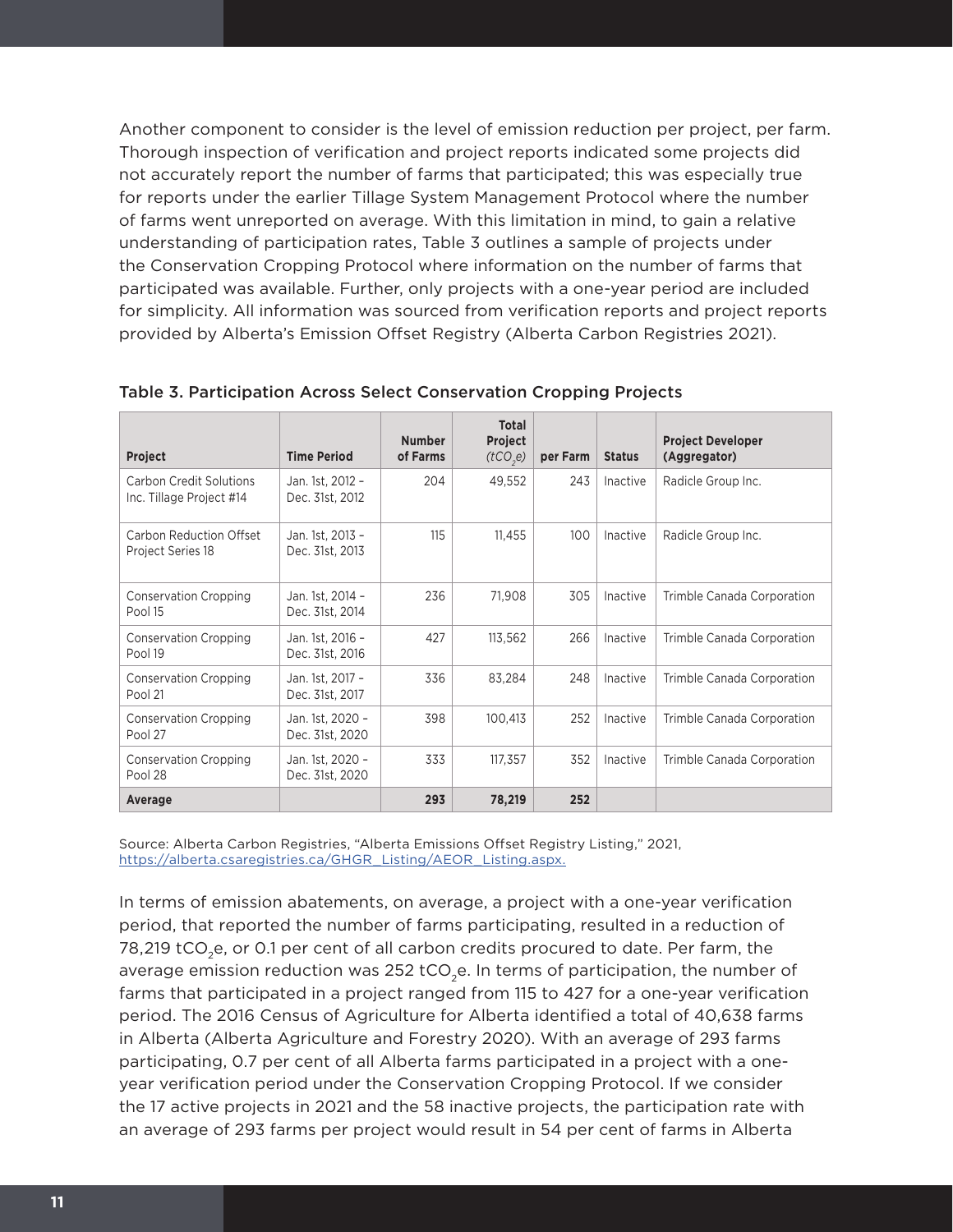participating in this protocol. This estimate must be used with caution, however. Information limitations, such as whether farms participated in more than one project, resulting in double counting, cannot be confirmed. Regardless, it is clear farmers voluntarily participated in these projects by altering management practices through reduced or no-tillage adoption.

#### Economic Benefits from Conservation Cropping

The remaining question is why producers chose to alter management practices to participate in projects under the Conservation Cropping and Tillage System Management protocols. The assumption is that producers undertook these projects due to economic benefits. To examine the potential economic benefits from participating in the Conservation Cropping Protocol, two examples are provided. The first example explores the potential additional revenue per acre from selling carbon credits on the market. The second example addresses the impact of additional revenue on a farmer's annual gross farm receipts (as a proxy for gross farm revenue).

#### *Example 1: Additional Revenue Per Acre*

To calculate the relative tonnes of carbon dioxide equivalent reduction per acre, the province was split into two regions: the Parkland area (black chernozem soils) and the Dry Zone (brown chernozem soils) (Goddard 2021). This split is based on a reserve discount factor (sequestered carbon reserve) for each zone, which is applied to sequestered carbon from reduced or no-tillage practices to account for a known rate of reversal (re-release of carbon into the atmosphere) (Government of Alberta 2012b). Figure 1 explores additional income from selling carbon offsets for three farmers with differing crop acres; this example is displayed for both regions. All numbers used for this calculation are taken from Government of Alberta (2021b), with the following assumptions:

- 1. The offset sale price is set at \$30/tonne;
- 2. The farm/aggregator price split is 2/3 (farmer) and 1/3 (aggregator); in this example, farmers earn approximately \$20/tonne;
- 3. Parkland tonnes of carbon /acre = 0.113, Dry Prairie tonnes of carbon/acre = 0.057. Note: Irrigated areas in the Dry Prairie Zone harvest carbon at the Parkland rate;
- 4. The average farm size remains at 1,168 acres.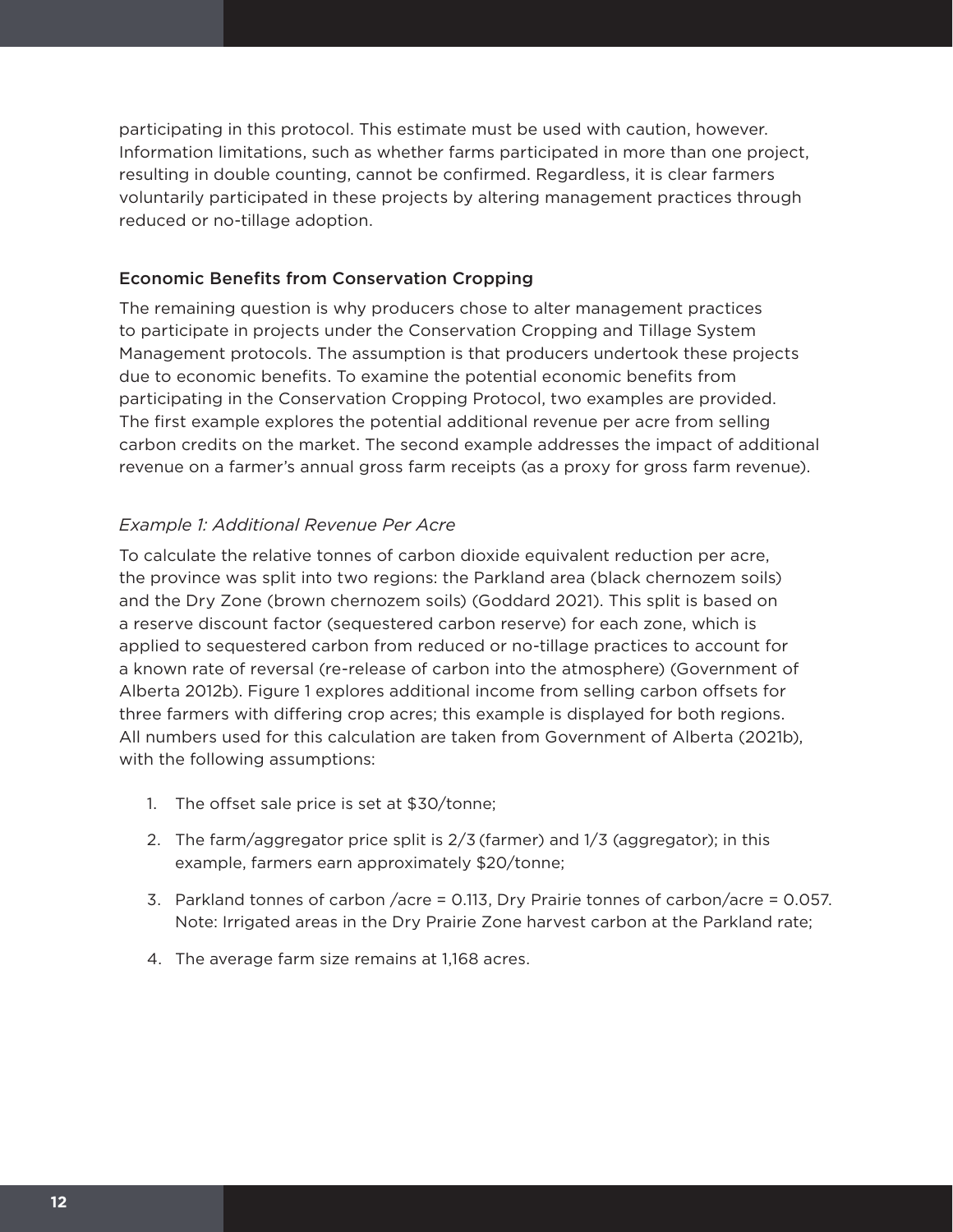## Figure 1. Example 1: Carbon Offset Income from Participating in Conservation Cropping

| Ш<br>L |  |
|--------|--|
|        |  |
|        |  |
|        |  |





|                            | Farmer 1                      | Farmer 2                        | Farmer 3                      |
|----------------------------|-------------------------------|---------------------------------|-------------------------------|
| Region                     | Parkland                      | Parkland                        | Parkland                      |
| Farm Size                  | 500 acres                     | 1.200 acres                     | 2.000 acres                   |
| Tonnes (t) of carbon       | $500 \times 0.113/t = 56.5t$  | $1,200 \times 0.113/t = 135.6t$ | $2,000 \times 0.113/t = 226t$ |
| (C\$) per tonne for farmer | $56.5t \times $20/t = $1,130$ | $135.6t \times $20/t = $2,712$  | $226t \times $20/t = $4,520$  |
| $(C$)$ per acre            | \$2.26/acre                   | \$2.26/acre                     | \$2.26/acre                   |

|                            | Dry Zone                     | Dry Zone                       | Dry Zone                      |
|----------------------------|------------------------------|--------------------------------|-------------------------------|
| Farm Size                  | 500 acres                    | 1.200 acres                    | 2.000 acres                   |
| Tonnes (t) of carbon       | $500 \times 0.057/t = 28.5t$ | $1,200 \times 0.057/t = 68.4t$ | $2,000 \times 0.057/t = 114t$ |
| (C\$) per tonne for farmer | $28.5t \times $20/t = $570$  | 68.4t x $$20/t = $1,368$       | 114t x $$20/t = $2,280$       |
| $(C$)$ per acre            | \$1.14/accre                 | \$1.14/accre                   | \$1.14/accre                  |

Source: Government of Alberta (2021b).

The income per acre is the same across farms in Figure 1, regardless of farm size. Differences in earnings stem from the number of acres a producer delegates to reduced or no-tillage practices, the zone the farm is in and the carbon price. Between regions, farmers located in the Parkland area earn more compared to farmers located in the Dry Zone. For example, at a carbon price of \$30 per tonne, if a producer allocates 100 acres to reduced or no-tillage, a producer in the Parkland area would earn \$226, whereas a Dry Zone producer would earn \$114, a difference of \$112. While it is not a large difference, it may deter Dry Zone producers' participation, especially if income procured does not offset the cost of adopting reduced tillage or potential market transactional costs. This statement does not hold for farms with irrigated land in the Dry Zone, however, as they harvest carbon at the Parkland rate.

#### *Example 2: Economic Impacts to Annual Gross Farm Receipts*

To represent the average Parkland area and Dry Zone farm, two Alberta land-use regions<sup>7</sup> were selected based on the 2016 Census of Agriculture. The Red Deer land-use region represents the average Parkland area farmer, whereas the South Saskatchewan region represents the average Dry Zone farmer. Based on the Census of Agriculture, the following assumptions were made:

*7*

Alberta land-use regions were developed by the government of Alberta, are based on major watersheds, and boundaries are aligned to fit existing municipal boundaries and natural regions (AAF 2020).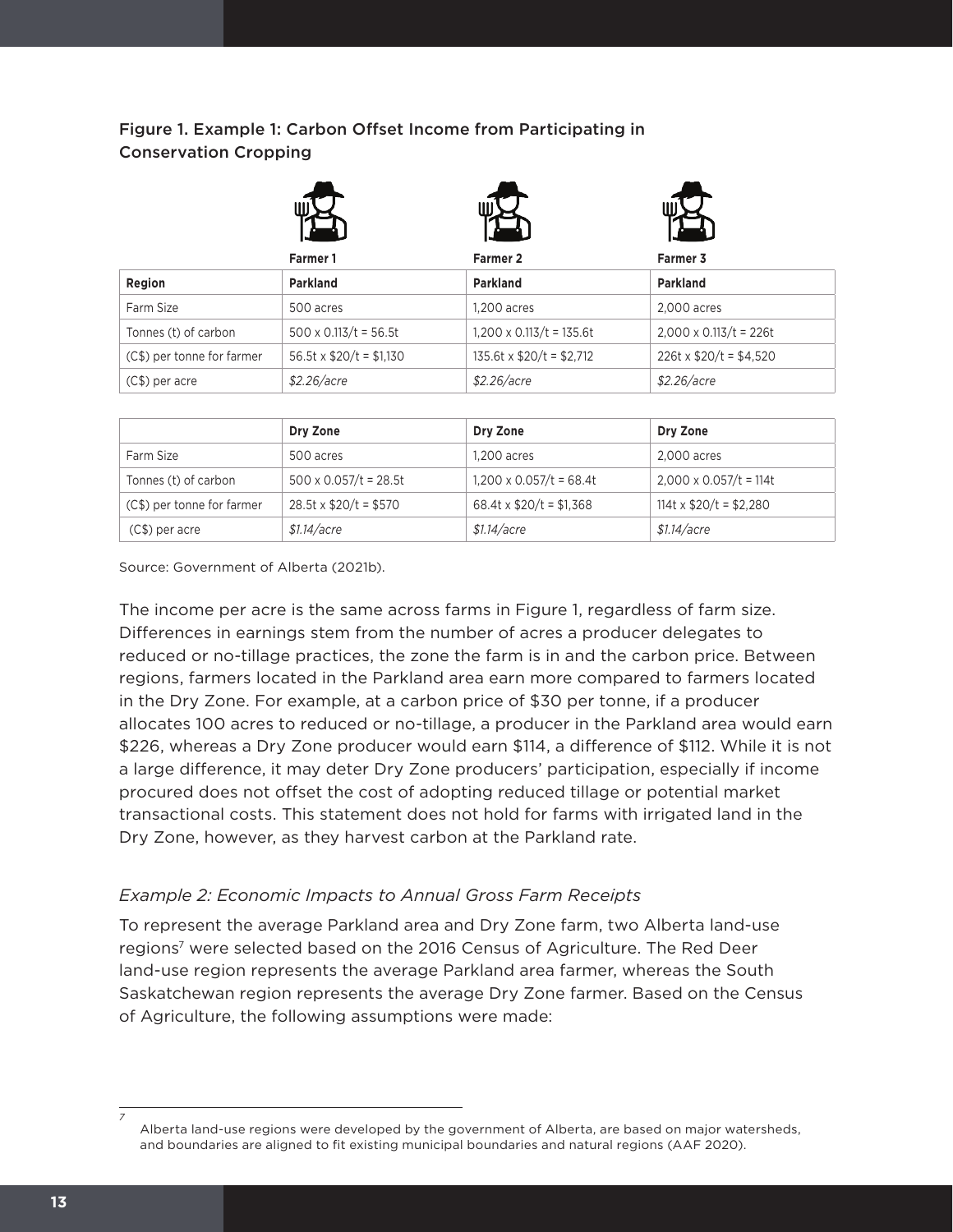#### Red Deer Region

- 1) The average cropland is 721 acres per farm; they entirely use reduced or no-tillage methods and are therefore eligible for the carbon offset protocol.
- 2) The average gross farm receipt is \$373,000 per farm.

#### South Saskatchewan Region

- 3) The average cropland is 983 acres per farm; they entirely use reduced or no-tillage methods and are therefore eligible for the carbon offset protocol.
- 4) The average gross farm receipt is \$858,000 per farm.

Table 4 outlines the additional revenue and effect on gross farm receipts under a carbon price of \$30 per tonne of carbon dioxide equivalent for each region.

Table 4. Impacts on Gross Farm Receipts from Additional Carbon Credit Revenue.

|                                 | <b>Red Deer Region</b>                 | South Saskatchewan Region             |
|---------------------------------|----------------------------------------|---------------------------------------|
| <b>Additional Revenue:</b>      |                                        |                                       |
| \$30 per tonne                  | \$2.26 per acre x 721 acres = $$1,629$ | \$1.14 per acre x 983 acres = \$1,121 |
| Gross Farm Receipts:            |                                        |                                       |
| \$30 per tonne                  | $$373,000 + $1,629 = $374,629$         | $$858,000 + $1,121 = $859,121$        |
| Increase in Gross Farm Receipts | 0.43 per cent                          | 0.13 per cent                         |

Although the amount of additional revenue required to incentivize participation varies on an individual basis, at face value, the revenue from market sales is small compared to average gross farm receipts. On average, annual revenue from selling on the market is less than one per cent of the average annual gross farm receipts. The main consideration is whether this revenue offsets associated implementation costs. Adopting no-tillage costs an additional \$3 to \$6 per acre compared to conventional tillage (Epplin et al. 2005). Based on this cost, additional revenue does not offset the added operational costs at a lower carbon price.

While the Conservation Cropping Protocol was still active, the carbon price remained below \$50 per tonne. At this price, it likely did not provide adequate compensation to motivate changes in management practices. Although, from Table 1, farmers were participating in projects under these protocols. Farmers potentially adopted this practice due to long-term private benefits that stem from reduced or no-tillage adoption. This includes a reduction in fuel costs per acre (Epplin et al. 2005) and increased crop yields related to an improved soil environment (Busari et al. 2015), supporting possible farm profit growth. These benefits are not tangible monetary payments, but the adoption of reduced or no-tillage over time might suggest farmers have directly observed or are informed on the benefits of adopting this practice.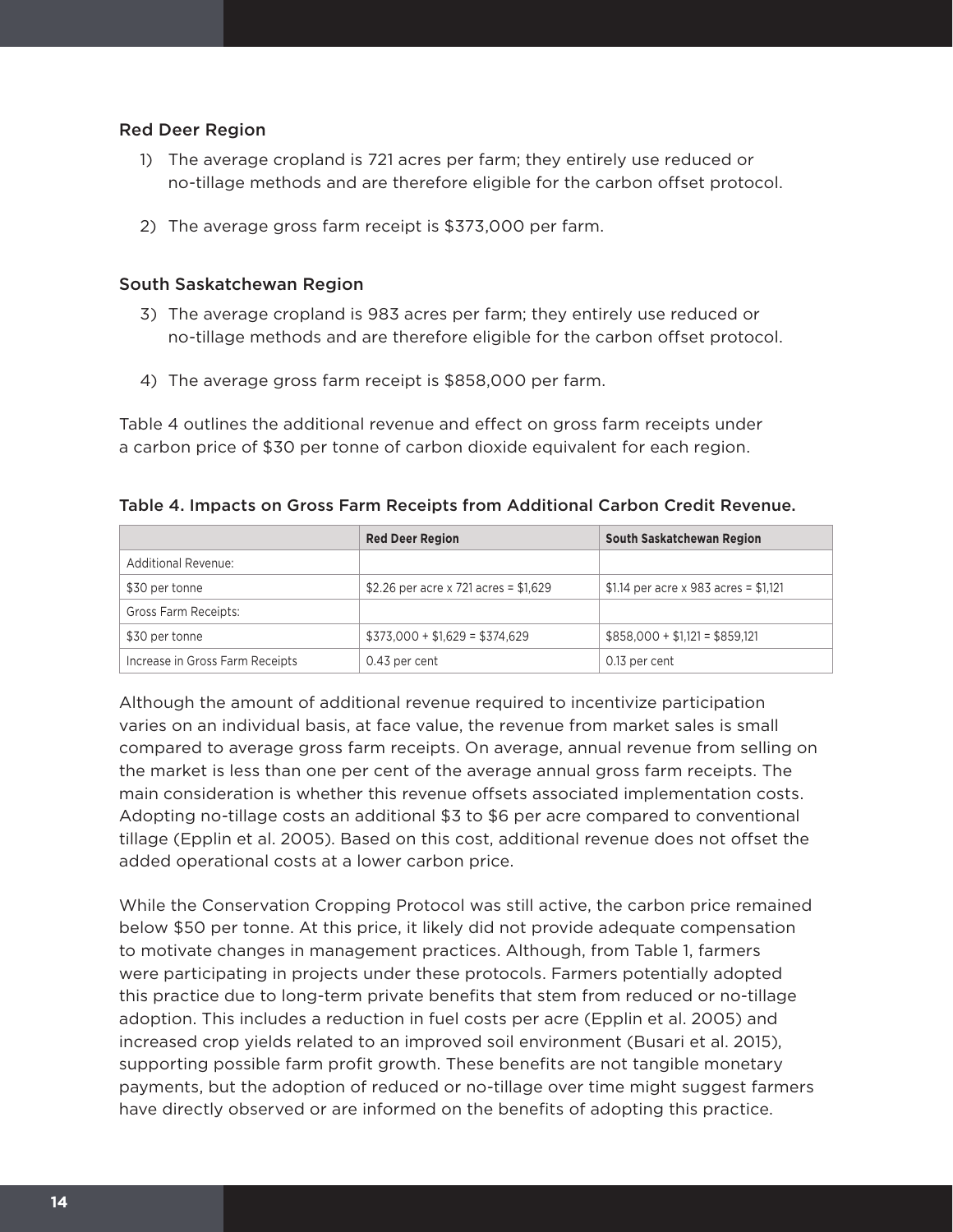#### REMAINING AGRICULTURAL CARBON OFFSET PROTOCOLS

The Conservation Cropping Protocol was retired December 31, 2021 and no longer generates emission offsets. With the end of the protocol, it is imperative to understand whether producers are engaged and participating in other agricultural carbon offset protocols. Current emission reductions, relative protocol participation and potential economic benefits from participation are discussed in this section for each remaining protocol. Due to data and information limitations, the analysis of emission reductions, participation and economic benefits is constrained for some protocols. This section focuses on the three remaining active agricultural quantification protocols:

- 1. Agricultural Nitrous Oxide Emission Reductions (NERP);
- 2. Reducing Greenhouse Gas Emissions from Fed Cattle;
- 3. Selection for Low Residual Feed Intake Markers in Beef Cattle.

As previously stated, the main sources of agricultural emissions in Canada are from enteric fermentation (41 per cent) and the application of inorganic fertilizer (23 per cent) (Government of Canada 2021). NERP can aid on-farm emission reductions associated with inorganic fertilizer application and is an opportunity for crop producers. The other remaining protocols provide opportunities for livestock producers to reduce enteric fermentation, as well as general emissions stemming from the fluctuations in livestock populations. All three protocols provide favourable circumstances toward mitigating emissions from primary sources; thus, higher rates of participation may correspond to increased reductions of agricultural GHG emissions.

#### Quantification Protocol for Agricultural Nitrous Oxide Emission Reductions

The Agricultural Nitrous Oxide Emission Reductions Protocol (NERP) is based on integrating a set of BMPs known as a Comprehensive 4R<sup>8</sup> Nitrogen Stewardship Plan, or 4R plan (Government of Alberta 2015). The 4R plan results in applied nitrogen<sup>9</sup> being used at a more effective rate to grow crops, resulting in reduced nitrous oxide  $(N,0)$ emissions associated with nitrogen fertilizer application. Under the protocol, 4R plans are developed under three levels — basic, intermediate and advanced.10 The protocol accounts for all direct and indirect nitrous oxide emissions per crop unit per crop type, meaning all emissions are "corrected for each predominant soil type, topography, and climate" (Government of Alberta 2015). All N<sub>2</sub>O emissions are quantified using Canada's Tier II methodology and emission reductions from the 4Rs are based on reduction

*10*

*8*

The 4Rs stand for the right source, at the right rate, the right time and right place (Government of Alberta 2015).

*<sup>9</sup>* According to the government of Alberta, this includes nitrogen sources and fuel used in association with the management of synthetic fertilizer, manure fertilizer, biological fixation and crop residues (Government of Alberta 2015).

The basic level refers to the management zone of a whole field of a crop type, intermediate refers to each subfield of a crop type and the advanced level refers to the delineation of each slope and aspect on the digital map of a field of a crop grown (Government of Alberta 2015).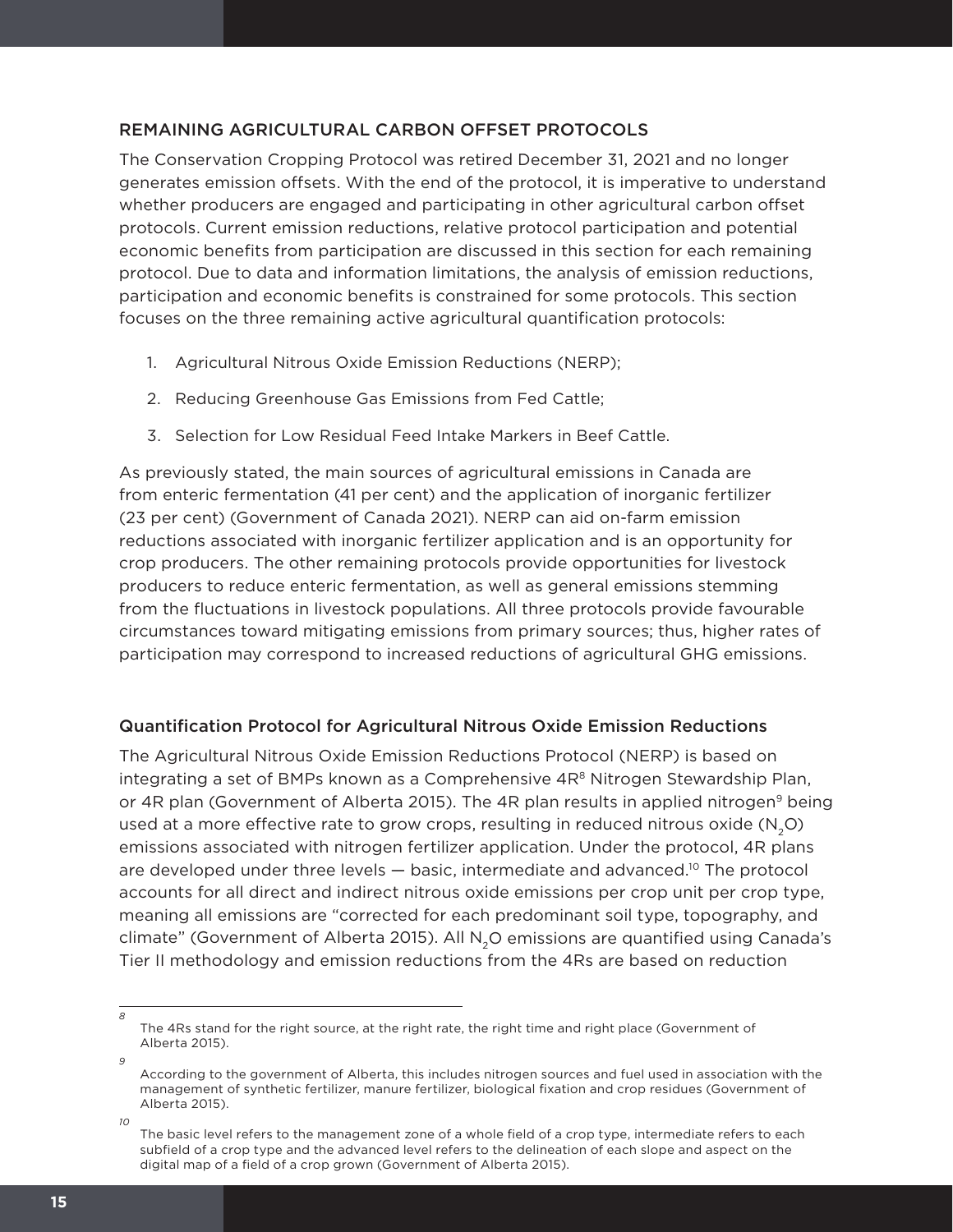modifiers. One of the main requirements is that the entire farm enterprise follows 4R management; other requirements can be found in the report titled "Quantification Protocol for Agricultural Nitrous Oxide Emission Reductions. Version 2.0."

As of December 2021, almost all projects under NERP were active (start dates range from 2015 to 2022). Information on the number of farms participating or the amount of emission reductions to date is not publicly available (Alberta's Emission Offset Registry 2021). Publicly available information is limited to the estimated reductions in annual tonnes of carbon dioxide equivalent ( $tCO<sub>2</sub>e$ ), which range across the nine active projects starting at 38,500 per year to 200,000 per year. Thus, it is not feasible to comment on the effectiveness of the protocol in regard to emission reductions based on current projects, or the nature of farmer participation.

Instead, this paper provides an analysis for potential economic benefits associated with NERP, alongside estimated emission reduction potential, using examples provided by Thomassin (2013) and The Prasino Group (2014). Table 5 draws from the calculations completed by Thomassin (2013), providing an overview of possible economic benefits associated with participating in this protocol, across soil types for canola crops and assumes the cropping area is 1,000 hectares (2471.05 acres). It is important to note this example is a gross simplification; see Thomassin (2013) or The Prasino Group (2014) for a more thorough explanation. Table 5 is based on a preliminary study conducted prior to the latest update of the protocol in 2015. All proposed revenue from carbon credits, for this example, works under the assumption that producers receive two-thirds of the carbon price value (one-third goes to the aggregator) and producers choose a basic level of 4R stewardship. Calculations are shown for a carbon price of \$30 per, a carbon price of \$50 per, the 2022 carbon price, and also for \$170 per, the expected carbon price for 2030, to highlight the difference in economic benefits as the carbon price increases. Thomassin (2013) estimates the following emission reductions for canola crops across 1,000 hectares under basic 4R stewardship:

- Dark Brown Soil Zone = 173 tCO<sub>2</sub>e per 1,000 hectares
- Brown Soil Zone = 259 tCO<sub>2</sub>e per 1,000 hectares
- Black Soil Zone =  $404$  tCO<sub>2</sub>e per 1,000 hectares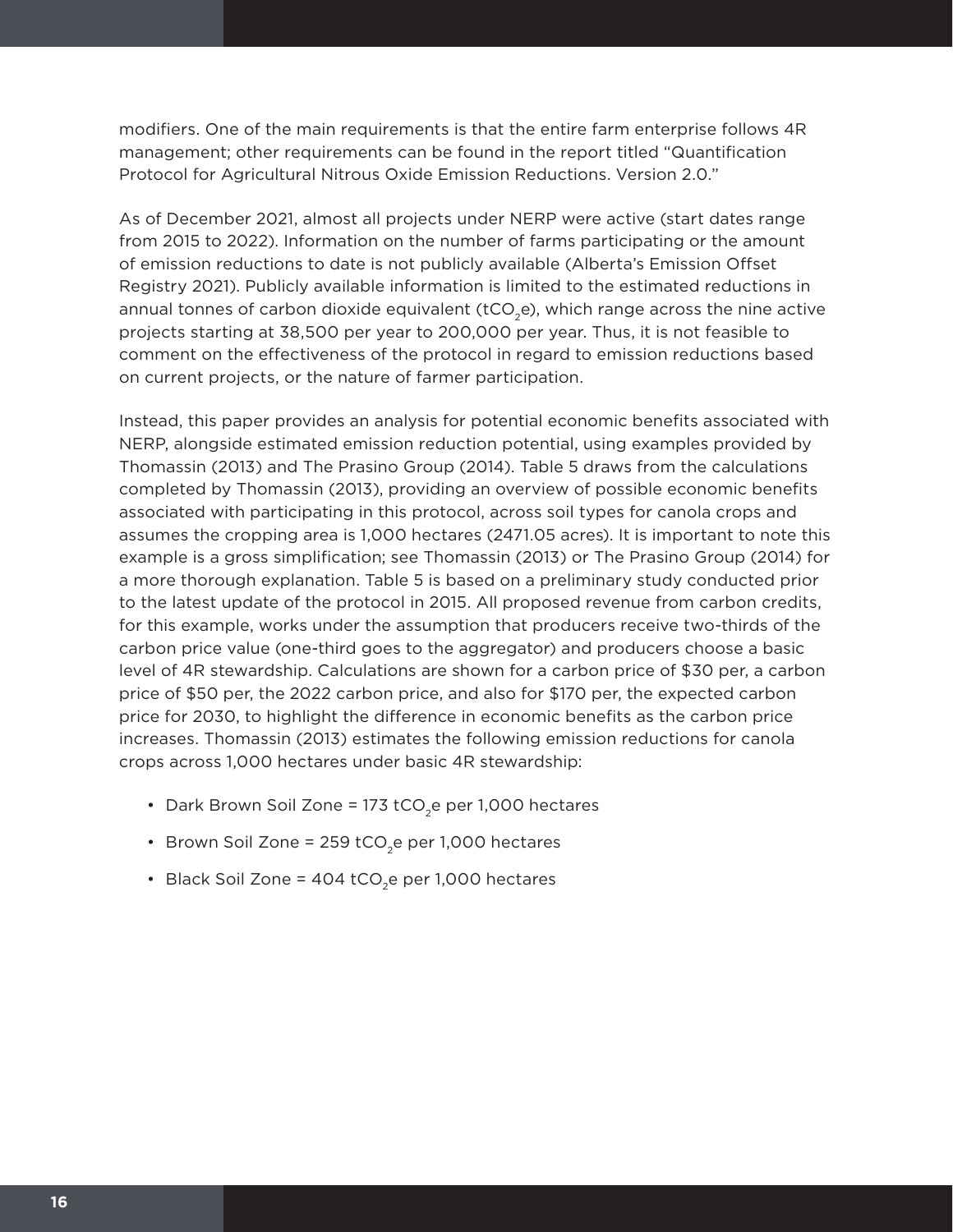These estimates are used to calculate additional revenue from carbon credits for all carbon prices. For reference, all calculations for Table 5 can be found in the Appendix.

| Carbon Price of \$30 per Tonne (1,000 hectares of Canola)        |                      |                        |                        |  |  |  |  |
|------------------------------------------------------------------|----------------------|------------------------|------------------------|--|--|--|--|
|                                                                  | Dark Brown Soil Zone | <b>Brown Soil Zone</b> | <b>Black Soil Zone</b> |  |  |  |  |
| Additional Cost Per Acre from Implementing<br>4R Stewardship     | \$11.54              | \$11.54                | \$11.54                |  |  |  |  |
| Additional Revenue from Cropping Per Acre<br>from 4R Stewardship | \$117,00             | \$117.00               | \$117,00               |  |  |  |  |
| <b>Additional Revenue from Carbon Credits</b>                    | \$1.40               | \$2.10                 | \$3.27                 |  |  |  |  |
| <b>Net Revenue Per Acre</b>                                      | \$106.86             | \$107.56               | \$108.73               |  |  |  |  |
| Carbon Price of \$50.00 per Tonne (1,000 hectares of Canola)     |                      |                        |                        |  |  |  |  |
| Additional Cost Per Acre from Implementing<br>4R Stewardship     | \$11.54              | \$11.54                | \$11.54                |  |  |  |  |
| Additional Revenue from Cropping Per Acre from<br>4R Stewardship | \$117.00             | \$117.00               | \$117.00               |  |  |  |  |
| <b>Additional Revenue from Carbon Credits Per Acre</b>           | \$2.33               | \$3.49                 | \$5.45                 |  |  |  |  |
| <b>Net Revenue Per Acre</b>                                      | \$107.79             | \$108.95               | \$110.91               |  |  |  |  |
| Carbon Price of \$170 per Tonne (1,000 hectares of Canola)       |                      |                        |                        |  |  |  |  |
| Additional Cost Per Acre from Implementing<br>4R Stewardship     | \$11.54              | \$11.54                | \$11.54                |  |  |  |  |
| Additional Revenue from Cropping Per Acre from<br>4R Stewardship | \$117,00             | \$117.00               | \$117.00               |  |  |  |  |
| <b>Additional Revenue from Carbon Credits Per Acre</b>           | \$7.93               | \$11.88                | \$18.53                |  |  |  |  |
| <b>Net Revenue Per Acre</b>                                      | \$113.39             | \$117.34               | \$123.99               |  |  |  |  |

#### Table 5. Additional Revenue from NERP for Canola Crops Across Soil Type.

Source: Thomassin (2013) and The Prasino Group (2014).

Based on Table 5, there is additional net revenue from participating in the NERP protocol. This additional revenue is mainly from management changes, such as improved crop yields from altering nitrogen fertilizer inputs, as opposed to selling offsets in the carbon credit market. As the carbon price increases, however, selling offsets on the carbon credit market improves in monetary value for a producer. Based on this example, producers with an average of 1,000 hectares (~2471.05 acres) allocated for canola crops, and with a carbon price of \$30 per tonne, would earn the following (annually) based on soil zone, per acre:

- Dark Brown Soil Zone = 2,471.05 acres x \$1.40/acre = \$3,459.47
- Brown Soil Zone = 2,471.05 acres x \$2.10/acre = \$5,189.21
- Black Soil Zone = 2,471.05 acres x \$3.27/acre = \$8,080.33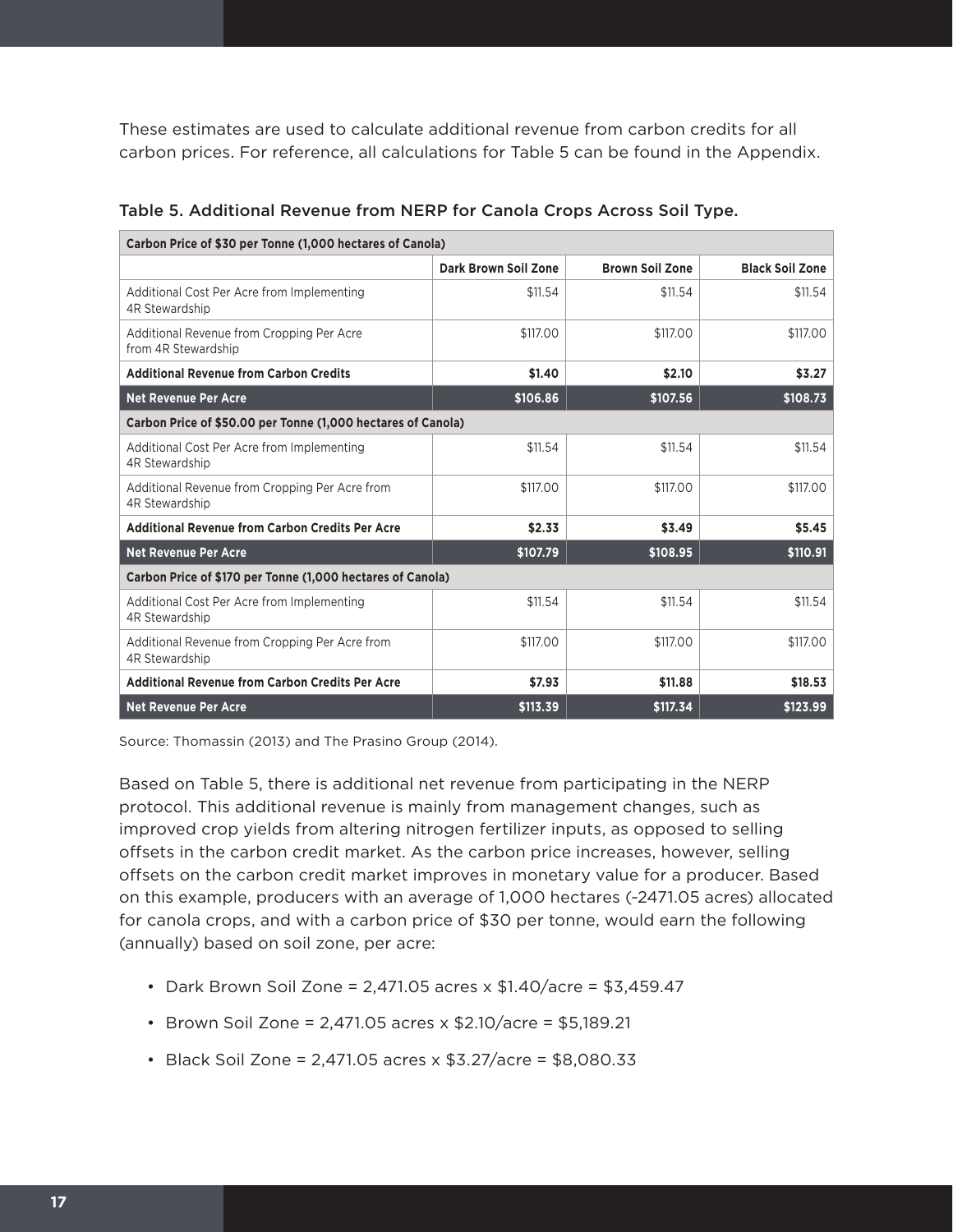With a carbon price of \$170 per tonne, producers in each soil zone, per acre, could instead annually earn:

- Dark Brown Soil Zone = 2,471.05 acres x \$7.93 = 19,595.43
- Brown Soil Zone = 2,471.05 acres x \$11.88 = \$29,356.07
- Black Soil Zone = 2,471.05 acres x \$18.53 = \$45,788.56

The increase in the carbon price from \$30 per tonne to \$170 per tonne increases annual earnings in the Dark Brown Soil Zone by \$16,135.96, the Brown Soil Zone by \$24,166.86 and the Black Soil Zone by \$37,708.23.

The question of whether this additional revenue is large enough to incentivize participation in this protocol still stands. Since soil zones overlap in more than one Alberta land-use region, it is not plausible to address the impact additional revenue may have on annual gross farm receipts. Instead, this example provides an opportunity to address whether selling in the market offsets adoption costs. Based on Table 5, the average cost from implementing basic 4R stewardship on 2,471.05 acres of canola crops is \$28,515.92. Additional revenue from carbon credits at a carbon price of \$30 per tonne, as well as \$50 per tonne, does not offset added costs. Although, at a carbon price of \$170 per tonne, the Brown Soil Zone and the Black Soil Zone both generate enough additional revenue from selling carbon credits to offset the cost of implementing basic 4R stewardship; the exception is the Dark Brown Soil Zone. This does not account for the implementation of intermediate or advanced 4R stewardship plans, which likely have higher uptake costs and possibly higher transaction costs. The largest benefit to producers is in adopting 4R stewardship practices, which may increase revenue by \$117 per acre across soil zones. Again, this suggests that longrun private benefits from management changes possibly drives BMP adoption under agricultural protocols, and future gains from an increasing carbon price are more of an added benefit to adoption.

#### Quantification Protocol for Reducing Greenhouse Gas Emissions from Fed Cattle

This protocol reduces indirect and direct greenhouse gas emissions associated with the digestion of feed materials in the rumen (enteric emissions), as well as emissions from manure storage and handling (Government of Alberta 2016). Projects under this protocol begin with a baseline period (approximately two years) where farmers continue diet and feeding strategies already in place. After this period, farmers implement feed BMPs, such as reducing the number of days beef cattle are on finishing diets or decreasing the feed-to-gain ratio during finishing stages (Government of Alberta 2016). The protocol has four projects — one closed and another has a recent offset start date of April 25, 2021. The remaining two projects (one active and one inactive) are discussed to quantify emission reductions from the protocols. Table 6 breaks down the emission offsets. All information comes from verification and project reports available on the Alberta Emission Offset Registry website (Alberta Carbon Registries 2021).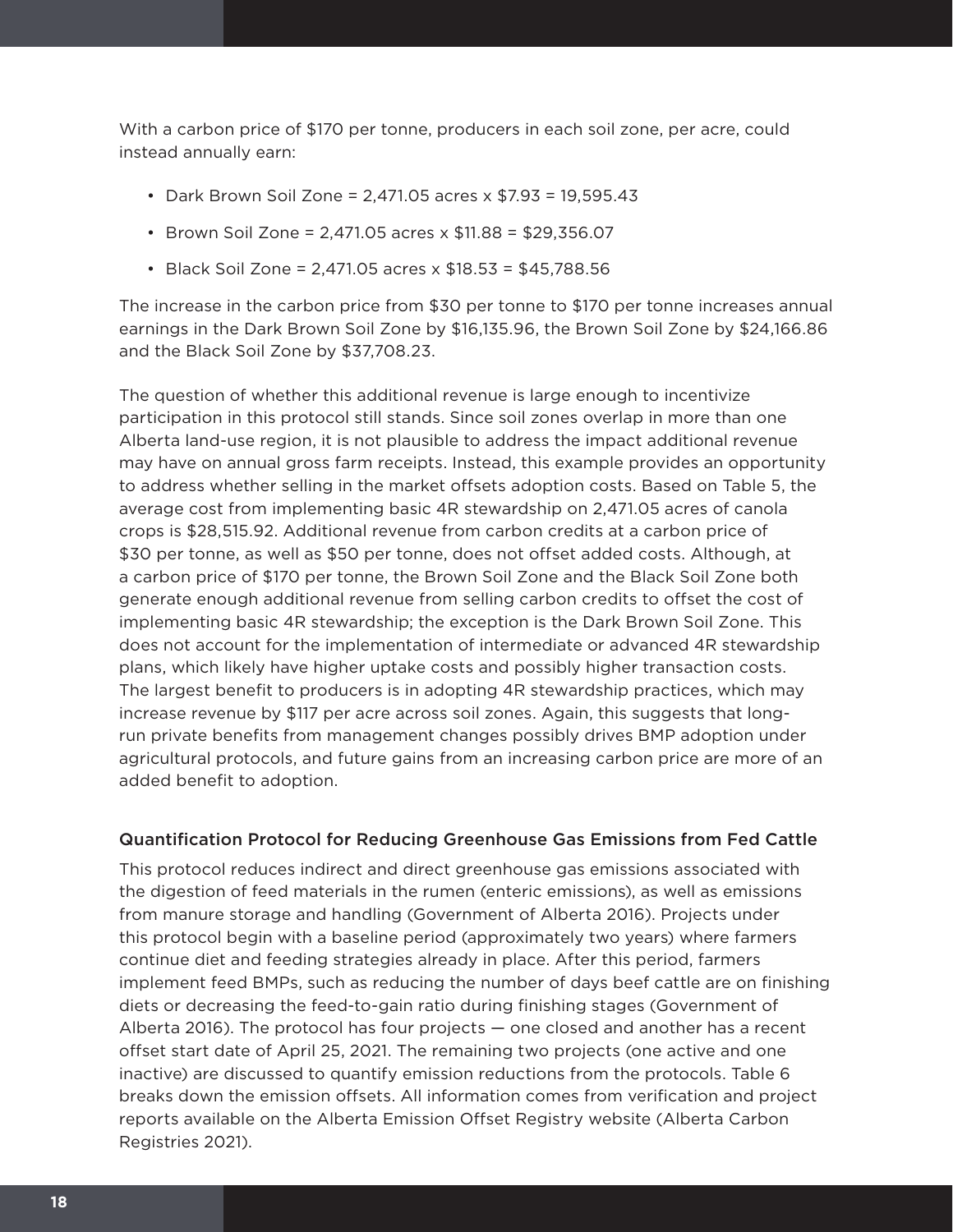### Table 6. Emission Reductions from the Quantification Protocol for Reducing GHG Emissions from Fed Cattle

| Project                                                                                                 | <b>Time Period</b>                            | <b>Estimated</b><br><b>Annual Emission</b><br><b>Reduction or</b><br>Sequestration<br>(tco,e) | <b>Total</b><br>Project<br>(tco <sub>2</sub> e) | <b>Number</b><br>of Farms | <b>Active</b><br>Offsets <sup>11</sup><br>(tco,e) | <b>Retired</b><br><b>Offsets</b><br>(tco <sub>2</sub> e) | <b>Project Developer</b><br>(Aggregator)      |
|---------------------------------------------------------------------------------------------------------|-----------------------------------------------|-----------------------------------------------------------------------------------------------|-------------------------------------------------|---------------------------|---------------------------------------------------|----------------------------------------------------------|-----------------------------------------------|
| Reducing GHG<br>Emissions from<br>Fed Cattle                                                            | January 1st, 2012<br>- December 31st,<br>2015 | 10,000                                                                                        | 45,126                                          | 4                         | $\Omega$                                          | 45,126*                                                  | Trimble Canada<br>Corporation<br>(Agri-Trend) |
| Aggregation<br>Project (Inactive)                                                                       | January 1st, 2016<br>- December 31st,<br>2016 |                                                                                               | 10,589                                          | 3                         | 76                                                | $10,513*$                                                |                                               |
|                                                                                                         | January 1st, 2017<br>- December 31st,<br>2017 |                                                                                               | 3,833                                           | 1                         | $\Omega$                                          | 3,833*                                                   |                                               |
|                                                                                                         | January 1st, 2018<br>- December 31st,<br>2018 |                                                                                               | 3,598                                           | $\mathbf{1}$              | 3,598                                             | $\Omega$                                                 |                                               |
|                                                                                                         | January 1st, 2019<br>- December 31st,<br>2019 |                                                                                               | 4,109                                           | 1                         | 4.109                                             | $\Omega$                                                 |                                               |
| <b>Project Total</b>                                                                                    |                                               |                                                                                               | 67,255                                          | $1 - 41$                  | 7,783                                             | 59,472*                                                  |                                               |
| <b>Reducing GHG</b><br>Emissions from<br><b>Fed Cattle</b><br>Aggregation<br>Project Pool 3<br>(Active) | January 1st, 2016<br>- December 31st,<br>2017 | 100,000                                                                                       | 12,892                                          | $\overline{2}$            | $\Omega$                                          | 12, 892*                                                 | Trimble Canada<br>Corporation<br>(Agri-Trend) |
|                                                                                                         | January 1st, 2018<br>- December 31st,<br>2018 |                                                                                               | 16,134                                          | 5                         | 16,134                                            | $\Omega$                                                 |                                               |
|                                                                                                         | January 1st, 2019<br>- December 31st,<br>2019 |                                                                                               | 16,948                                          | $\overline{4}$            | 16,948                                            | $\Omega$                                                 |                                               |
| <b>Project Total</b>                                                                                    |                                               |                                                                                               | 45,974                                          | $2 - 52$                  | 33,082                                            | 12,892*                                                  |                                               |
| <b>PROTOCOL</b><br><b>TOTAL</b>                                                                         |                                               |                                                                                               | 113,229                                         | 9<br>(in total)           | 40,865                                            | 72,364                                                   |                                               |

\*Indicates offsets pending retirement.

1 The number of farms under the Reducing GHG Emissions from Fed Cattle Aggregation Project varied across years as three of the four original farms closed between 2016 and 2017. Only four farms participated in total.

2 The farms that participated varied across years.

Source: Alberta Carbon Registries, "Alberta Emissions Offset Registry Listing," 2021, [https://alberta.](https://alberta.csaregistries.ca/GHGR_Listing/AEOR_Listing.aspx) [csaregistries.ca/GHGR\\_Listing/AEOR\\_Listing.aspx](https://alberta.csaregistries.ca/GHGR_Listing/AEOR_Listing.aspx).

*<sup>11</sup>*

Emission offsets with an active status are offsets that have not been purchased or sold on the market (as of December 1, 2021). Once sold, they are marked as retired. All information on active offsets comes from the Alberta Carbon Registries directly and may vary from the emission offset project developer reports.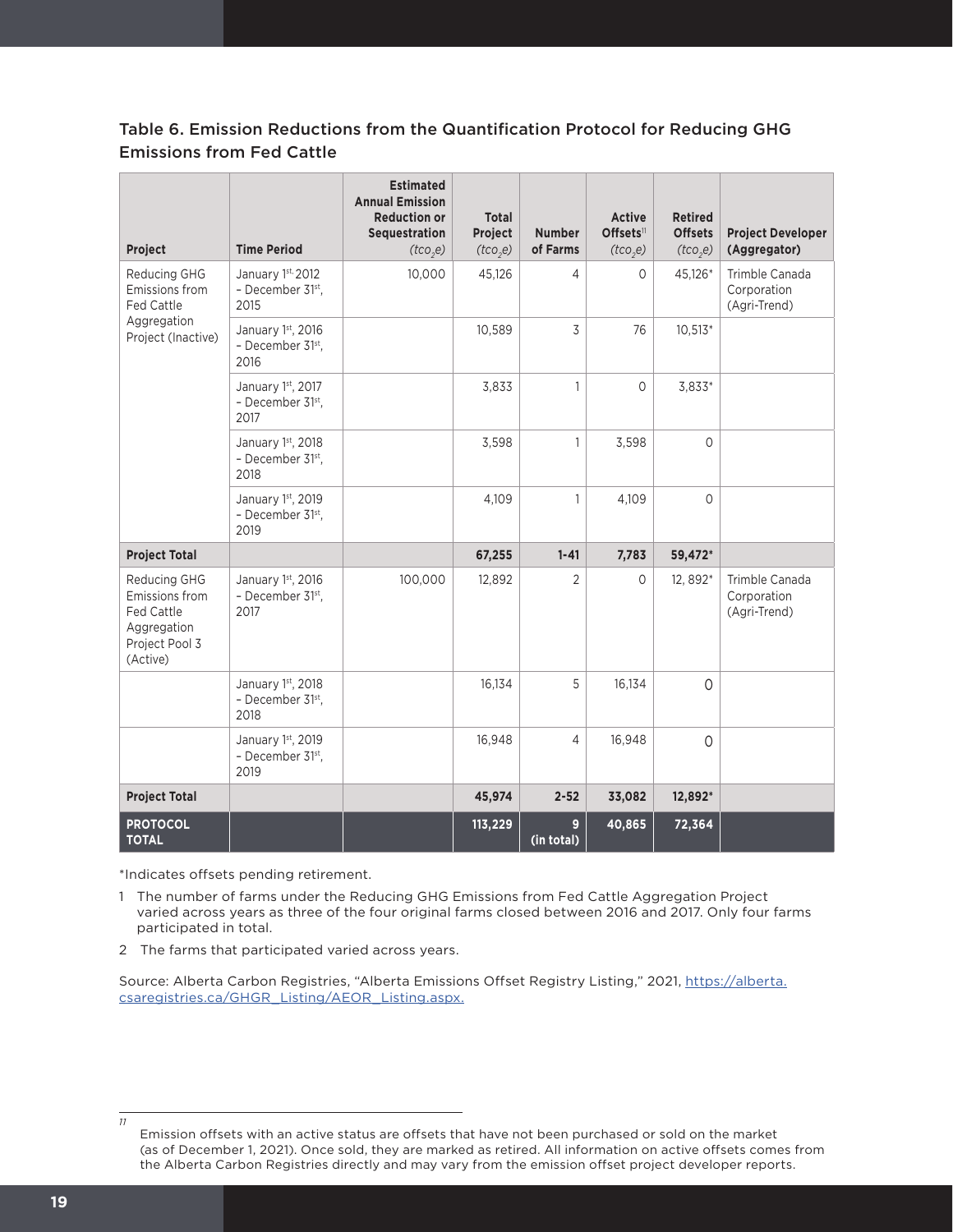The two projects under the protocol have reduced emissions by 113,229 tco.e. accounting for 0.16 per cent of all carbon offset emissions. Approximately 40,865 tco<sub>3</sub>e are still active and ready to be sold on the market, with  $72,364$  tco<sub>2</sub>e retired (or pending retirement). In terms of participation, nine farms (feedlots) participated across the two projects that have reported emission reductions. The most recent project, which began in April 2021 (not shown in Table 6), reported five farms are participating. According to the Alberta Cattle Feeders' Association (ACFA) website, approximately 153 feedlots are registered in Alberta. Based on this registry, nine per cent of all feedlots in Alberta have participated in projects under these protocols.

A notable finding is the emission reduction potential for a one-year verification period. Under the first project, one farm accounted for 4,109 tco<sub>3</sub>e emission reductions in 2019. Under the second project (project pool 3), the average emission reduction across five farms in 2018 was 3,227 tco<sub>3</sub>e per farm. Both examples show high emission reduction potential per farm compared to the Conservation Cropping Protocol (252 tco<sub>3</sub>e per farm). This likely reflects the type of greenhouse gas mitigated, namely the reduction of methane emissions. Methane has higher global warming potential, estimated to be 25 per cent greater than carbon dioxide over a 100-year period (Government of Alberta 2022), which reflects greater reductions in tonnes of carbon dioxide equivalent.

Unfortunately, due to insufficient information, economic benefits were not examined. Regardless, it is important to recognize feedlot producers' participation in this protocol, indicating producers see benefits in adopting these practices.

#### Quantification Protocol for Selection for Low Residual Feed Intake Markers in Beef Cattle

The Quantification Protocol for Selection for Low Residual Feed Intake in Beef Cattle (L-RFI) generates carbon offsets through beef breeding selection for increased feed efficiency. There is one project under this protocol. The emission offset project developer, Grow Safe Systems Ltd. (GrowSafe), developed technology to quantify individual cattle feed efficiency per unit of weight gained. This supports farmers selectively breeding stock with higher feed efficiency, resulting in offspring with similar feed efficiency traits (Government of Alberta 2012a). This results in a reduction of direct and indirect greenhouse gas emissions from beef cattle associated with enteric fermentation, manure storage and handling (Government of Alberta 2012a).

The one active project had an offset start date of January 1, 2017 and is projected to end December 31, 2024 (Viresco Solutions 2017). While reports on emission offsets are not yet available (based on information from Alberta Carbon Registries), the project plan submitted to the government of Alberta provided yearly estimated emission reductions in across the eight-year program. The estimated emission reductions for the project, entitled "Selection for Feed Efficiency to Reduce Environmental Impact of Beef Cattle in Alberta," are shown in Figure 3.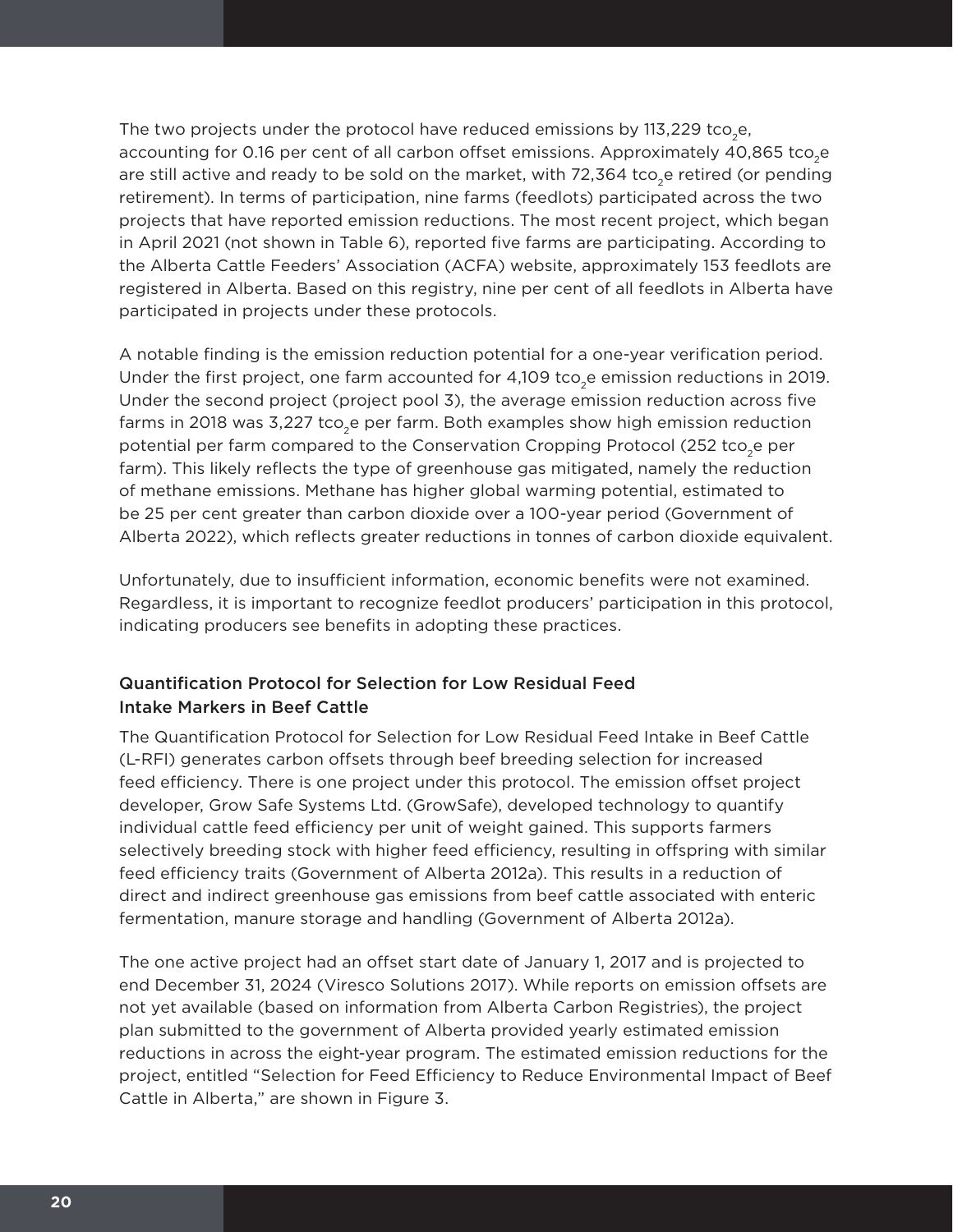Figure 3. Emission Reductions (tco<sub>2</sub>e) Across the Eight-Year Program Under the Quantification Protocol for Selection for Low Residual Feed Intake (L-RFI) in Beef Cattle



Source: Viresco Solutions (2017).

The level of emission reduction (in tonnes of carbon dioxide equivalent) is expected to increase yearly as the feed efficiency of cattle improves and the cattle population grows. Based on the most recent project proposal, there are four test sites: Benchmark Angus, Thorlakson Feedyards, Olds College and the University of Alberta. The project appears to be at a pilot stage. Therefore, the real emission reduction values, and if farmers would find value in protocol participation, cannot yet be determined. Additionally, there is no information available to quantify possible economic benefits.

#### **DISCUSSION**

This paper examined the impact of current agricultural offset protocols by reviewing two considerations: 1) agricultural emission reductions (or removals) and participation rates; and 2) economic benefits (observed or unobserved). Essentially, the results show agricultural producers in Alberta participate in agricultural carbon offset protocols to widely varying degrees. The Conservation Cropping (and prior Tillage System Management) Protocol had a high degree of participation, alongside significant emission reductions across projects, despite minimal economic benefits from carbon credit sales. Impacts of the remaining protocols were less clear due to data and information limitations.

The Quantification Protocol for Agricultural Nitrous Oxide Emission Reductions (NERP) presented high economic benefits from adopting 4R stewardship principles, whereas the economic benefits from selling on the market were minimal at a lower carbon price. These results suggest producers are participating for the economic benefits stemming from the adoption of BMPs, rather than the potential revenue from selling carbon credits on the market. However, it was shown that at a higher carbon price (\$170 per tonne), in two regions, the sale of carbon credits offsets implementation costs. While this may not drive participation, it may provide added benefits that influence farmers' management decisions. The Quantification Protocol for Reducing Greenhouse Gas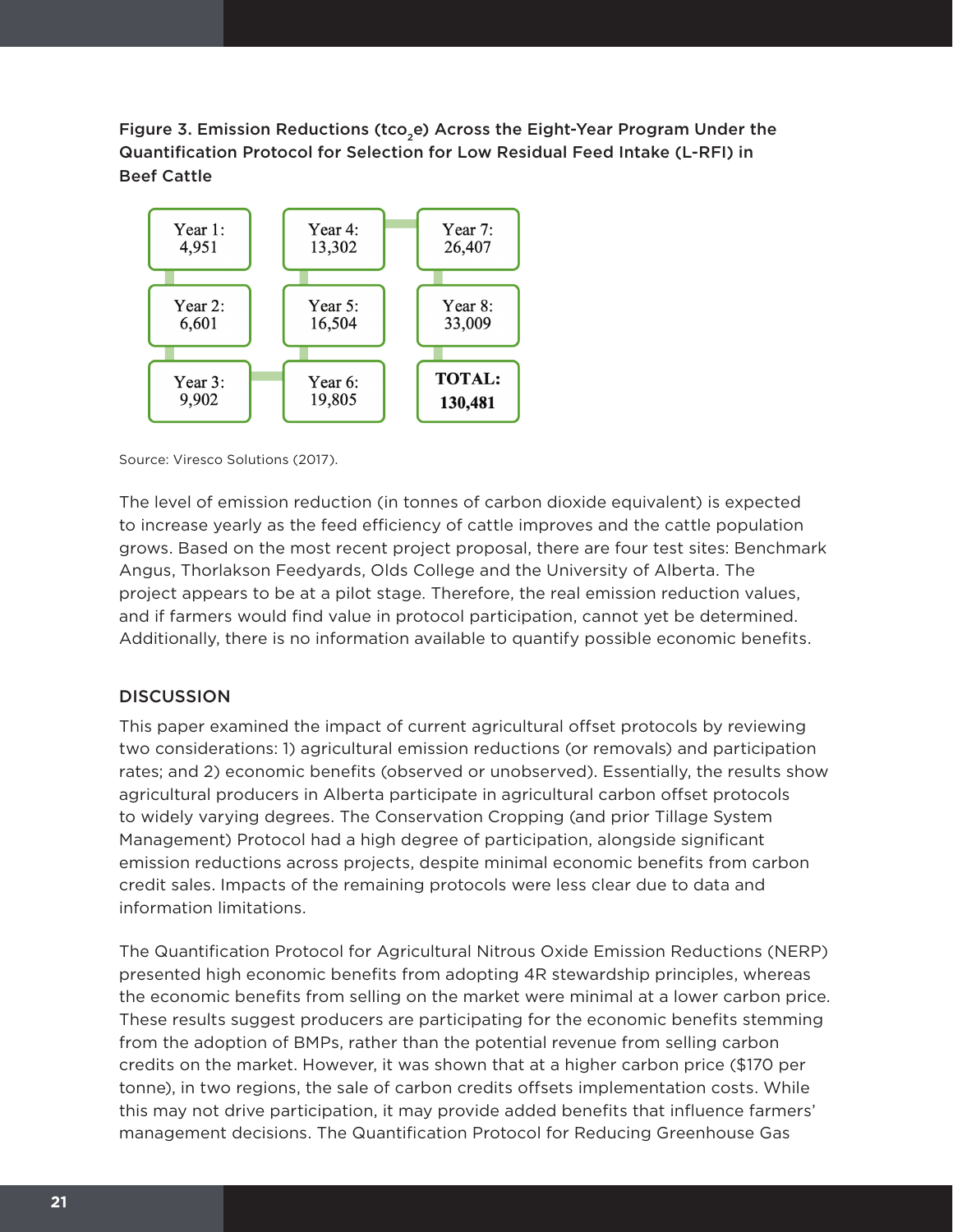Emissions from Fed Cattle showed high emission reduction potential across farms and projects, as did the Quantification Protocol for Selection for Low Residual Feed Intake Markers in Beef Cattle, but the rates of participation were minimal. This low participation rate is likely attributed to the relatively recent implementation of projects under the protocols, including one of these protocols being in an assumed pilot stage. Regardless, the most concerning aspect is the limited participation outside of the Conservation Cropping Protocol, based on available information. With the protocol's retirement on December 31, 2021, agricultural producers' participation in the market is limited, unless they are able and willing to participate in the remaining protocols.

An overlooked issue with the current market is the inadequate participation from livestock producers, a severe shortfall given Alberta's livestock-intensive industry. Livestock producers are less likely to adopt BMPs as a whole (Prokopy et al. 2008), which may influence willingness to participate in carbon offset protocols. Another factor is the sheer complexity of the current livestock-related protocols, which is likely a barrier for the average agricultural producer. Two of the agricultural protocols are targeted for livestock producers, but they target a specific type of livestock farmer, particularly feedlots and large-scale (industrial) cow-calf producers with verified beef cattle. Thus, these protocols are not accessible to all livestock producers in Alberta, such as dairy farmers or poultry farms. This results in unrealized greenhouse gas emission reductions and reduces the pool of eligible livestock producers for livestockrelated protocols.

Overall, the conversation highlights the following: 1) how to incentivize producers to participate in carbon offset protocols, and 2) ensuring accessible protocols and equal opportunities for livestock and crop producers. Accurate and reliable information must be ensured to better examine the efficiency of these protocols. Without access to data and information, the true nature of these protocols will remain unknown, including understanding why producers choose to participate in the market.

## **CONSIDERATIONS FOR AGRICULTURAL PROTOCOLS**

The purpose of this section is to develop a framework of considerations for future agricultural quantification protocols based on the findings from the previous sections. The fundamental goal of this framework is to ensure that protocols attract farmers to participate in projects associated with the offset market and that projects benefit farmers and procure environmental benefits. To summarize, protocols should meet two objectives: 1) agricultural emission reductions or removals, and 2) private benefits (e.g., tangible benefits such as financial payments) to a producer. It is important to note that not all barriers are considered below. For example, the extensive verification and documentation may hinder participation for select farms (Weersink et al. 2005), but without more information, that claim cannot be confirmed. Instead, considerations mentioned stem from an extensive literature review.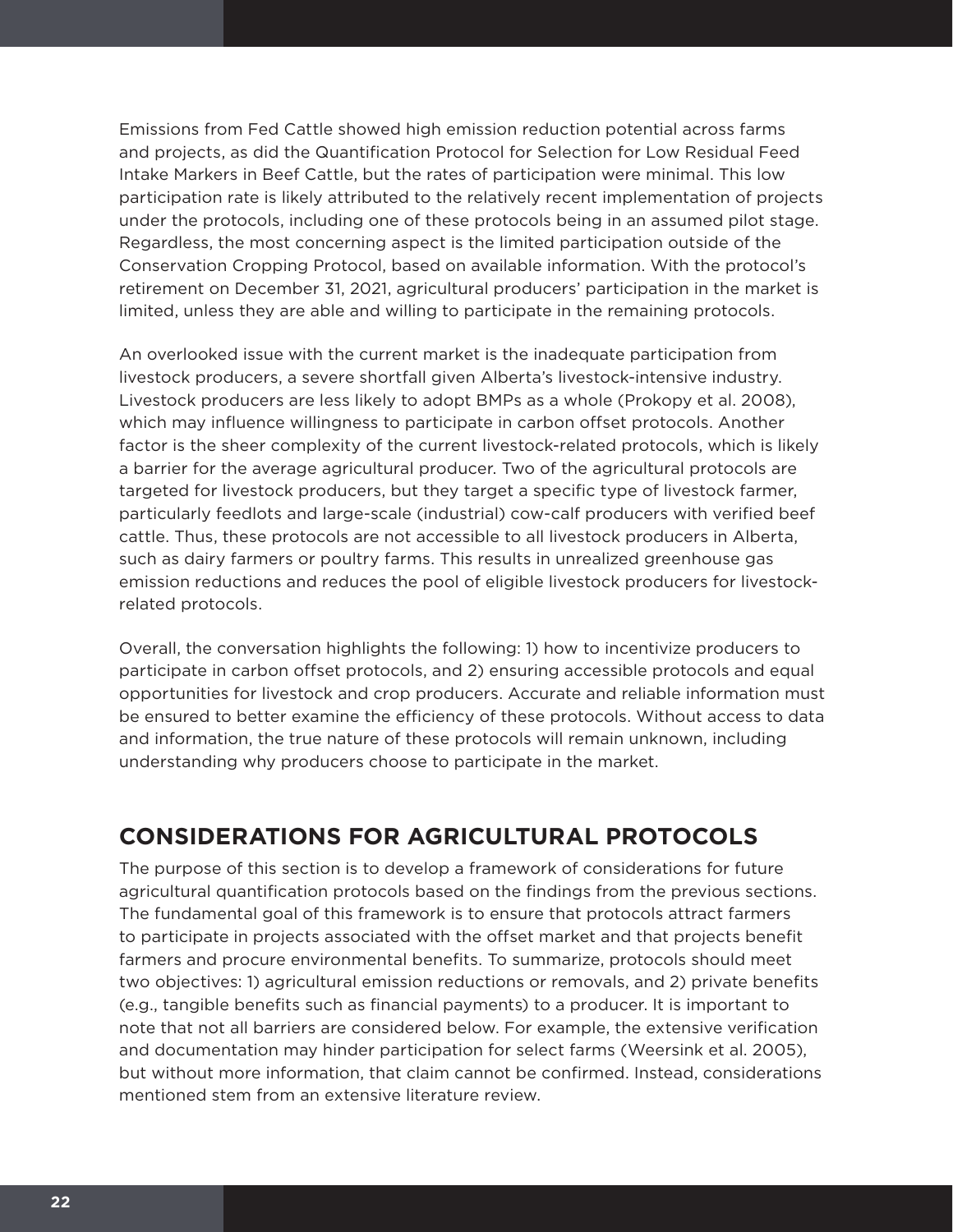One challenge is developing protocols that are practical for agricultural producers. In the protocols outlined earlier, only certain farms are eligible to participate: farmers growing certain crops, feedlots and producers with certified beef cattle. While a variety of producers can participate, a pool of producers who are ineligible to sell carbon offsets on the market exist. To date, there are four withdrawn or stopped protocols according to Government of Alberta (2021a):

- 1. **Forages:** This protocol would reward farmers for converting cropped land into perennial forages. This practice can result in improved yields, better soil quality and enhanced carbon sequestration, among other benefits (Entz et al. 2002; Martens et al. 2015). The development of a protocol was stopped, but the reason why is unclear.
- 2. **Wetlands**: Wetlands are owned by the Crown in Alberta by virtue of the *Water Act*  and *Public Lands Act*. Thus, activities did not qualify as an offset due to the legal obligation to perform this practice. This meant that farmers were not adopting the practice of conserving wetlands; rather, they were required by law to protect and preserve wetlands on their land already.
- 3. **Quantification Protocol for Reducing the Age at Harvest of Beef Cattle:** This protocol meant to reduce emissions associated with raising beef cattle by reducing the number of days required for feeder calves from birth to harvest (Government of Alberta 2011). Government of Alberta (2021a) states that due to market conditions influencing feed schedules, feed availability and other factors, the protocol faced numerous practical challenges related to uptake, resulting in the protocol being withdrawn.
- 4. **Quantification Protocol for Emission Reductions from Dairy Cattle:** This protocol would reward farmers for efficient milk production and reducing methane and nitrous oxide emissions from production. While the protocol was trialed on 50 dairy farms in Alberta, the protocol had a layer of complexity resulting in challenges towards becoming fully operational, and the protocol was withdrawn.

Two of the above protocols were withdrawn due to practical challenges and protocol complexity, resulting in the discontinuation of possible projects meant to mitigate onfarm emissions. This also resulted in eligible producers (e.g., dairy farmers) no longer being able to participate in the offset market. It will be imperative to better understand practices (e.g., best management practices) that are feasible for most farm operations, including a farmer's capacity and willingness to adopt practices.

It is not unreasonable to assume that barriers to BMP adoption are similar to barriers that hinder participation in the offset market. Notable barriers to BMP adoption include risk perceptions, financial barriers and a lack of reliable information (Pannell et al. 2006; Liu et al. 2018; Prokopy et al. 2019). Altering a producer's operations management can present numerous perceived risks to farm profitability and productivity, deterring participation in these protocols (Greiner et al. 2009; Greiner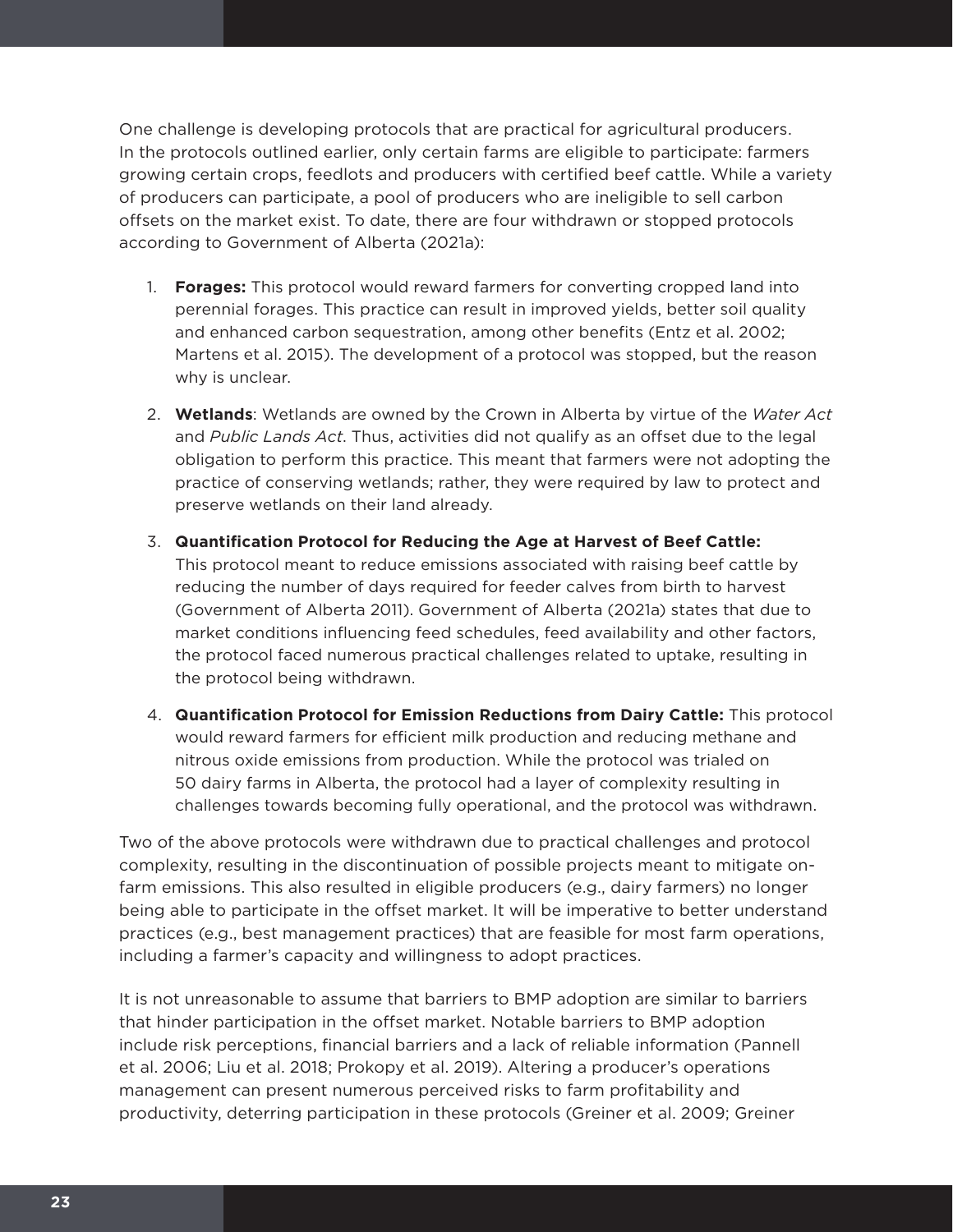and Gregg 2011; Liu et al. 2018). There are no guarantees producers will directly benefit from adopting conservation practices under a protocol, and many of these benefits are not always directly observable (e.g., improved soil quality) (Pannell et al. 2006). This will likely present a point of contention for risk-averse producers. To mitigate these risk perceptions, producers will likely need to be compensated to motivate participation and be able to quantify the benefits from altering their management practices, such as through observability (e.g., seeing increased yields on a neighbouring farm) or through improved information (e.g., training workshops).

Financial barriers, stemming from high uptake costs, long-term maintenance costs, carbon offset transaction costs or other added costs from adopting a practice, can hinder protocol participation. According to the 2011 Farm Environmental Management (FEM) survey, roughly 55 per cent of Canadian agricultural producers indicated economic barriers as a reason for not implementing BMPs (Statistics Canada 2013). Financial incentives are cited as a method to overcome these barriers, allowing producers to share the burden of risk (Feather and Amacher 1994; Palm-Forester et al. 2017). In terms of the carbon offset market, these findings correspond to economic benefits. Participation in these protocols requires agricultural producers to make voluntary management changes, some of which add to operational costs short (or long) term. As shown in Table 5, participating in NERP requires additional costs per acre from implementing 4R stewardship, and current costs outweigh the additional revenue from selling offsets on the market. Instead, implementing 4R stewardship relays the largest benefits towards additional revenue per acre, outweighing the implementation costs. However, it is not clear whether this additional revenue is instantaneous (e.g., within a year of implementing) or if this revenue increases over time. Thus, producers with less capacity to incur high uptake costs may not have the ability to implement 4R stewardship without some form of support.

Assuming other agricultural protocols have high uptake costs, one option is linking these protocols to environmental stewardship programs under federal agricultural policy frameworks, as these stewardship programs use a cost-share approach to subsidize the adoption of on-farm BMPs. Another consideration is improving a producer's knowledge regarding other economic benefits from adopting practices. For example, some benefits include additional profits from improved soil quality resulting in improved crop productivity, or a reduction in fuel costs per acre from improved production efficiency. Improving producers' information levels can be more cost effective than financial incentives or direct regulation (Feather and Amacher 1994; Pannell 2008), where access to, and quality of, information can influence adoption decisions (Baumgart-Getz et al. 2012; Ranjan et al. 2019). Ensuring producers are aware of the additional benefits of participating in these protocols can naturally entice participation, with a main goal of bridging the knowledge gap.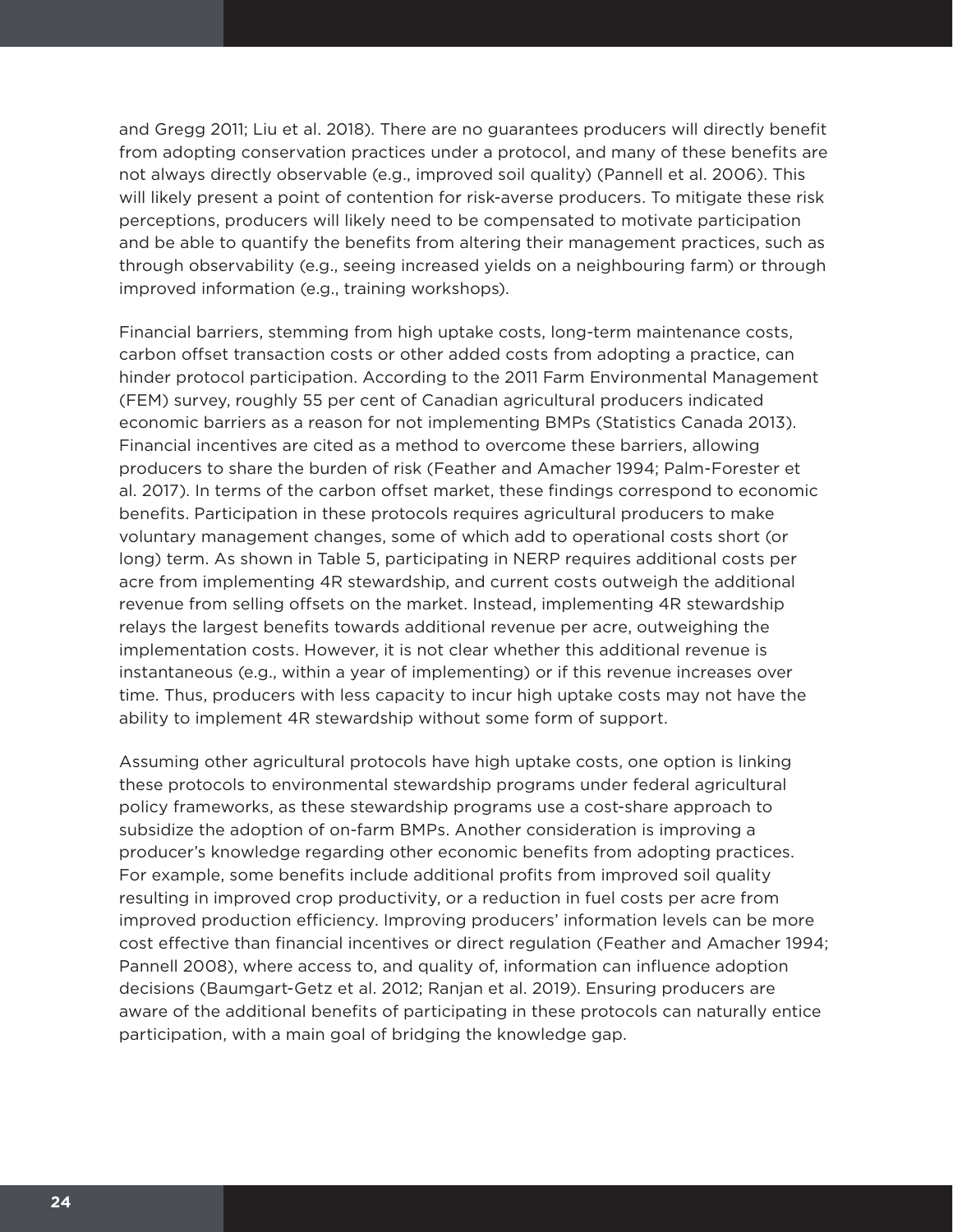A final consideration is the role of additionality when developing a carbon offset (quantification) protocol. Additionality is the notion that an action to achieve greenhouse gas emission reductions (or removals) is beyond business as usual (Alberta Environment and Parks 2018). In simpler terms, the project must determine a baseline scenario where any emission reductions above are considered additional (Climate Smart Group 2017). In terms of agricultural protocols, this includes the ability to demonstrate that emission reductions or removals are additional to what would occur if the practice were not adopted. Alberta Environment and Parks (2018) developed the Technical Guidance for the Assessment of Additionality, which added the use of a penetration rate. The penetration rate is defined as "…the rate at which a new activity, technology, or practice has been adopted by a given sector." A higher rate of adoption is associated with being considered common practice or business as usual. For Alberta, this penetration rate has been defined as surpassing a threshold of 40 per cent uptake in a given sector (Alberta Environment and Parks 2018). This threshold may limit possible protocol development. According to the ESAT survey, across 40 BMPs specific to Alberta agricultural producers, the average adoption rate was 53 per cent (AAF 2018). Based on this information, more than half of agricultural BMPs are above the threshold, resulting in a business-as-usual status. While it is outside the scope of this paper to provide insight into this issue, it is a meaningful consideration.

## **CONCLUDING REMARKS**

Alberta's carbon offset market was developed early on to combat excess emissions from large-scale greenhouse gas emitters and later adapted to meet regulations under the Pan-Canadian Framework. Allowing emitters to purchase emission reductions provided a market for agricultural carbon offsets. This market preceded development of agricultural quantification protocols, supporting producers voluntarily adopting best management practices (BMPs) to reduce (or remove) on-farm greenhouse gas emissions, while earning additional revenue from selling offsets (carbon credits) on the market.

The purpose of this paper is to understand the impacts of the carbon offset market on the agricultural industry in Alberta. To do this, two components were considered: the level of emission reductions (or removals) and the economic benefits procured. While data limitations hindered the overall analysis, the paper found emission reductions have occurred and continue to occur from agricultural quantification protocols. The majority of these reductions have occurred under one protocol. To date, no other agricultural protocols have been able to amass the same level of participation. This should warrant concerns as the Conservation Cropping Protocol was retired December 31, 2021.

In terms of why producers participate in these protocols, direct economic benefits from selling carbon credits do not outweigh adoption costs. This remains true under the current carbon price, but as the carbon price increases, carbon credits will eventually outweigh the costs, possibly improving protocol participation. Instead,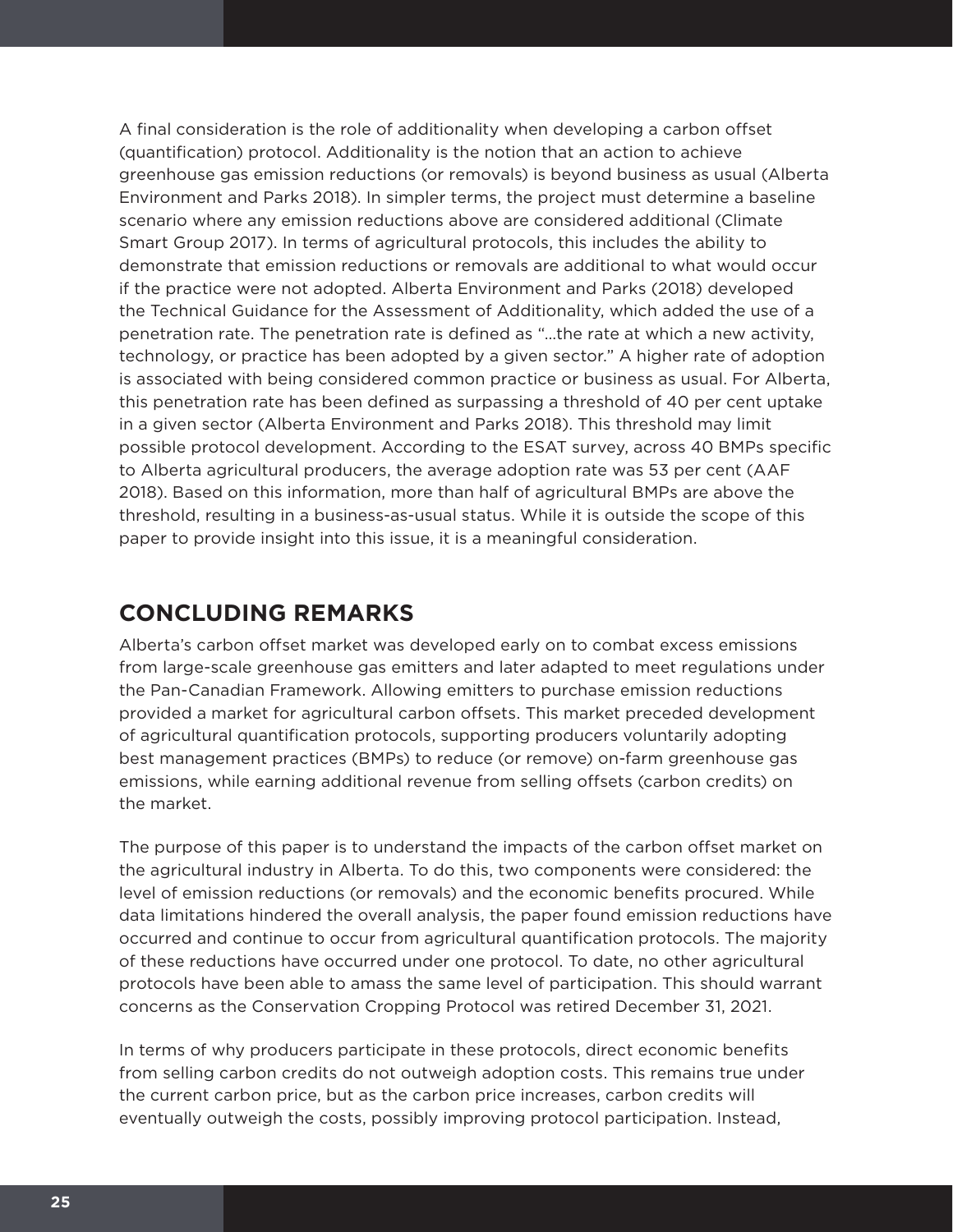it seems the main driver behind participation is the indirect economic benefits from adopting BMPs. Ensuring awareness of these benefits may improve the rate of participation. A consideration is the ability to easily quantify these benefits. Certain benefits, such as improved soil conditions or feed efficiency, may take years of hard work and management changes to show any private benefits for the producers. These factors play into risk perceptions and financial barriers, creating an obstacle towards participation. While waiting for the carbon price to increase, it is in the Alberta government's best interest to determine a method to demonstrate indirect benefits to producers.

Canada's work towards a low-carbon economy will require action across all sectors to reduce emissions, while remaining competitive in a global market. This includes the agricultural industry, as the carbon offset market can be an important tool towards reaching climate policy goals. The government of Alberta must act to address limitations under active agricultural quantification protocols, such as the limited opportunities for different types of livestock producers. With the loss of the Conservation Cropping Protocol, and without avid participation in other protocols, a stagnant market for agricultural carbon credits is likely. A key spill-over effect will include unrealized emission reductions from the agricultural industry. This paper has provided a framework of barriers to participation through a thorough overview of agricultural protocols. It is in the government's best interest to consider and address these challenges.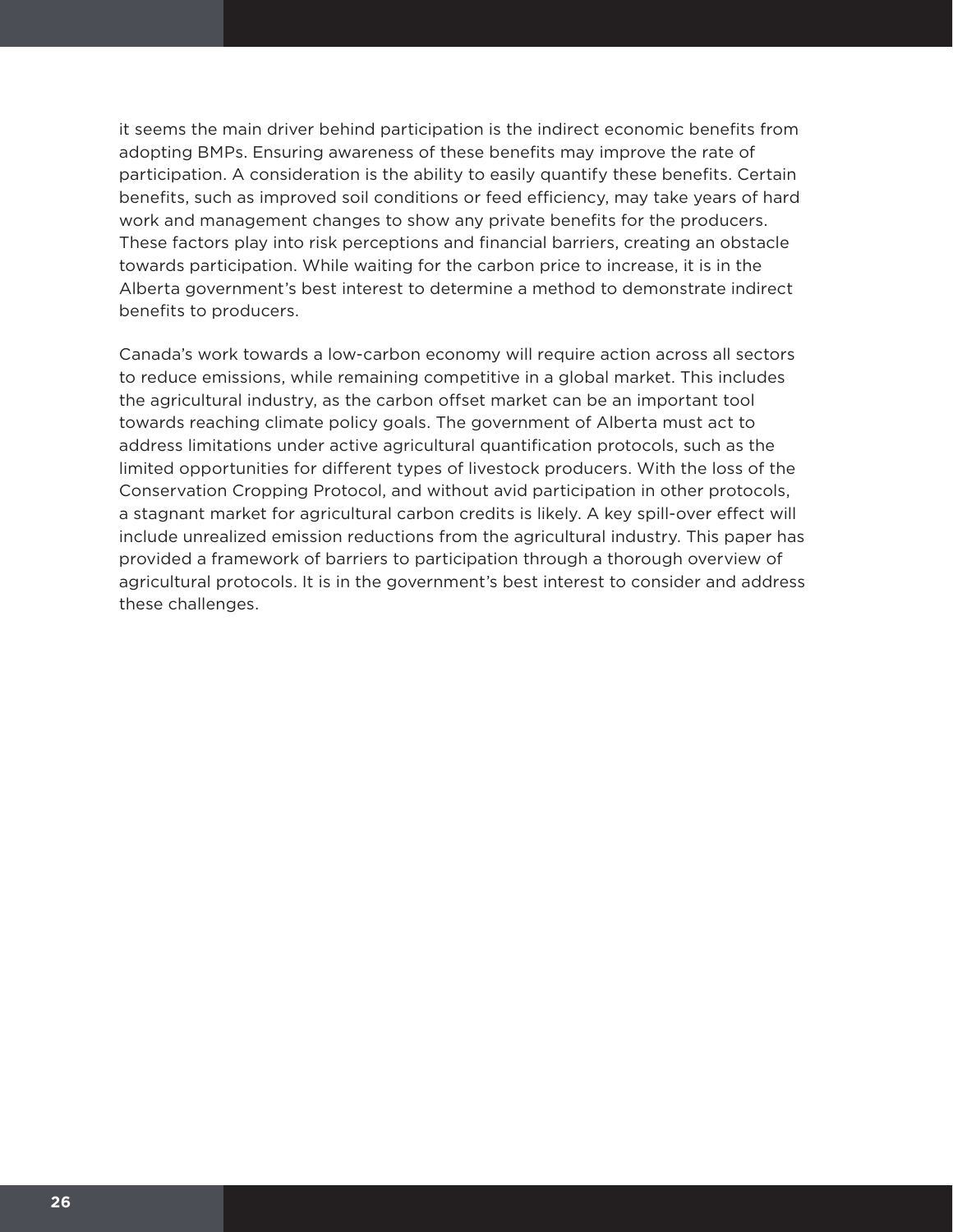## **REFERENCES**

- Alberta Agriculture and Forestry (AAF). 2018. "2018 Environmentally Sustainable Agriculture Tracking Survey Final Report."
- ———. 2020. "2016 Census of Agriculture for Alberta."
- Alberta Carbon Registries. 2021. "Alberta Emissions Offset Registry Listing." https://alberta.csaregistries.ca/GHGR\_Listing/AEOR\_Listing.aspx.
- Alberta Environment and Parks. 2018. "Technical Guidance for the Assessment of Additionality." May 31. https://open.alberta.ca/dataset/ae43faff-6405-443d-a07ad541d04c52f0/resource/679a62bd-7196-4665-a6b7-341af6d96578/download/ assessmentadditionality-may31-2018.pdf.
- Alberta Environment and Water. 2012. "Quantification Protocol for Conservation Cropping."
- Asgedom, H., and E. Kebreab. 2011. "Beneficial Management Practices and Mitigation of Greenhouse Gas Emissions in the Agriculture of the Canadian Prairie: A Review." *Agromony for Sustainable Development,* 31: 433–451.
- Awada, L., R. S. Gray, and C. Nagy. 2016. "The Benefits and Costs of Zero Tillage RD&E on the Canadian Prairies." *Canadian Journal of Agricultural Economic,* 64(3): 417–438.
- Awada, L., W. Lindwall, and B. Sonntag. 2014. "The Development and Adoption of Conservation Tillage Systems on the Canadian Prairies." *International Soil and Water Conservation Research,* 2(1): 47–65.
- Baumgart-Getz, A., L. S. Prokopy, and K. Floress. 2012. "Why Farmers Adopt Best Management Practice in the United States: A Meta-analysis of the Adoption Literature." *Journal of Environmental Management,* 96: 17–25.
- Boxall, Peter C. 2018. "Evaluation of Agri-Environmental Programs: Can We Determine If We Grew Forward in an Environmentally Friendly Way?" *Canadian Journal of Agricultural Economics,* 66(2): 171–186.
- Busari, M. A., S .S. Kukal, A. Kaur, R. Bhatt, and A. A. Dulazi. 2015. "Conservation Tillage Impacts on Soil, Crop and the Environment." *International Soil and Water Conservation Research,* 3(2): 119–129.
- Childs, J. 2010. "Continental Cap-and-trade: Canada, the United States, and Climate Change Partnership in North America." *Houston Journal of International Law,* 32(2): 393–457.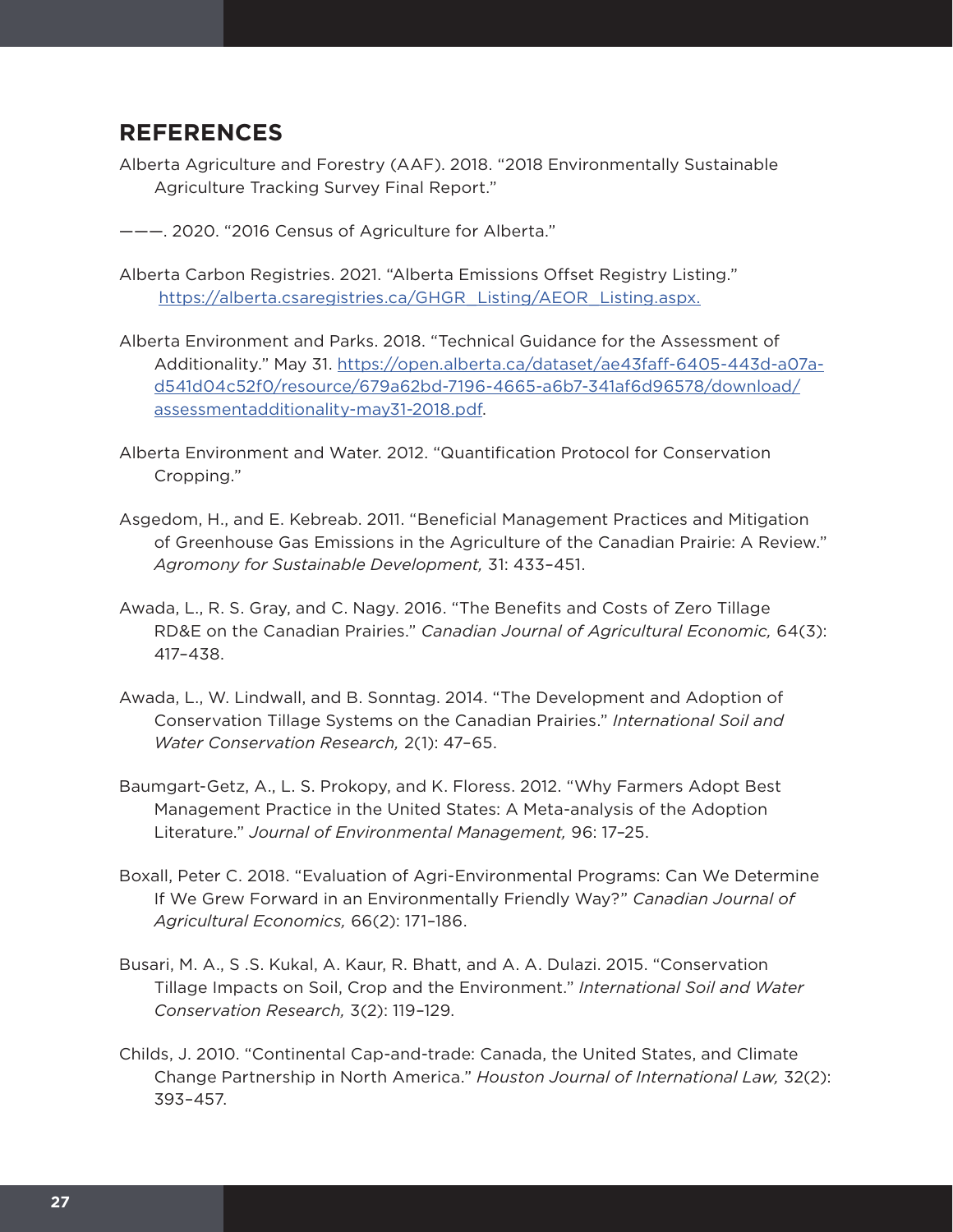- Climate Smart Group. 2017. "Additionality Discussion Paper." Viresco Solutions. 03. https://virescosolutions.com/wp-content/uploads/2020/09/Additionality-Discussion-Paper-.pdf.
- Davey, K. A., and W. Furtan. 2008. "Factors that Affect the Adoption Decision of Conservation Tillage in the Prairie Region of Canada." *Canadian Journal of Agricultural Economics,* 56(3): 257–275.
- Dobson, S., J. Winter, and B. Boyd. 2019. "The Greenhouse Gas Emissions Coverage of Carbon Pricing Instruments for Canadian Provinces." SPP Research Papers, The School of Public Policy, University of Calgary, 12(6).
- Entz, M. H., V. S. Baron, P. M. Carr, D. W. Meyer, S. Smith Jr., and W. McCaughey. 2002. "Potential of Forages to Diversify Cropping Systems in the Northern Great Plains." *Agronomy Journal,* 94(2): 240–250.
- Environment and Climate Change Canada (ECCC). 2016. "Pan-Canadian Framework on Clean Growth and Climate Change: Canada's Plan to Address Climate Change and Grow the Economy."
- ———. 2019. "Canada's Official Greenhouse Gas Inventory GHG\_IPCC\_Can\_Prov\_Terr. csv." February 20. https://open.canada.ca/data/en/dataset/779c7bcf-4982-47eb-af1b-a33618a05e5b.
- ———. 2020. "Greenhouse Gas Pollution Pricing Act: Annual Report for 2019*.*"
- ———. 2021. "National Inventory Report 1990-2019: Greenhouse Gas Sources and Sinks in Canada Executive Summary."
- Epplin, F. M., C. J. Stock, D. D. Kletke, and T. F. Peeper. 2005. "Cost of Conventional Tillage and No-till Continuous Wheat Production for Four Farm Sizes." *Journal of the ASFMRA (American Society of Farm Managers and Rural Appraisers),* 69–76.
- Feather, P. M., and G. S. Amacher. 1994. "Role of Information in the Adoption of Best Management Practices for Water Quality Improvement." *Agricultural Economics,* 11 (2–3): 159–170.
- Fertilizer Canada. n.d. "4R's Across Canada: Alberta." https://fertilizercanada.ca/our-focus/stewardship/4rs-across-canada/alberta/.
- Goddard, T. 2021. "Chapter 8: Climate-Change Policy for Agriculture Offsets in Alberta, Canada." In *Regenerative Agriculture*, B. Boincean and D. Dent, eds. Cham, Switzerland: Springer Nature 95–104.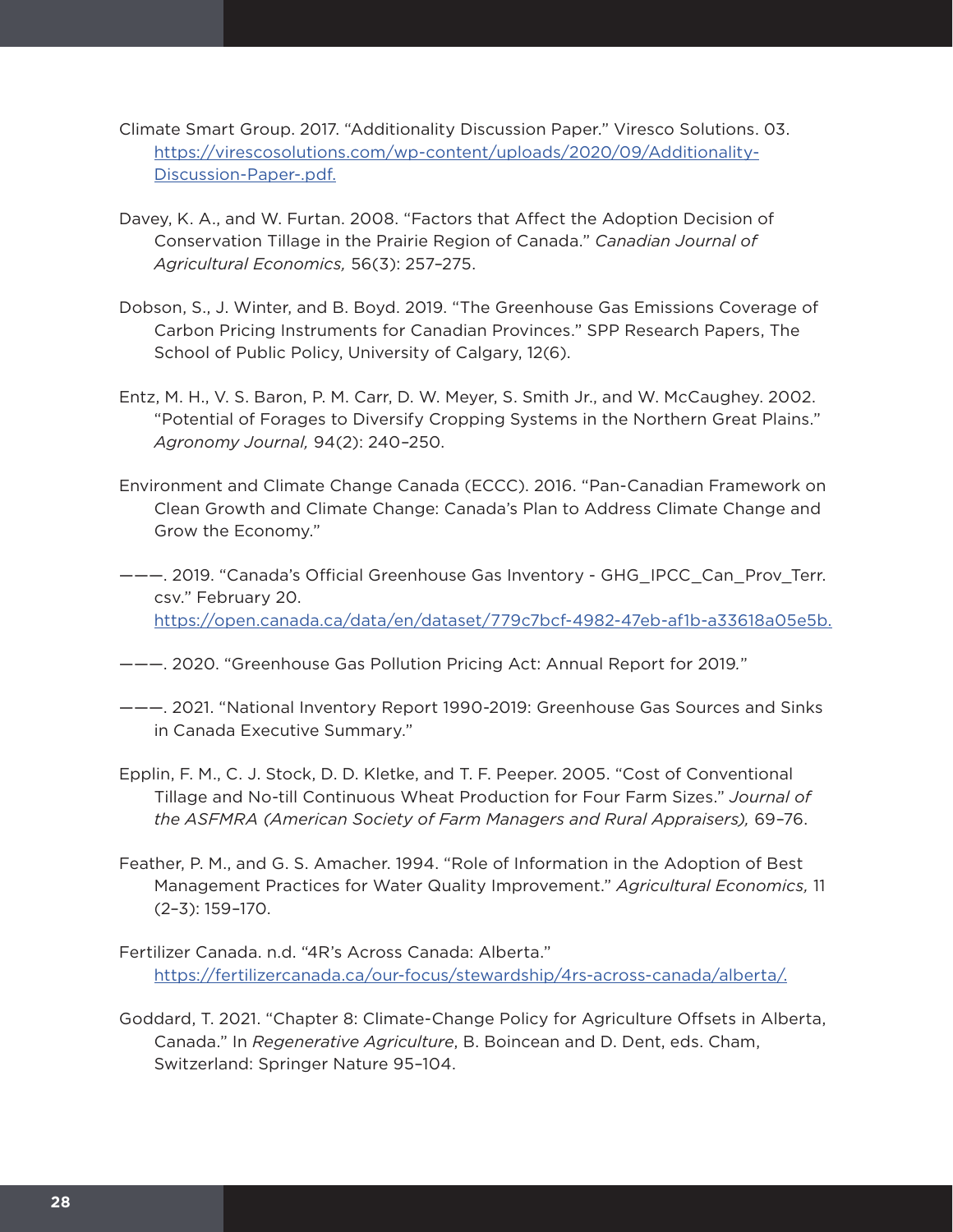- Government of Alberta. 2011. "Tillage Offset Credit Update." November 15. https://www1.agric.gov.ab.ca/\$Department/deptdocs.nsf/all/cl11618/\$FILE/ Information\_Nov2011.pdf.
- ———. 2012a. "Quantification Protocol for Selection for Low Residual Feed Intake in Beef Cattle." May. https://open.alberta.ca/dataset/fa2c770e-ebb0-40a5- 93e6-e85df4e43802/resource/1d57191f-a991-4162-a9df-fb574298a714/ download/6744077-2012-04-quantification-protocol-selection-low-residual-feedintake-beef-cattle.pdf.
- ———. 2012b. "Quantification Protocol for Conservation Cropping Version: 1.0." Alberta Environment and Water.
- ———. 2015. "Quantification Protocol for Agricultural Nitrous Oxide Emission Reductions Specified Gas Emitters Regulation." September. https://open.alberta.ca/dataset/a2985519-ee0b-4b70-92a6-bdd46f7dfffc/res.
- ———. 2016. "Quantification Protocol for Reducing Greenhouse Gas Emissions from Fed Cattle Version 3.0." February 25. https://open.alberta.ca/dataset/ec8dce85-297c-45d2-82a6-58bbfed85a00/resource/2cd6e6a7-fd63-41c3-8a61-8f0567f90b0b/ download/reducingghgemissionsfedcattle-feb25-2016.pdf.
- ———. 2021a. "Agricultural Carbon Offsets Conservation Cropping Protocol." https:// www.alberta.ca/agricultural-carbon-offsets-conservation-cropping-protocol.aspx.
- ———. 2021b. "Agricultural Carbon Offsets All Protocol Updates." https://www.alberta.ca/agricultural-carbon-offsets-all-protocols-update.aspx.
- ———. 2021c. "Technology Innovation and Emissions Reduction Regulation." https:// www.alberta.ca/technology-innovation-and-emissions-reduction-regulation.aspx.
- ———. 2022. "Agricultural Carbon Offsets Overview." https://www.alberta.ca/agricultural-carbon-offsets-overview.aspx.
- Government of Canada. 2021. "Greenhouse Gas Sources and Sinks: Executive Summary 2021*.*" July 26. https://www.canada.ca/en/environment-climate-change/ services/climate-change/greenhouse-gas-emissions/sources-sinks-executivesummary-2021.html.
- ———. 2022. "Carbon Pollution Pricing Systems Across Canada." January 31. https://www.canada.ca/en/environment-climate-change/services/climate-change/ pricing-pollution-how-it-will-work.html.
- Greiner, R., and D. Gregg. 2011. "Farmers' Intrinsic Motivations, Barriers to the Adoption of Conservation Practices and Effectiveness of Policy Instruments: Empirical Evidence from Northern Australia." *Land Use Policy,* 28: 257–265.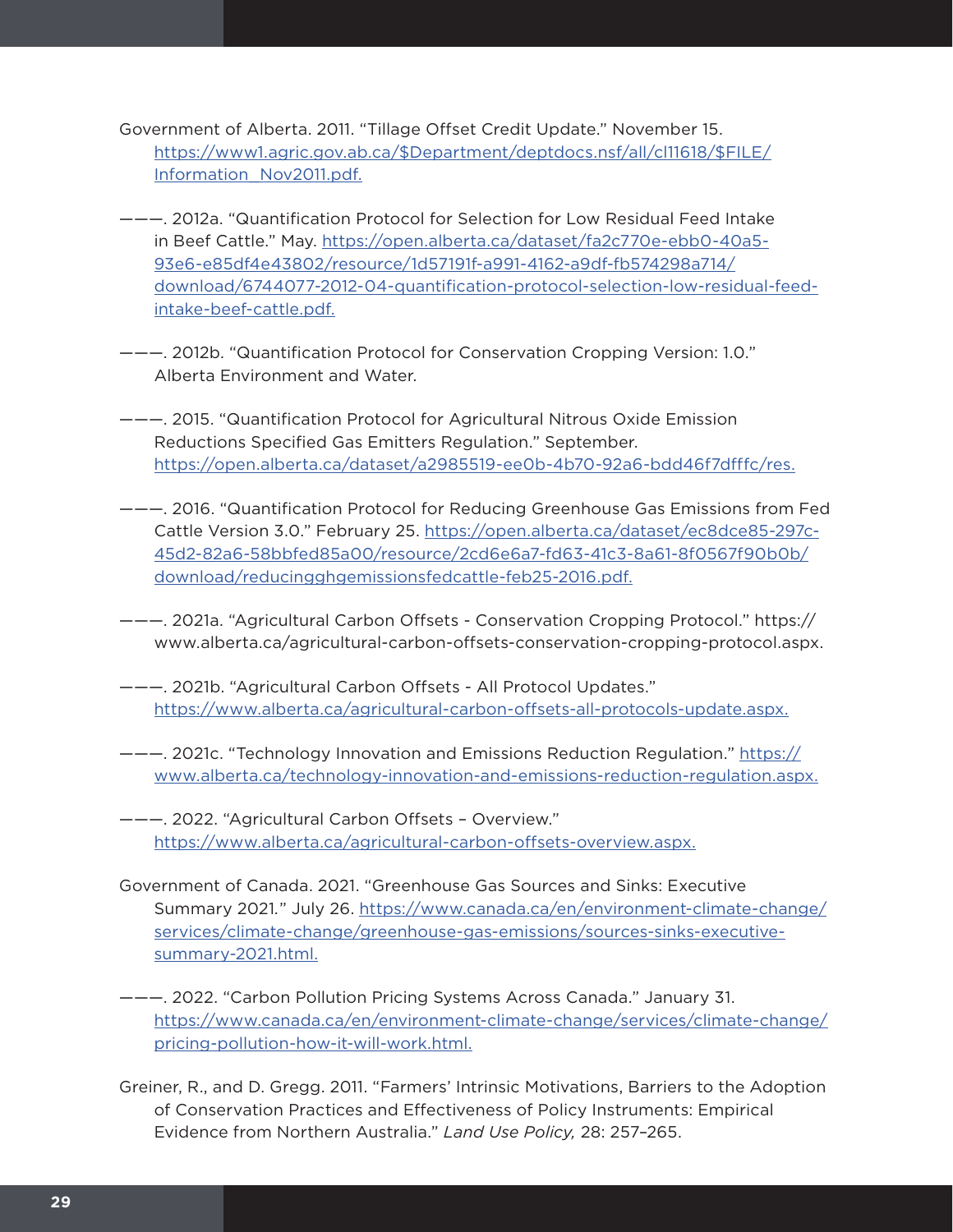- Greiner, R., L. Patterson, and O. Miller. 2009. "Motivations, Risk Perceptions and Adoption of Conservation Practices by Farmers." *Agricultural Systems,* 99: 86–104.
- Haugen-Hozyra, K. 2009. "Lessons Learned in Alberta's Carbon Market." Climate Change Central. March. https://ecoservicesnetwork.ca/media/uploads/ contributor-19/Lessons%20Learned%20in%20Alberta%27s%20Carbon%20 Market%20FINAL.pdf.
- Lamba, P., G. Filson, and B. Adekunle. 2008. "Factors Affecting the Adoption of Best Management Practices in Southern Ontario." *The Environmentalist,* 29(1): 64–77.
- Liu, T, R. J. Bruins, and M. T. Heberling. 2018. "Factors Influencing Farmers' Adoption of Best Management Practices: A Review and Synthesis." *Sustainability 10(2)* 432.
- Manley, J., G. van Kooten, K. Moeltner, and D. W. Johnson. 2005. "Creating Carbon Offsets in Agriculture Through No-Till Cultivation: A Meta-Analysis of Costs and Carbon Benefits." *Climatic Change,* 68: 41–65.
- Martens, J. R., M. H. Entz, and M. D. Wonneck. 2015. "Review: Redesigning Canadian Prairie Cropping Systems for Profitability, Sustainability, and Resilience." *Canadian Journal of Plant Science,* 95: 1049–1072.
- Palm-Forster, L., S. Swinton, and R. Shupp. 2017. "Farmer Preferences for Conservation Incentives that Promote Voluntary Phosphorus Abatement in Agricultural Watersheds." *Journal of Soil and Water Conservation,* 72(5): 493–505.
- Pannell, D. J. 2008. "Benefits, Private Benefits, and Policy Mechanism Choice for Land-Use Change for Environmental Benefits." *Land Economics,* 84(2): 225–240.
- Pannell, D., G. Marshall, N. Barr, A. Curtis, F. Vanclay, and R. Wilkinson. 2006. "Understanding and Promoting Adoption of Conservation Practices by Rural Landholders." *Australian Journal of Experimental Agriculture,* 46: 1407–1424.
- The Prasino Group. 2014. "Nitrous Oxide Emission Reductions Protocol (NERP) Validation Study Report Year One." Emission Reduction Alberta. June 3. https://eralberta.ca/wp-content/uploads/2017/05/NERP-Validation-Study-Report-Year-1-.pdf.
- Prokopy, L., K. Floress, J. Arbuckle Jr., S. P. Church, F. Eanes, Y. Gao et al. 2019. "Adoption of Agricultural Conservation Practices in the United States: Evidence from 35 Years of Quantitative Literature." *Journal of Soil and Water Conservation,* 74(5): 520–534.
- Prokopy, L., K. Floress, D. Klotthor-Weinkauf, and A. Baumgart-Getz. 2008. "Determinants of Agricultural Best Management Practice Adoption: Evidence from the Literature." *Journal of Soil and Water Conservation,* 63(5): 300–311.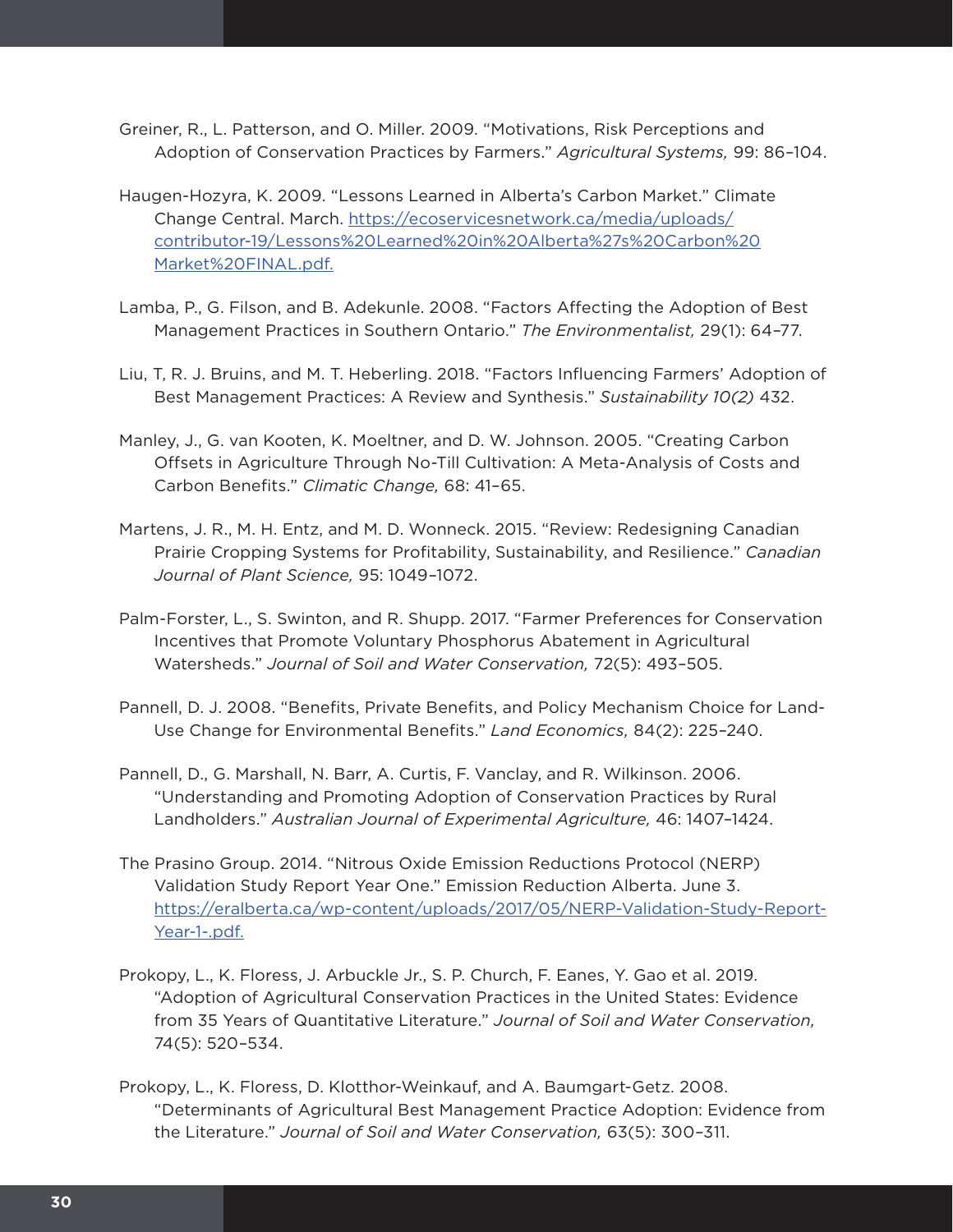- Ranjan, P., S. P. Church, K. Floress, and L. S. Prokopy. 2019. "Synthesizing Conservation Motivations and Barriers: What Have We Learned from Quantitative Studies of Farmers' Behaviors in the United States?" *Society & Natural Resources,* 32(11): 1171–1199.
- Smith P., M. Bustamante, H. Ahammad, H. Clark, H. Dong, E.A. Elsiddig et al. 2014. "Agriculture, Forestry and Other Land Use (AFOLU)." In: *Climate Change 2014: Mitigation of Climate Change. Conribution of Working Group III to the Fifth Assessment Report of the Intergovernmental Panel on Climate Change,* O. Edenhofer et al., eds. Cambridge and New York: Cambridge University Press.
- Smith, P., D. Martino, Z. Cai, D. Gwary, H. Janzen, P. Kumar et al. 2008. "Greenhouse Gas Mitigation in Agriculture." *Phil. Trans. R. Soc. B,* 363: 789–813.
- Snyder, C., T. Bruulsema, T. Jensen, and P. Fixen. 2009. "Review of Greenhouse Gas Emissions from Crop Production Systems and Fertilizer Management Effects." *Agriculture, Ecosystems & Environment,* 133 (3–4): 247–266.
- Statistics Canada. 2013. "Farm Environmental Management Survey 2011*.*" Minister of Industry.
- ———. 2018. "Alberta Has the Most Beef Cattle in Canada and the Second Largest Total Farm Area." March 23. https://www150.statcan.gc.ca/n1/pub/95-640-x/2016001/article/14808-eng.htm.
- ———. 2021. "Table 32-10-0130-01 Number of Cattle, by Class and Farm Type (x 1,000)." CANSIM (database). March 1. https://www150.statcan.gc.ca/t1/tbl1/en/tv.action?pid=3210013001.
- Thomassin, D. 2013. "The Benefit Cost Analysis of the Agricultural Producer's Position as it Relates to the Nitrous Oxide Emission Reductions Protocol." Emission Reduction Alberta. https://eralberta.ca/wp-content/uploads/2017/05/NERP-Producer-Final-Cost-Benefit-Report-.pdf.
- United Nations. 2015. "Paris Agreement." United Nations Climate Change. https:// unfccc.int/sites/default/files/english\_paris\_agreement.pdf.
- Viresco Solutions Inc. 2017. "Offset Project Plan for Selection for Feed Efficiency to Reduce Environmental Impact of Beef Cattle in Alberta." Alberta Carbon Registries. December 21. https://alberta.csaregistries.ca/GHGR\_Listing/AEOR\_ ListingDetail.aspx?ProjectId=232.
- Weersink, Alfons, David Pannell, Murray Fulton, and Andreas Meyer-Aurich. 2005. "Agriculture's Likely Role in Meeting Canada's Kyoto Commitments." *Canadian Journal of Agricultural Economics,* 53: 425–441.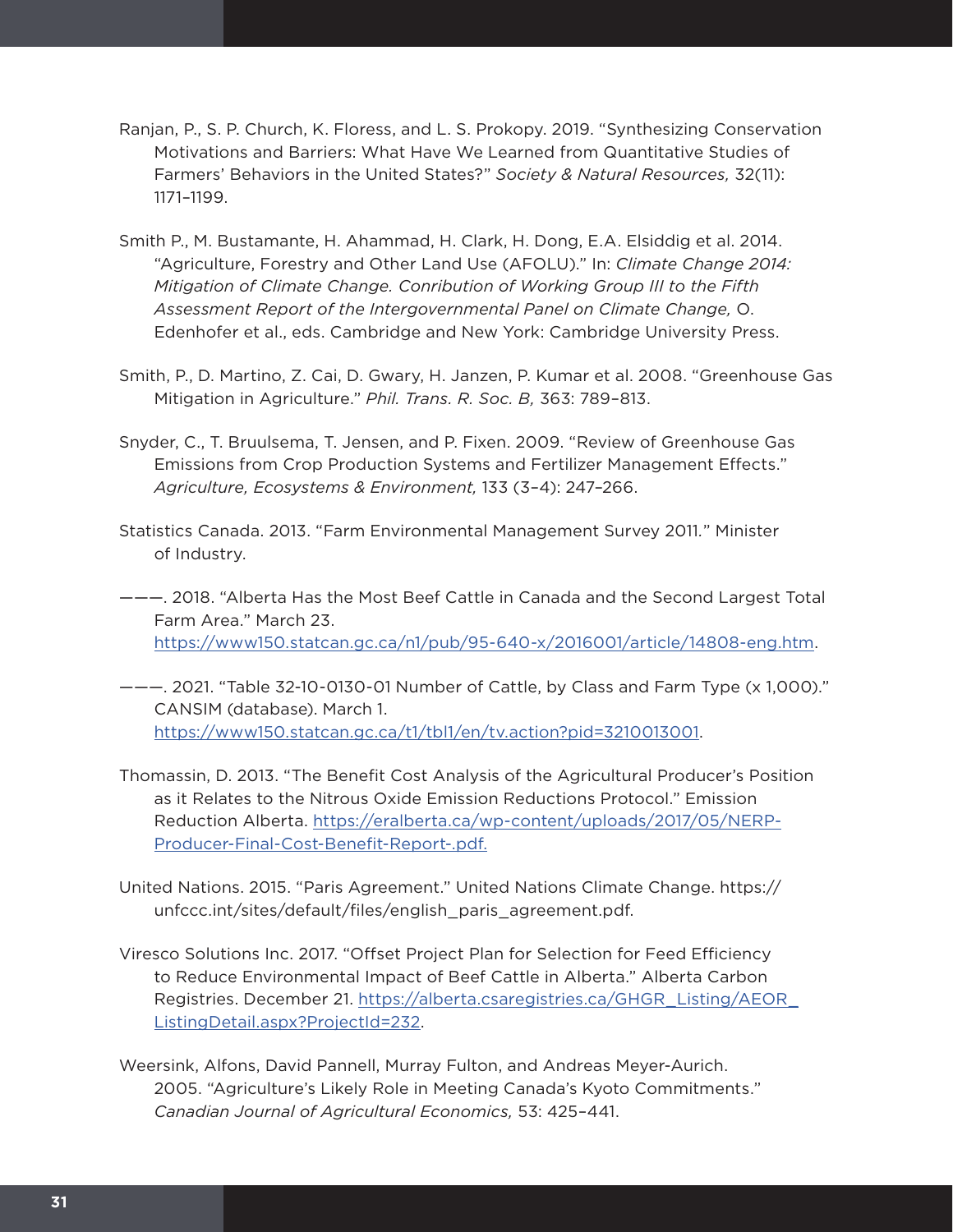- West, T., and G. Marland. 2002. "A Synthesis of Carbon Sequestration, Carbon Emissions, and Net Carbon Flux in Agriculture: Comparing Tillage Practices in the United States." *Agriculture, Ecosystems an Enviroment,* 91: 217–232.
- Yanni, S., A. De Laporte, P. Rajsic, C. Wagner-Riddle, and A. Weersink. 2021. "The Environmental and Economic Efficacy of On-farm Beneficial Management Practices for Mitigating Soil-Related Greenhouse Gas Emissions in Ontario, Canada." *Renewable Agriculture and Food Systems,* 36(3): 307–320.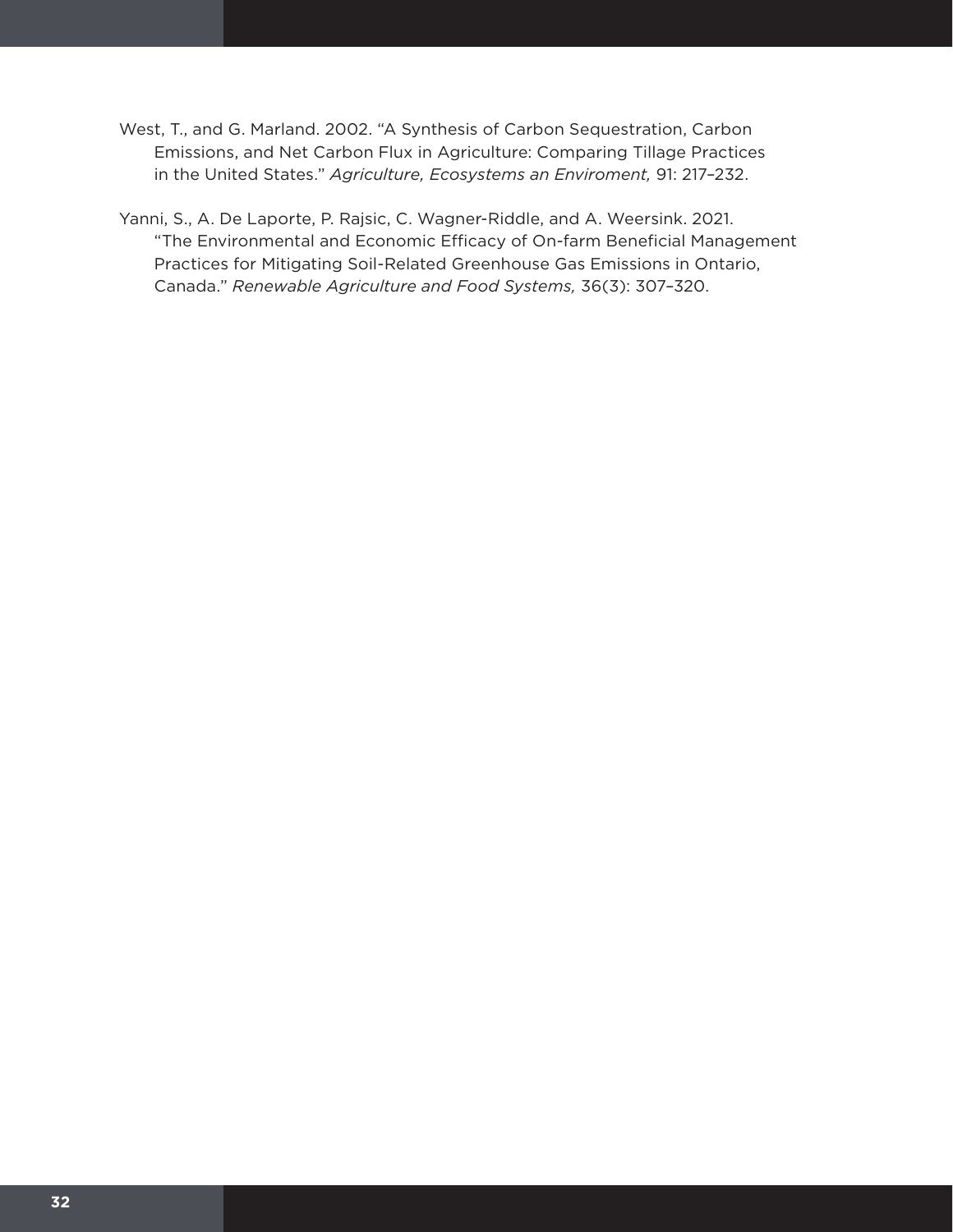## **APPENDIX**

This section provides the calculations used for Table 5. All calculations are based on work done by Thomassin (2013) and The Prasino Group (2014). The following assumptions are imposed for each calculation:

- 1) The farmer/aggregator carbon price split is 2/3 farmer and 1/3 aggregator.
	- a. Carbon price of  $$30 = $20 \times 2/3 = $20$
	- b. Carbon price of \$50 = \$50 x 2/3 = \$33.33
	- c. Carbon price of \$170 = \$170 x 2/3 = \$113.33
- 2) Farmers allocate 1,000 hectares (2,471.05 acres) to canola crops.
- 3) Farmers all choose the basic level of 4R Stewardship.

The estimated emission reductions across soil type, per 1,000 hectares of canola crops, is as follows:

- Dark Brown Soil Zone = 173 tCO<sub>2</sub>e per 1,000 hectares
- Brown Soil Zone = 259 tCO<sub>2</sub>e per 1,000 hectares
- Black Soil Zone = 404 tCO<sub>2</sub>e per 1,000 hectares

#### **CALCULATIONS:**

#### **Carbon price of \$30 per tonne:**

*Dark Brown Soil Zone* Additional revenue per acre =  $$20 x 173 tC0_2 e = \frac{$3,460}{$2471.05 gcres} = $1.4 per acre$ 

*Brown Soil Zone* Additional revenue per acre =  $$20 x 259 tCO_2e = \frac{$5,180}{$2471.05 \text{ acres}} = $2.1 \text{ per acre}$ 

*Black Soil Zone* Additional revenue per acre =  $$20 x 404 tC0_2e = \frac{$8,080}{$2.471.05 acres} = $3.27 per acre$ 

#### **Carbon price of \$50 per tonne:**

*Dark Brown Soil Zone*

Additional revenue per acre = \$33.33 x 173  $tCO_2e = \frac{$5,766.09}{2.471.05 \text{ g}cres} = $2.33 \text{ per acre}$ 

*Brown Soil Zone* Additional revenue per acre = \$33.33 x 259  $tCO_2e = \frac{$8,632.47}{2.471.05 \text{ g}cres} = $3.49 \text{ per acre}$ 

*Black Soil Zone* Additional revenue per acre = \$33.33 x 404  $tCO_2e = \frac{\$13,465.32}{2.471.05 \text{ g}cres} = \$5.45 \text{ per acre}$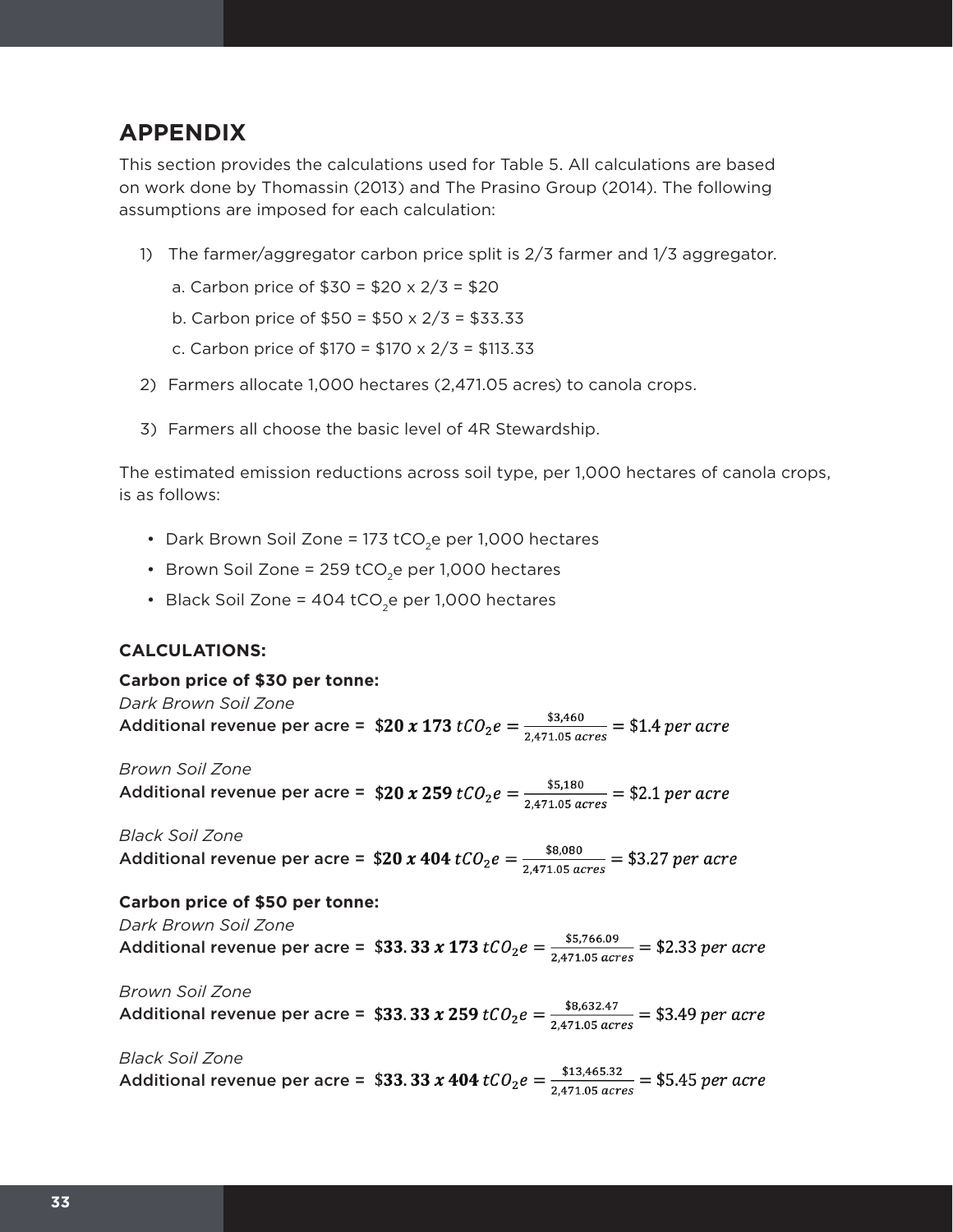#### **Carbon price of \$170 per tonne:**

*Dark Brown Soil Zone*  Additional revenue per acre = \$113.33 x 173  $tCO_2e = \frac{$19,606.09}{2,471.05 \text{ acres}}$  = \$7.93 per acre

*Brown Soil Zone* 

Additional revenue per acre = \$113.33 x 259  $tCO_2e = \frac{$29,352.47}{2,471.05 \text{ acres}} = $11.88 \text{ per acre}$ 

*Black Soil Zone*

Additional revenue per acre = \$113.33 x 404  $tCO_2e = \frac{$45,785.32}{2,471.05 \text{ acres}} = $18.53 \text{ per acre}$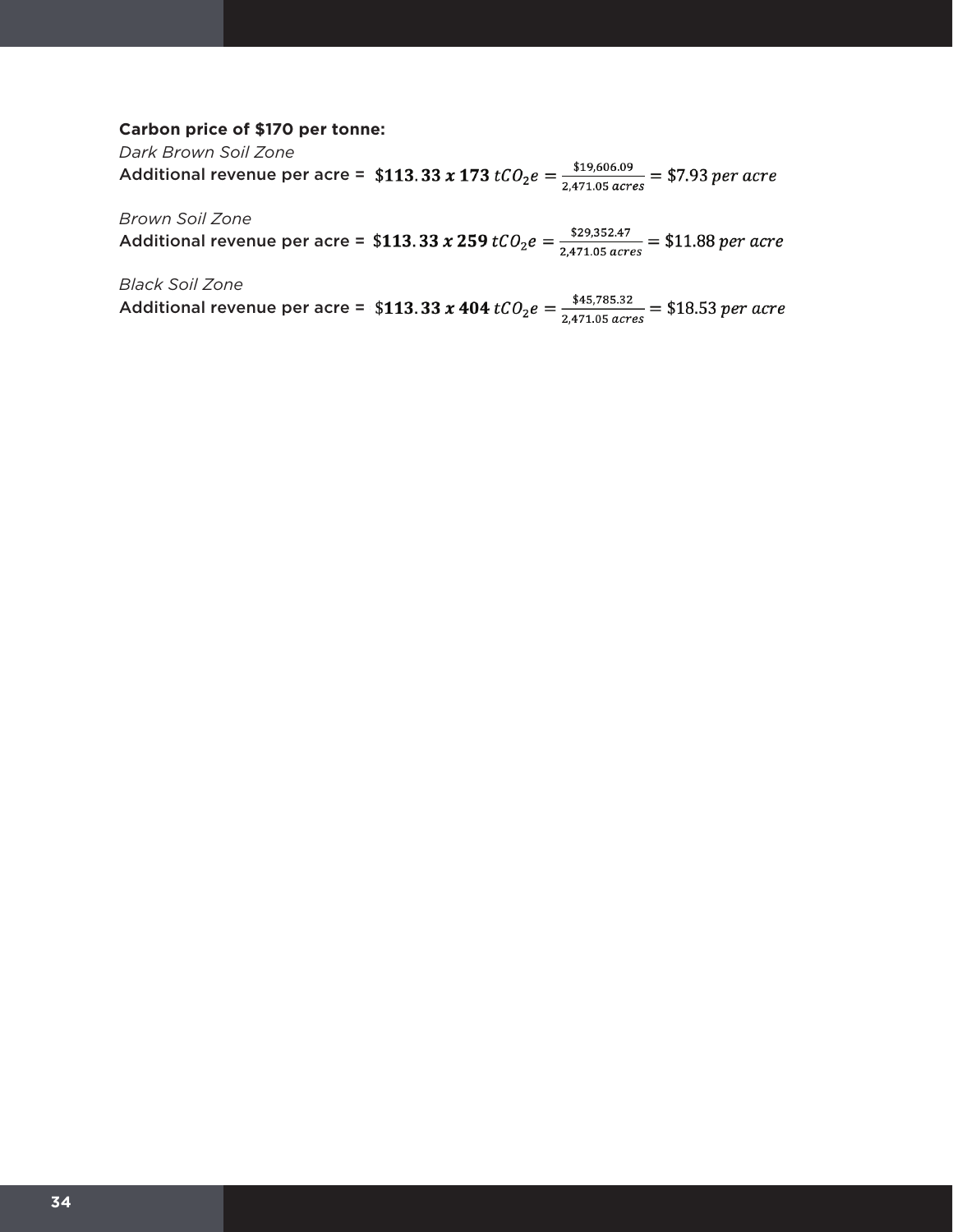#### **About the Author**

**Sarah Van Wyngaarden** is a graduate research assistant at the University of Alberta and recently graduated with her MSc in Agricultural and Resource Economics. Her research interests focus on agricultural economics and agricultural policy, specifically exploring the adoption of Best Management Practices to mitigate agricultural emissions.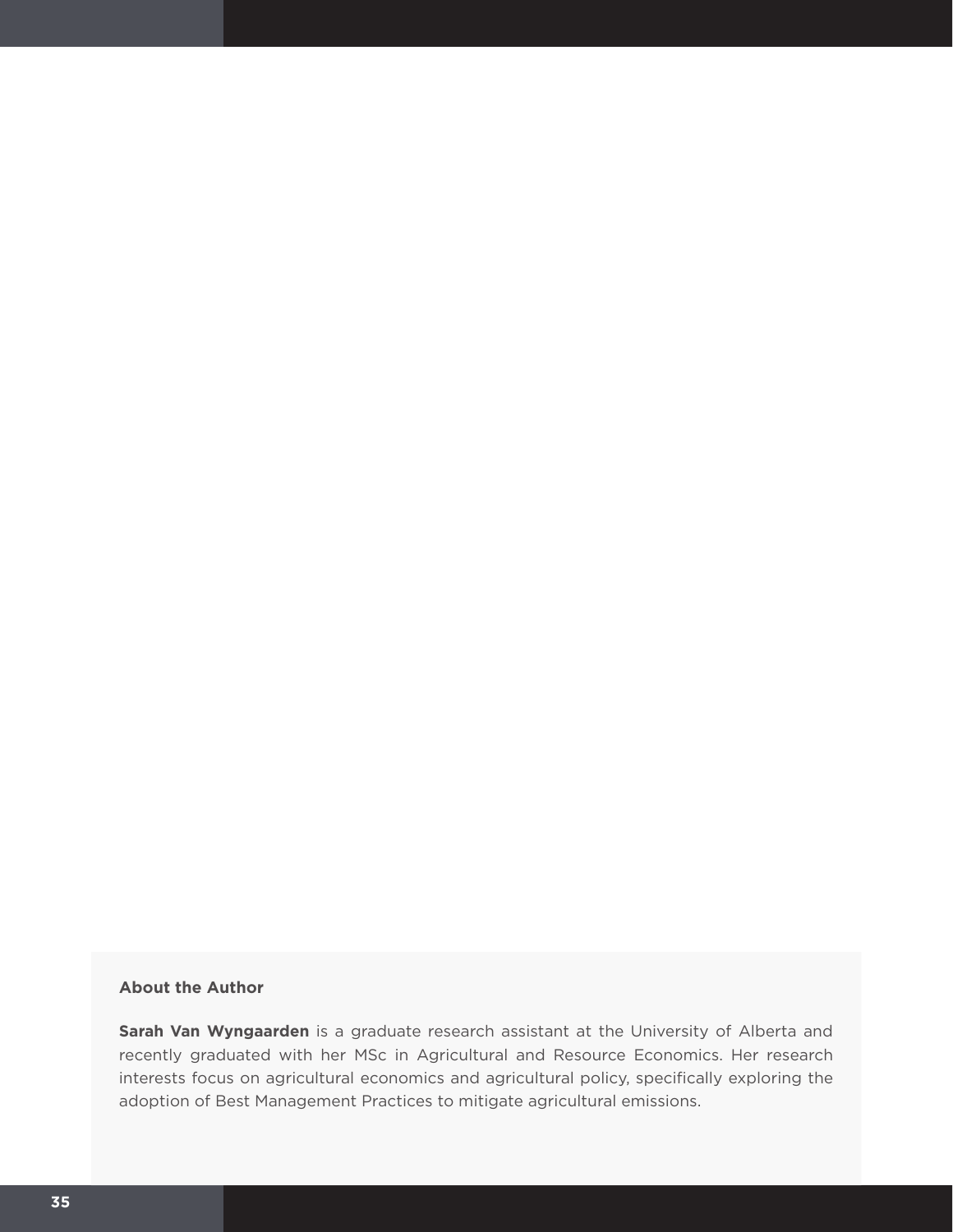#### **ABOUT THE SCHOOL OF PUBLIC POLICY**

The School of Public Policy has become the flagship school of its kind in Canada by providing a practical, global and focused perspective on public policy analysis and practice in areas of energy and environmental policy, international policy and economic and social policy that is unique in Canada.

The mission of The School of Public Policy is to strengthen Canada's public service, institutions and economic performance for the betterment of our families, communities and country. We do this by:

- *• Building capacity in Government* through the formal training of public servants in degree and non-degree programs, giving the people charged with making public policy work for Canada the hands-on expertise to represent our vital interests both here and abroad;
- *• Improving Public Policy Discourse outside Government* through executive and strategic assessment programs, building a stronger understanding of what makes public policy work for those outside of the public sector and helps everyday Canadians make informed decisions on the politics that will shape their futures;
- *• Providing a Global Perspective on Public Policy Research* through international collaborations, education, and community outreach programs, bringing global best practices to bear on Canadian public policy, resulting in decisions that benefit all people for the long term, not a few people for the short term.

The School of Public Policy relies on industry experts and practitioners, as well as academics, to conduct research in their areas of expertise. Using experts and practitioners is what makes our research especially relevant and applicable. Authors may produce research in an area which they have a personal or professional stake. That is why The School subjects all Research Papers to a double anonymous peer review. Then, once reviewers comments have been reflected, the work is reviewed again by one of our Scientific Directors to ensure the accuracy and validity of analysis and data.

#### **The School of Public Policy**

University of Calgary, Downtown Campus 906 8th Avenue S.W., 5th Floor Calgary, Alberta T2P 1H9 Phone: 403 210 3802

#### **DISTRIBUTION**

Our publications are available online at www.policyschool.ca.

#### **DISCLAIMER**

The opinions expressed in these publications are the authors' alone and therefore do not necessarily reflect the opinions of the supporters, staff, or boards of The School of Public Policy.

#### **COPYRIGHT**

Copyright © Van Wyngaarden 2022. This is an open-access paper distributed under the terms of the Creative Commons license CC BY-NC [4.0](https://creativecommons.org/licenses/by-nc/4.0/), which allows non-commercial sharing and redistribution so long as the original author and publisher are credited.

#### **ISSN**

ISSN 2560-8312 The School of Public Policy Publications (Print) ISSN 2560-8320 The School of Public Policy Publications (Online) **DATE OF ISSUE** June 2022

#### **MEDIA INQUIRIES AND INFORMATION**

For media inquiries, please contact Dana Fenech at 403-210-6508. Our web site, www.policyschool.ca, contains more information about The School's events, publications, and staff.